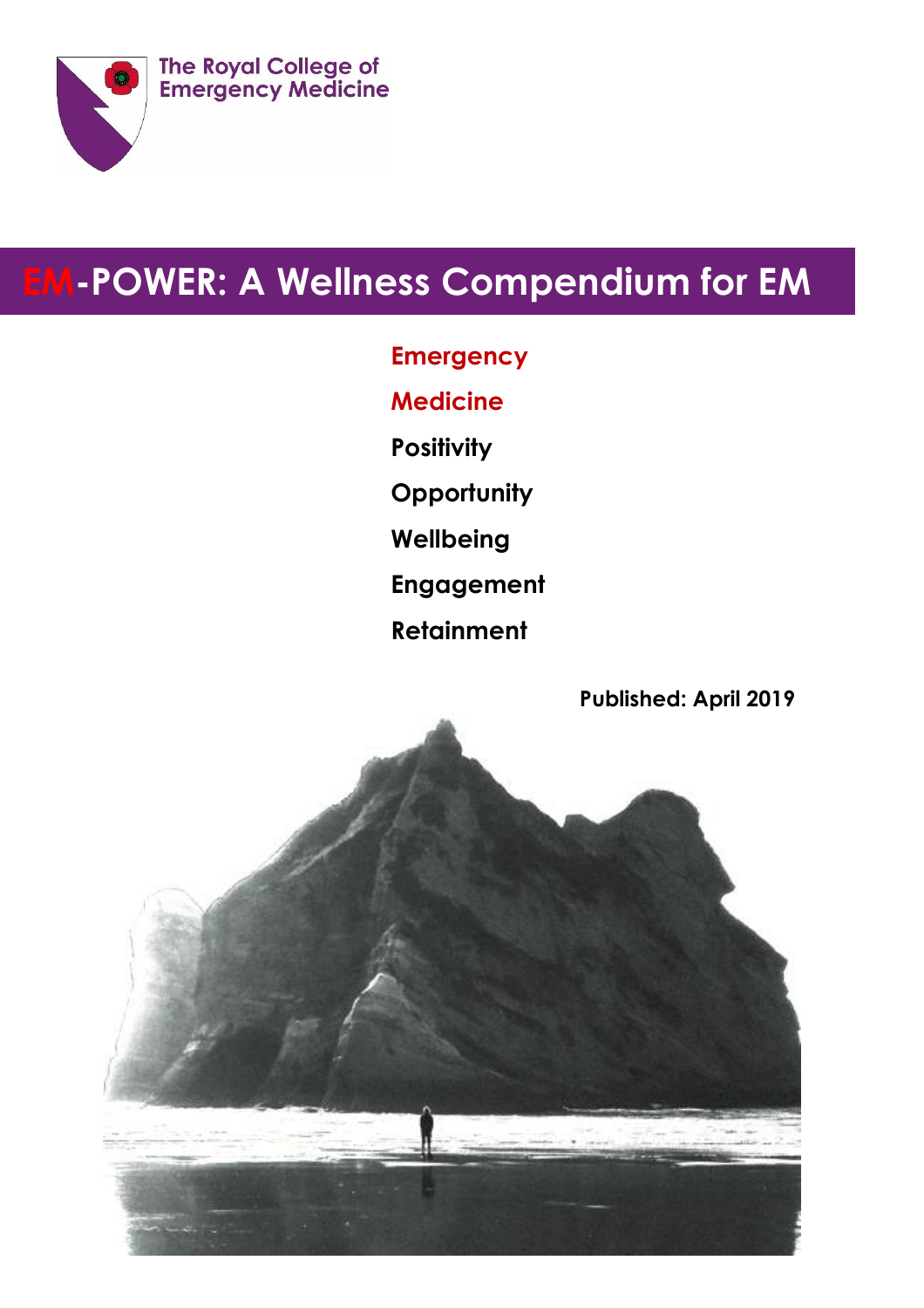## **Contents**

| 1.  |                                                                                       |
|-----|---------------------------------------------------------------------------------------|
| 2.  |                                                                                       |
| 3.  |                                                                                       |
| 4.  | Small step, not giant leap - supporting the transition from trainee to consultant  12 |
| 5.  |                                                                                       |
| 6.  |                                                                                       |
| 7.  |                                                                                       |
| 8.  |                                                                                       |
| 9.  |                                                                                       |
| 10. |                                                                                       |
| 11. |                                                                                       |
| 12. |                                                                                       |
| 13. |                                                                                       |
| 14. |                                                                                       |
| 15. |                                                                                       |
|     |                                                                                       |
|     |                                                                                       |
|     |                                                                                       |
|     |                                                                                       |
|     |                                                                                       |
|     |                                                                                       |
|     |                                                                                       |
|     |                                                                                       |
|     |                                                                                       |
|     |                                                                                       |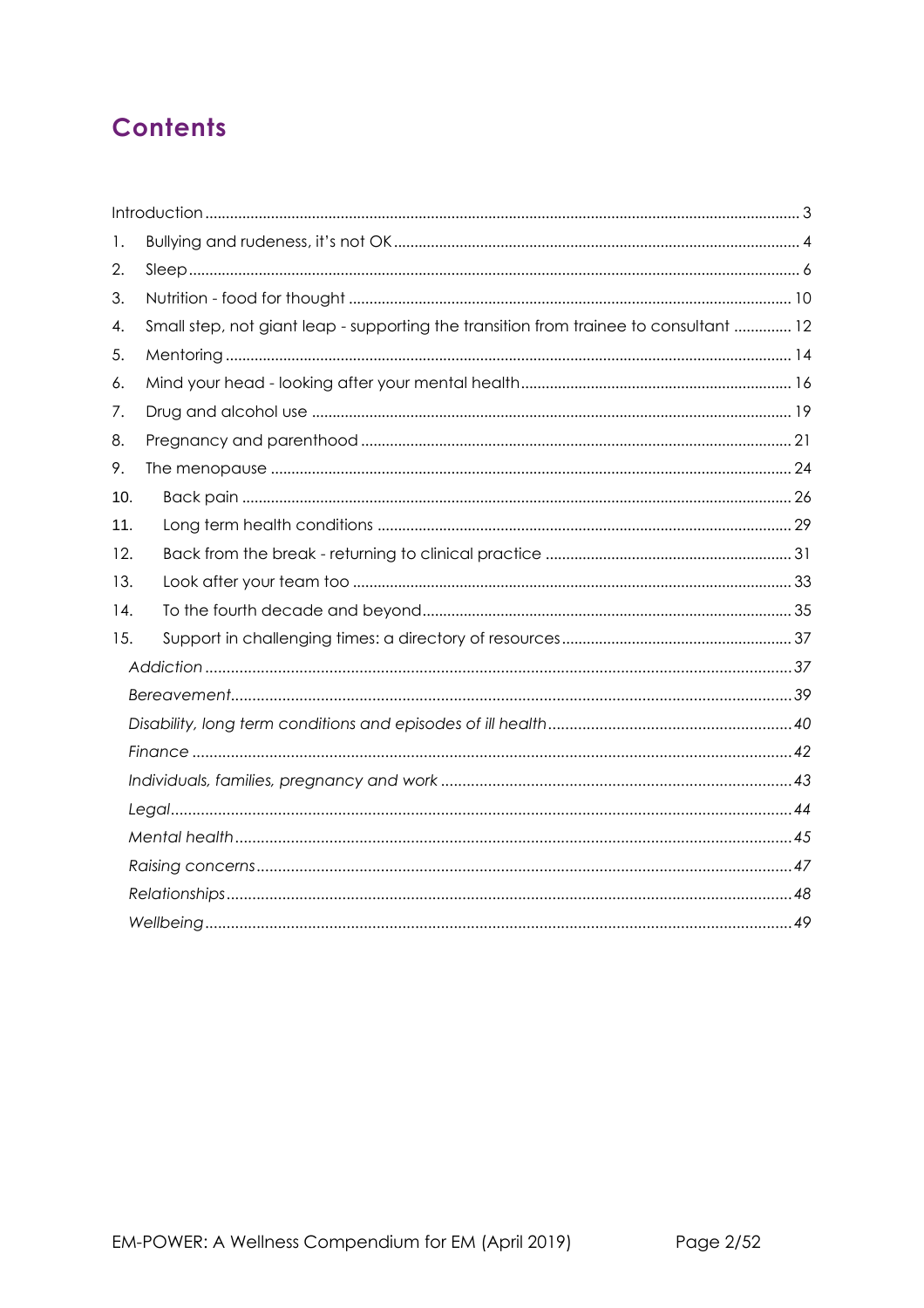## <span id="page-2-0"></span>**Introduction**

This document has been developed as part of the RCEM's ongoing commitment to creating successful, satisfying and sustainable careers in Emergency Medicine and is part of a range of new guidance produced by the Sustainable Working Practices Committee.

We believe that the contents will have something for everyone, at every stage of a career in Emergency Medicine, with its various transitions, changes and challenges.

Some of us will also face personal or professional difficulties. In challenging times, we might need some support.

If you, or a colleague, are looking for help, this document explores a range of topics and provides information on organisations, services and websites which can offer advice and assistance.

We hope you find these resources useful.

Susie Hewitt Una Kennedy

April 2019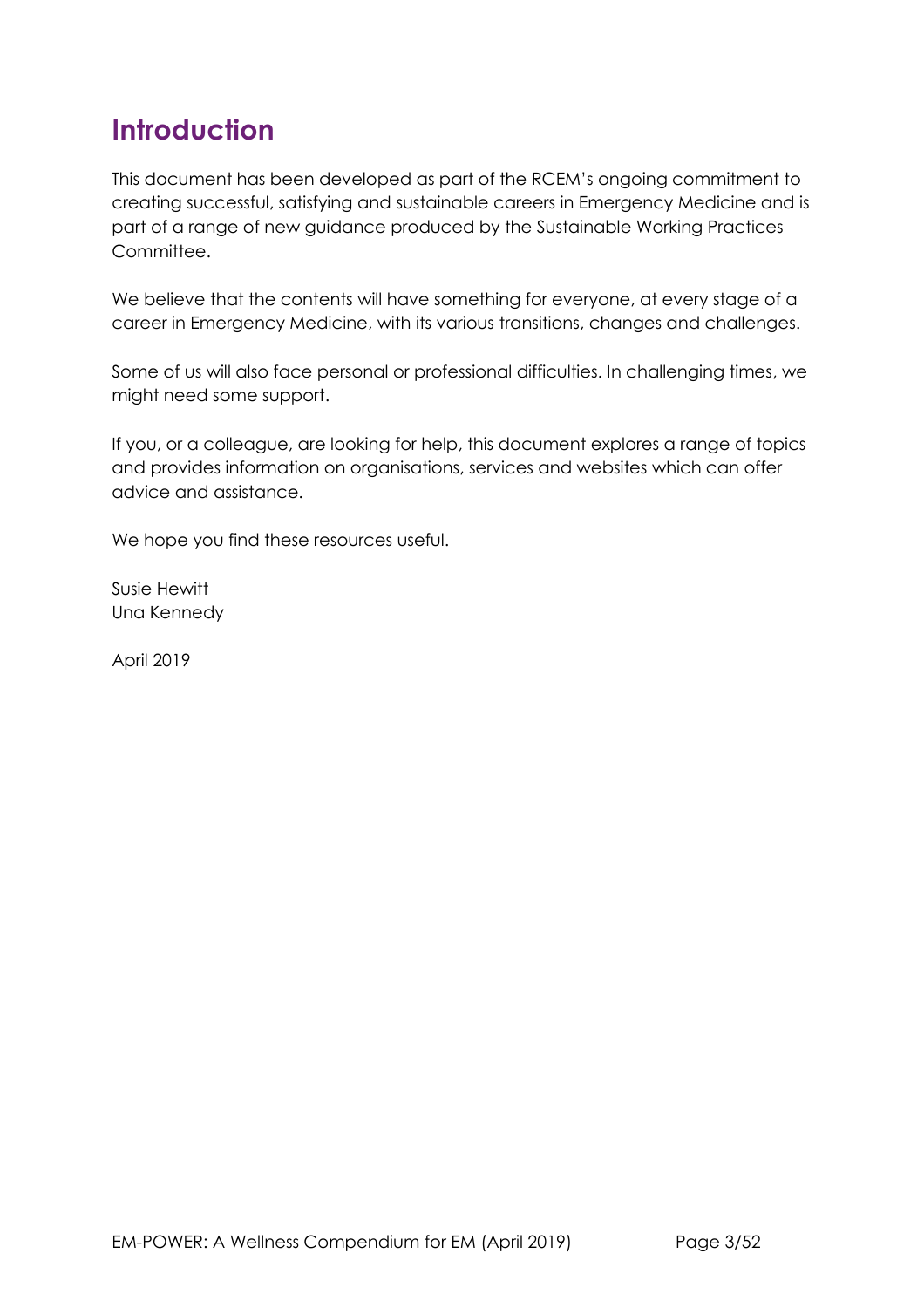## <span id="page-3-0"></span>**1. Bullying and rudeness, it's not OK**

Emergency Medicine (EM) is a high stress, high contact specialty and how we behave towards each other largely determines outcomes on an individual and collective level**.** Much has been written on the impact of bullying and undermining in medicine, to raise awareness, offer support and to encourage us to call it out when we see it.

We all have a role to play in taking a more positive proactive approach and we (to a pretty large extent) can control the environment and what is permissible in it, in order to empower staff.

Bullying can significantly decrease job satisfaction and increase job-induced stress; it also leads to low confidence, depression and anxiety and a desire to leave employment. Bullying contributes to high rates of staff turnover, high rates of sickness absence, impaired performance, lower productivity, poor team spirit and loss of trained staff.

The [GMC](https://www.gmc-uk.org/ethical-guidance/ethical-guidance-for-doctors) has a clear view on bullying, stating that doctors should not bully colleagues, and should treat them with respect. Those in positions of responsibility should create a positive working environment where bullying, harassment and discrimination do not exist.

The Australasian College for Emergency Medicine produced [an action plan](https://acem.org.au/getmedia/533f9238-b12f-44ca-aa2a-38582002591c/ACEM_DBSH_Action_Plan.aspx) after investigating discrimination, bullying and sexual harassment in EM. It reminds us of the mantra "the standard you walk past is the standard you accept".

Take a look at the *Life in the Fast Lane* blog [Bully for You](https://lifeinthefastlane.com/bully-for-you/) which describes the ways we all participate in bullying. Even though you may not be the bully or victim, find out if you are a bystander (an assistant, reinforcer, outsider or defender). No matter what role you may find yourself in, the Royal College of Obstetricians and Gynaecologist's [individual interventions](https://www.rcog.org.uk/en/careers-training/workplace-workforce-issues/improving-workplace-behaviours-dealing-with-undermining/undermining-toolkit/individual-interventions/) section of their [undermining toolkit](https://www.rcog.org.uk/underminingtoolkit) has some practical advice on what to do about it.

The Royal College of Surgeons of Edinburgh's excellent [Anti-bullying and](https://www.rcsed.ac.uk/professional-support-development-resources/anti-bullying-and-undermining-campaign)  [undermining campaign](https://www.rcsed.ac.uk/professional-support-development-resources/anti-bullying-and-undermining-campaign) (#LetsRemovelt) has information on the [facts and the law](https://www.rcsed.ac.uk/professional-support-development-resources/anti-bullying-and-undermining-campaign/the-facts-and-the-law) and the [evidence](https://www.rcsed.ac.uk/professional-support-development-resources/anti-bullying-and-undermining-campaign/literature-and-curriculum) on the impact of bullying on patient safety, the prevalence of bullying, the associated legal definitions and issues, as well as links to website of other organisations for support. It also shows [how destructive behaviour can affect](https://www.rcsed.ac.uk/professional-support-development-resources/anti-bullying-and-undermining-campaign/how-destructive-behaviour-can-affect-the-team)  [the team.](https://www.rcsed.ac.uk/professional-support-development-resources/anti-bullying-and-undermining-campaign/how-destructive-behaviour-can-affect-the-team)

Read [Are you being bullied?](https://www.rcsed.ac.uk/professional-support-development-resources/anti-bullying-and-undermining-campaign/are-you-being-bullied) and [Are you a bully?](https://www.rcsed.ac.uk/professional-support-development-resources/anti-bullying-and-undermining-campaign/are-you-a-bully) to help to learn how to identify bullying behaviours. [What can you do](https://www.rcsed.ac.uk/professional-support-development-resources/anti-bullying-and-undermining-campaign/what-can-you-do) provides supportive advice and [self](https://www.rcsed.ac.uk/professional-support-development-resources/anti-bullying-and-undermining-campaign/self-reflection)[reflection](https://www.rcsed.ac.uk/professional-support-development-resources/anti-bullying-and-undermining-campaign/self-reflection) supports maintaining healthy working behaviours together with tips for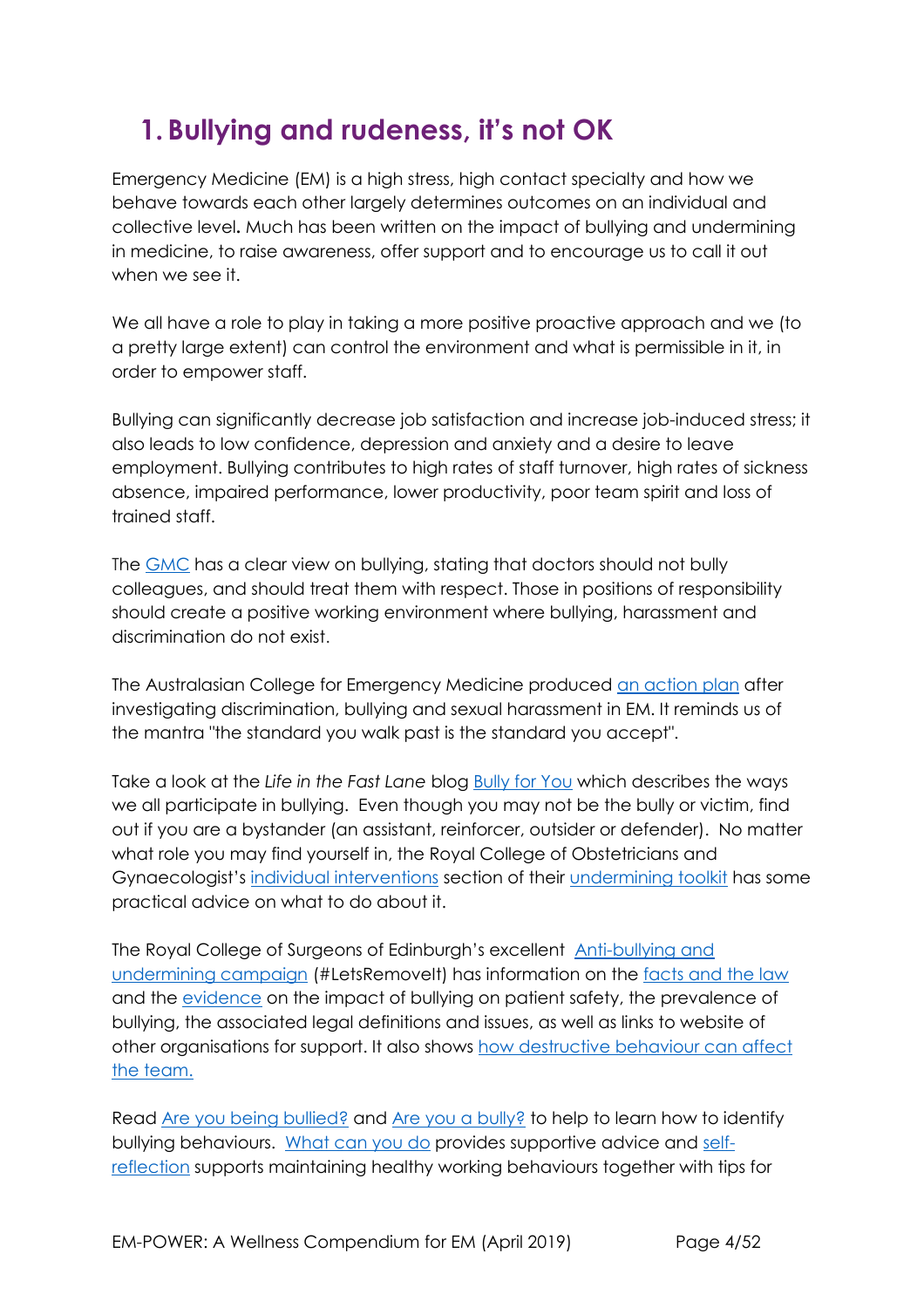resilience. For positive practical advice see how to be assertive without being a [bully,](https://www.rcsed.ac.uk/professional-support-development-resources/anti-bullying-and-undermining-campaign/how-to-be-assertive-without-being-a-bully) [negotiation](https://www.rcsed.ac.uk/professional-support-development-resources/anti-bullying-and-undermining-campaign/negotiation) and [managing criticism.](https://www.rcsed.ac.uk/professional-support-development-resources/anti-bullying-and-undermining-campaign/managing-criticism)

All of us have a responsibility to understand and raised awareness of the power of civility in medicine. [Civility saves](https://www.civilitysaveslives.com/)  [lives](https://www.civilitysaveslives.com/) is self-funded, collaborative project with a mission to promote positive behaviours and share the evidence base around positive and negative behaviours. We know from the work of Civility Saves Lives that 38% of employees who are recipients of rudeness reduce the quality of their work and 25% will take it out on their patients. There is a 20% reduction in the performance of staff who are witnesses to rudeness, and 66% of patients will feel anxious dealing with the staff when they have witnessed rudeness. The Civility Saves Lives website has some great [infographics](https://www.civilitysaveslives.com/copy-of-blog) which you can download to share in your Department, to remind ourselves about the origins and impact of incivility on staff, patients and families.

Emergency Medicine provides those of us fortunate to work in it many opportunities to interface with a variety of people on a daily basis. We know that incivility and bullying compromises patient safety. It also impacts on the mental health and job satisfaction for those who experience it. Each of us has a responsibility to foster a work environment where all staff feel respected.

Let's say "no more!" to bullying and rudeness.



Infographic reproduced with permission of civilitysaveslives.com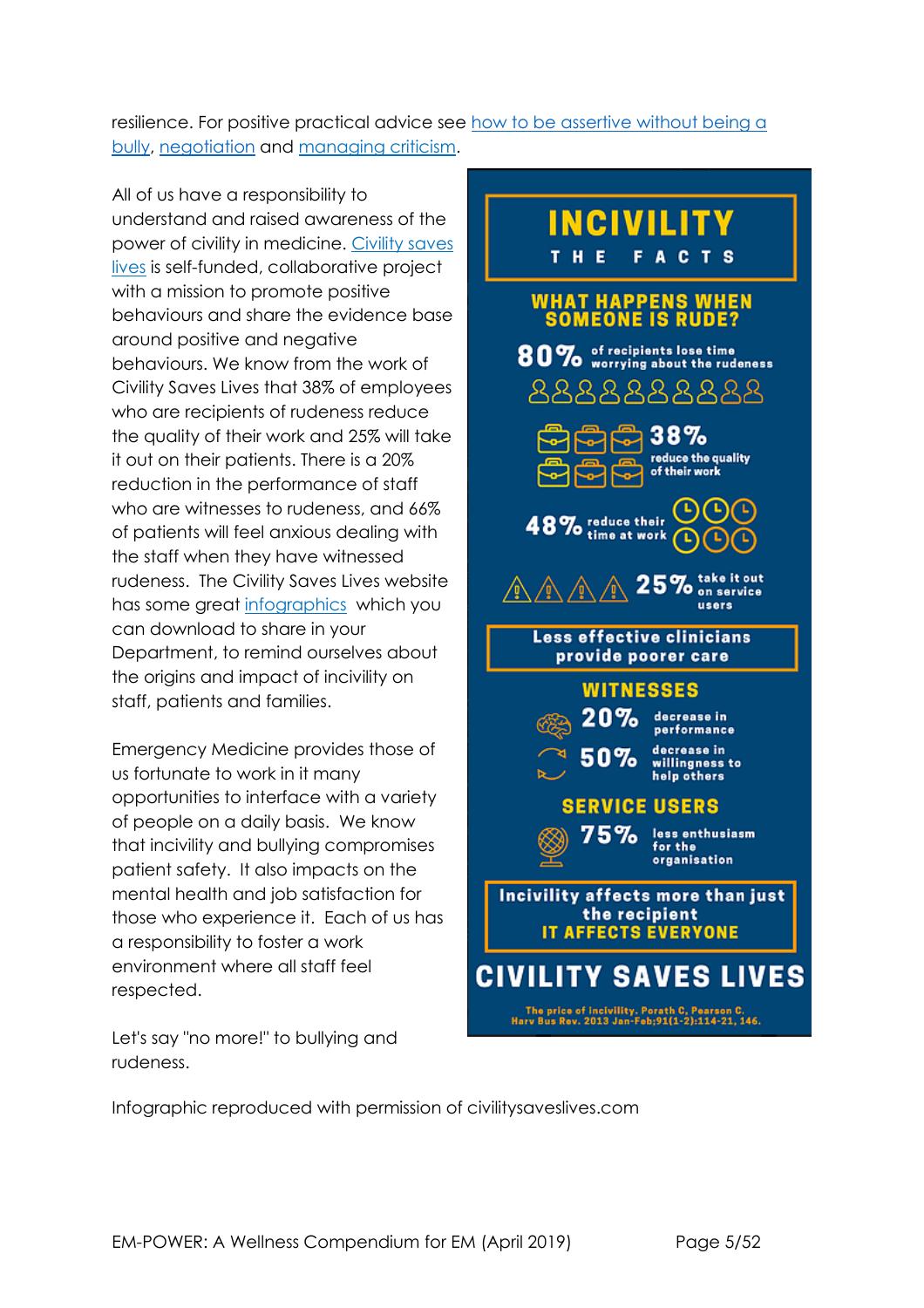## <span id="page-5-0"></span>**2. Sleep**

Getting sufficient high quality sleep is essential in order for our minds and bodies to function well. Because of the 24/7 nature of Emergency Medicine, shift work is an unavoidable part of the job. While we know that unsocial hours take their toll on health, having a basic understanding of sleep physiology and getting some tips on how to improve sleep hygiene, particularly around working night shifts, may empower us and help mitigate against some of the adverse effects of fatigue.

## **Improving your sleep - advice for EM doctors**

Before considering how to improve your sleep when working night shifts, establishing good sleep habits *every* night is key to improving long-term sleep quality. The following advice has been adapted from articles by Dr Michael Farquhar, Consultant in Sleep Medicine at the Evelina London's Children's Hospital, who has also made an excellent educational video for doctors about sleep and shift working.

Most adults need 7-8 hours of sleep per night. If you regularly need to catch up sleep on days off, or if you have symptoms of sleep deprivation, this implies that you are not getting enough sleep each night. Addressing this should be your first priority.

## **Sleep environment**

Sleep environment is important. Make your bedroom as dark as possible - consider the use of blackout blinds or curtains, do not switch on the main bright lights if you need to get up during the night and consider a good quality eye mask for daytime sleeping. Minimise external noise as much as possible - consider the use of "white noise" (e.g. a fan, quiet relaxing music) or earplugs. Bedrooms should be cool (18 - 20° C). Having a warm bath or wearing bed socks can encourage peripheral vasodilatation before sleep which optimises core body temperature.

## **Sleep routine**

Good quality sleep is maintained by regular routine. The following may help you to establish good sleep routine:

- Try to be exposed to as much natural daylight as possible.
- Regular exercise, but not too close to bedtime, supports sleep.
- Eat regular meals. Do not eat your main meal within 2 hours of bedtime. A light pre-bed snack 30 minutes before bed can prevent disruption from nighttime hunger; but avoid evening grazing.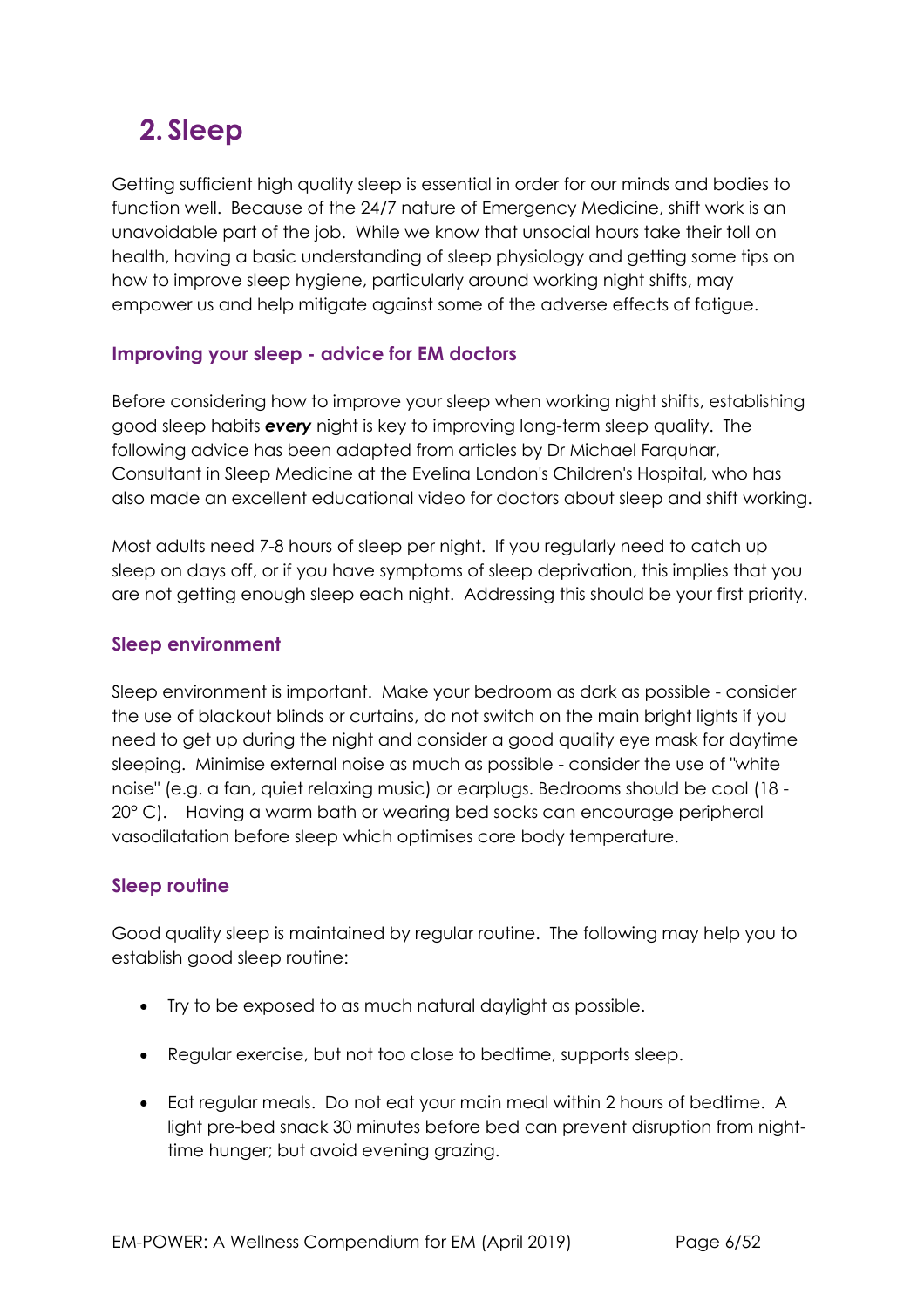- Minimise use of alcohol, caffeine and nicotine, particularly in the evenings.
- Aim to go to bed and get up at roughly the same time each day. Set sleep and wake times that permit the amount of sleep that is right for you.
- Minimise the use of electronics for 30 60 minutes before bed. Avoid using screens in the bedroom. If this isn't possible, set brightness settings on devices as low as possible. Do not use your phone as your alarm clock and avoid charging your phone in your bedroom while you sleep.
- Consider relaxation strategies to wind down before bed.
- Avoid spending long periods of time awake in bed. Your bed should only be for sleep or sex.
- If you are unable to sleep, get out of bed and do a quiet / relaxing activity for 15 minutes, then return to bed and try to sleep again.

## **Preparing for night shifts**

Before starting night shifts, it's important to maintain a good sleep routine. Bank sleep in the 24 hours before starting nights - have a lie in or a nap in the early afternoon. Exercising in the morning may help your ability to nap in the early afternoon. Ensure you are well fed and well hydrated.

## **During the night shift**

- Aim to stick to a consistent routine during each shift.
- Work as a team to provide cover for breaks.
- Try to maintain your normal eating patterns / times as much as possible when working nights.
- Aim to minimise eating between midnight and 06:00 am and when you do eat choose healthier satisfying options (soup / wholegrain sandwiches / yoghurt / fruit / salads / nuts etc).
- Avoid high calorie / high fat / high carbohydrate foods.
- Keep well hydrated carry a water bottle and drink regularly.
- Maximise your exposure to bright light in non-clinical areas. In clinical areas, remember that some patients may be trying to sleep so try to minimise noise and light where possible.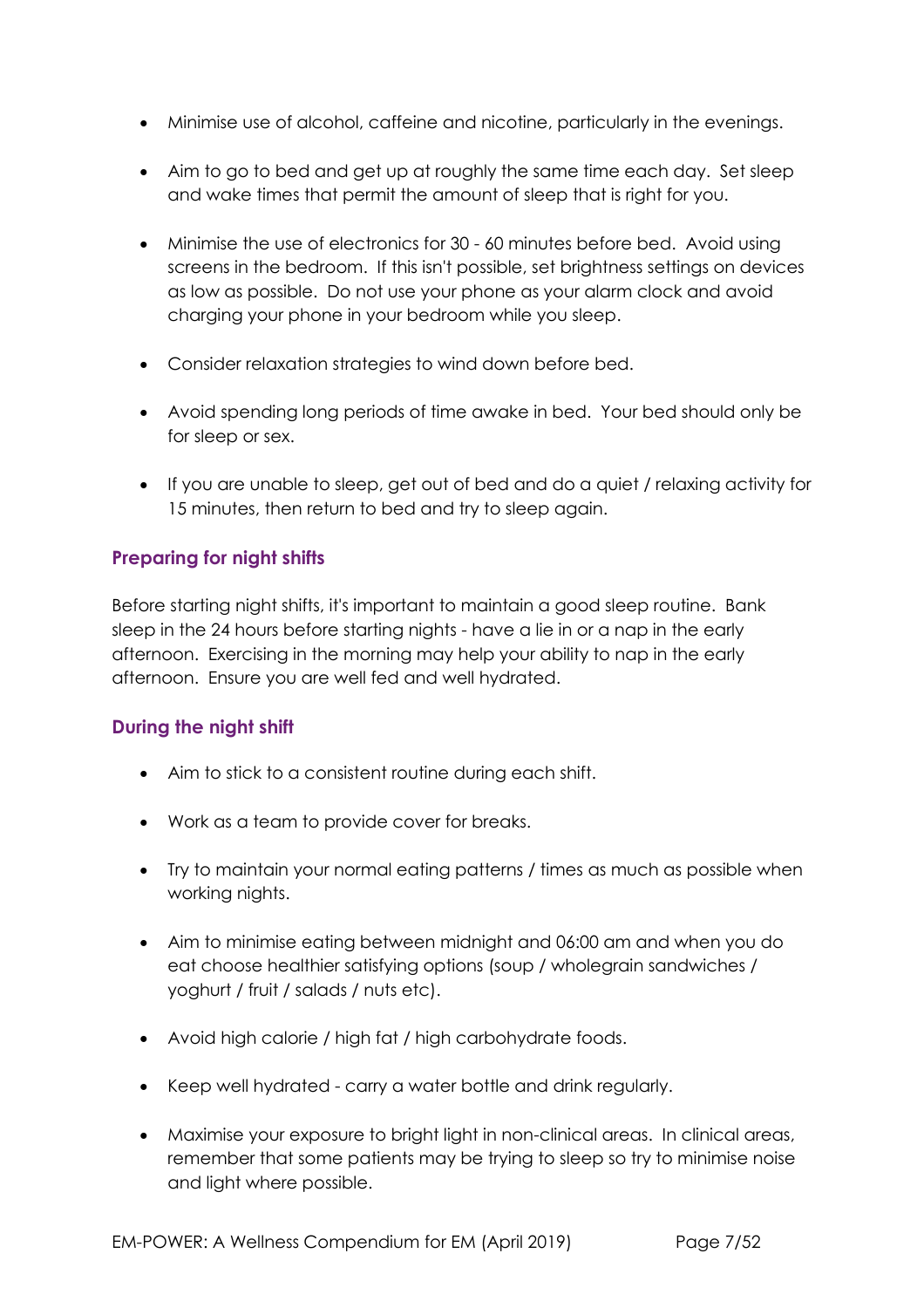- During breaks take short (15 20 minute) naps where possible.
- Use caffeine carefully. Remember that its effects can last up to 12 hours! Aim to use it mainly in the earlier part of your night shift. Consider caffeine before a nap - it takes 15 – 20 minutes take effect which means it kicks in just as you are waking up.
- Watch the 4 am dip. This is when you are at your lowest physiological ebb. Take time to double check all critical calculations in particular.

## **After the shift**

- If you are too tired to drive, DO NOT. Consider using public transport to get home.
- If possible, wear sunglasses on your way home to avoid exposure to daylight and help prepare for sleep.
- Aim to get to bed as quickly as possible after your shift ends.
- Avoid using electronic devices this includes watching TV.
- Have a light meal or snack 30 minutes before going to bed.
- Avoid alcohol, nicotine and caffeine.
- Charge your phone in another room ideally on airplane mode.
- After waking up expose yourself to bright light for the first 20 minutes after waking.
- Try to do some light exercise.

## **Recovery**

- After your final night aim for a short morning nap (1 2 hours) ideally before midday, then get up and do as many normal activities as possible.
- Re-establish normal eating and exercise patterns.
- Aim for as close to your normal bedtime as possible and for a short lie-in only on the following morning.
- You are likely to need two normal nights to re-establish your normal sleep pattern.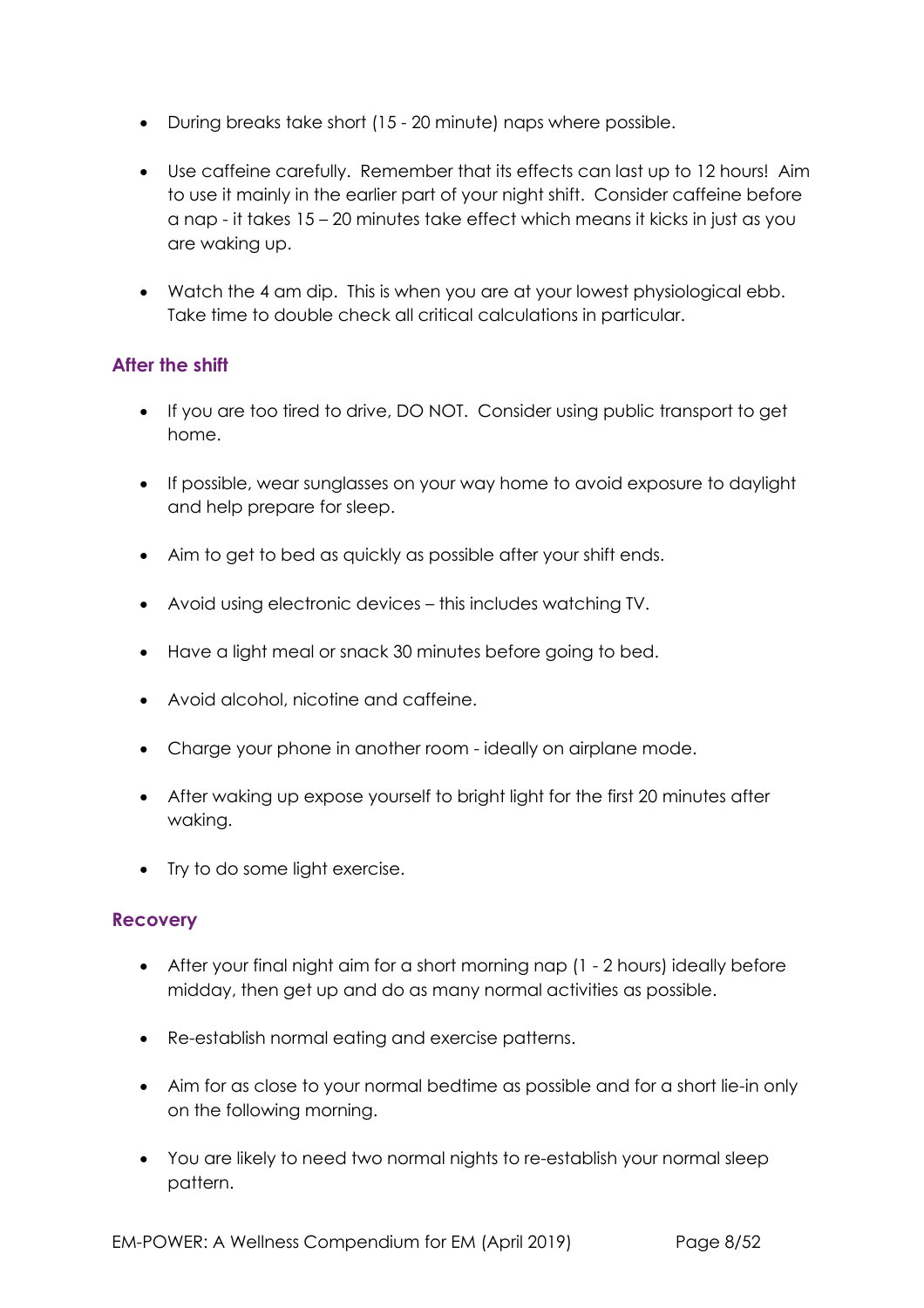## **Emergency Medicine Trainees Association #RestEM Campaign**

EMTA launched a Rest and Sleep Campaign [#RestEM](http://www.emtraineesassociation.co.uk/rest.html) in early 2018. This campaign sits in alignment with ongoing work by colleagues in other specialties and organisations (AAGBI, RCoA, FICM, BMA) and is supported by the Royal College of Emergency Medicine. Their webpage includes links to a variety of resources, including factsheets, posters and evidence regarding the importance of sleep.

### **Conclusion**

Sleep disruption for the shift worker can be detrimental to one's physical, mental, and emotional health. However, having a basic understanding of sleep physiology and establishing good sleep routines, not just when working night shifts, may help to mitigate against the short- and long-term negative effects of shift work.

#### **References**

1. Farquhar M. Fifteen-minute consultation: problems in the healthy paediatrician managing the effects of shift work on your health. Archives of Disease in Childhood - Education and Practice 2017;102:127-132.

2. Farquhar M. Sleep, breaks and wellbeing. https://www.rcpch.ac.uk/keytopics/wellbeing-health-professionals/sleep-breaks-wellbeing 3. Guy's and St Thomas's NHS Foundation Trust. Introduction to Sleep. https://www.youtube.com/watch?v=FRA0ciHVZwY

4. Emergency Medicine Trainees Association. ♯RestEM Campaign. http://www.emtraineesassociation.co.uk/rest.html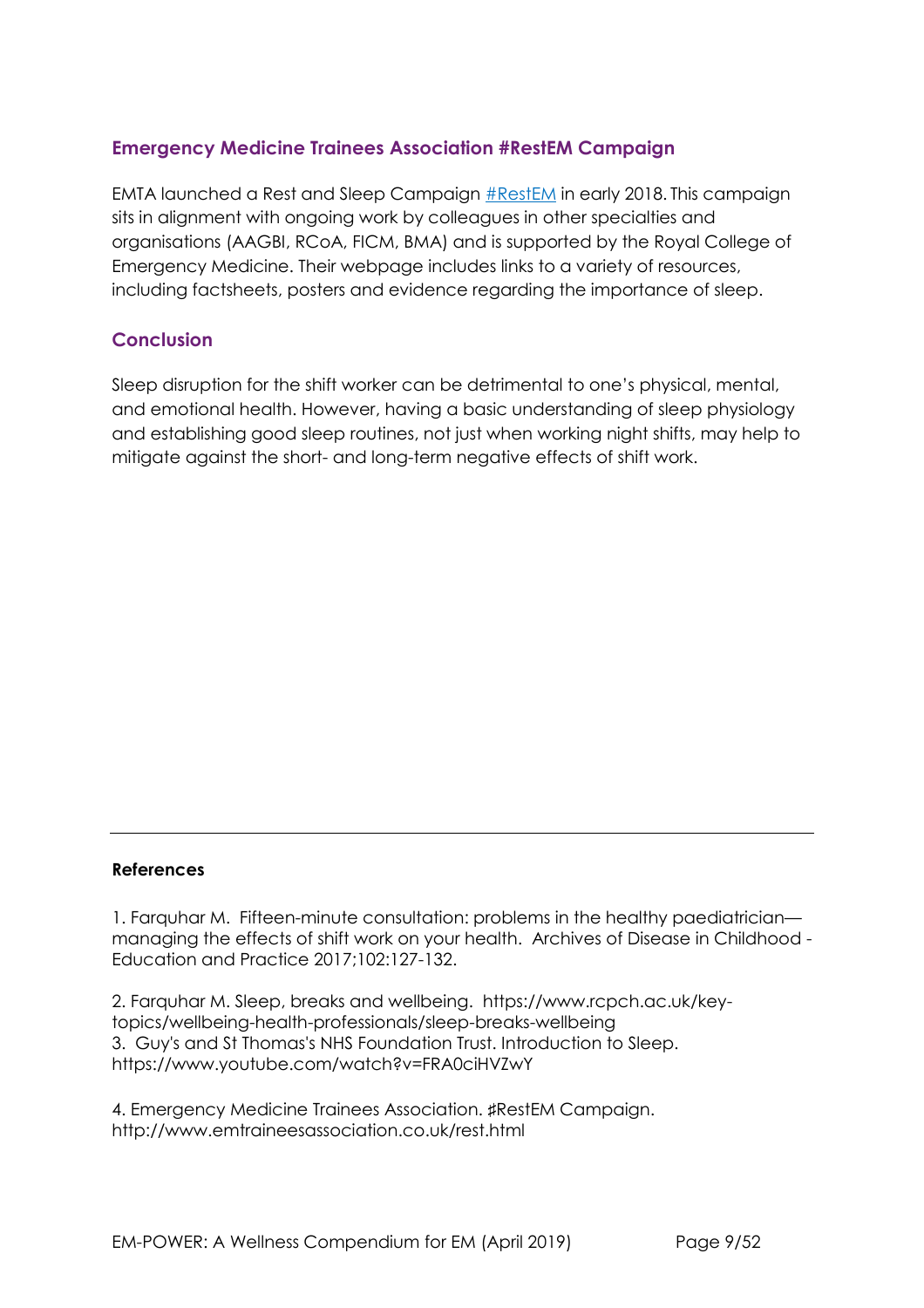## <span id="page-9-0"></span>**3. Nutrition - food for thought**

Be honest; how often do you get through a shift fuelled on coffee and a few biscuits? Do you plan *what* and *when* you eat on shift and especially on nights?

One of the most important physiological problems associated with shift work and the night shift, is that working, eating and sleeping phases are changed.

Bodily functions often have a natural rhythmicity and in humans many of these circadian rhythms operate on a 25-hour cycle. Such free running cycles, including body temperature, respiratory rate, urinary excretion, cell division and hormone production can be modulated by exogenous factors such as light-dark cycle, social climate, and of course, work schedules.

For example, under normal living conditions, body temperature peaks in the late afternoon with its lowest point occurring in the early hours of the morning. Conversely blood glucose and fats are higher in the evenings and night time.

Individuals will vary in how they cope with shift work depending on health, fitness, age, lifestyle and domestic responsibilities – some adapt well, others less so. We can't change our physiology, but it is possible to alter behaviour or make lifestyle changes to support a healthier adaptation to shift work.

It is worth thinking about the impact that working shifts has on health in the long term. According to [The Health Survey for England 2013](http://www.hscic.gov.uk/catalogue/PUB16076) shift workers are more likely to report general ill-health, have a higher body mass index and increased incidence of chronic diseases such as diabetes.

The Health and Safety Executive has [hints and tips for shift workers](http://www.hse.gov.uk/humanfactors/topics/shift-workers.htm) [o](http://www.hse.gov.uk/humanfactors/topics/shift-workers.htm)n diet for shift workers and also on getting to and from work, sleep (schedule, environment and promotion), the use stimulants and sedatives, physical fitness, lifestyle and ways to improve alertness at work.

The European Food Information Council looks at the evidence and gives [broad](https://www.eufic.org/en/healthy-living/article/shift-work-implications-for-health-and-nutrition)  [guiding principles](https://www.eufic.org/en/healthy-living/article/shift-work-implications-for-health-and-nutrition) [t](https://www.eufic.org/en/healthy-living/article/shift-work-implications-for-health-and-nutrition)o employees and employers on the impact of shift work on health and nutrition.

Shift workers often turn to stimulants such as caffeine (a mild stimulant present in coffee, tea and cola as well as in tablet form and in special 'energy' drinks) or cigarettes to keep them awake. Caffeine can improve reaction time and feelings of alertness for short periods but don't rely on it to keep you awake. If you do decide to take caffeine or other stimulants, you should consider what might happen when the effects wear off e.g. when you are performing a complex skill or driving and the impact on getting to sleep.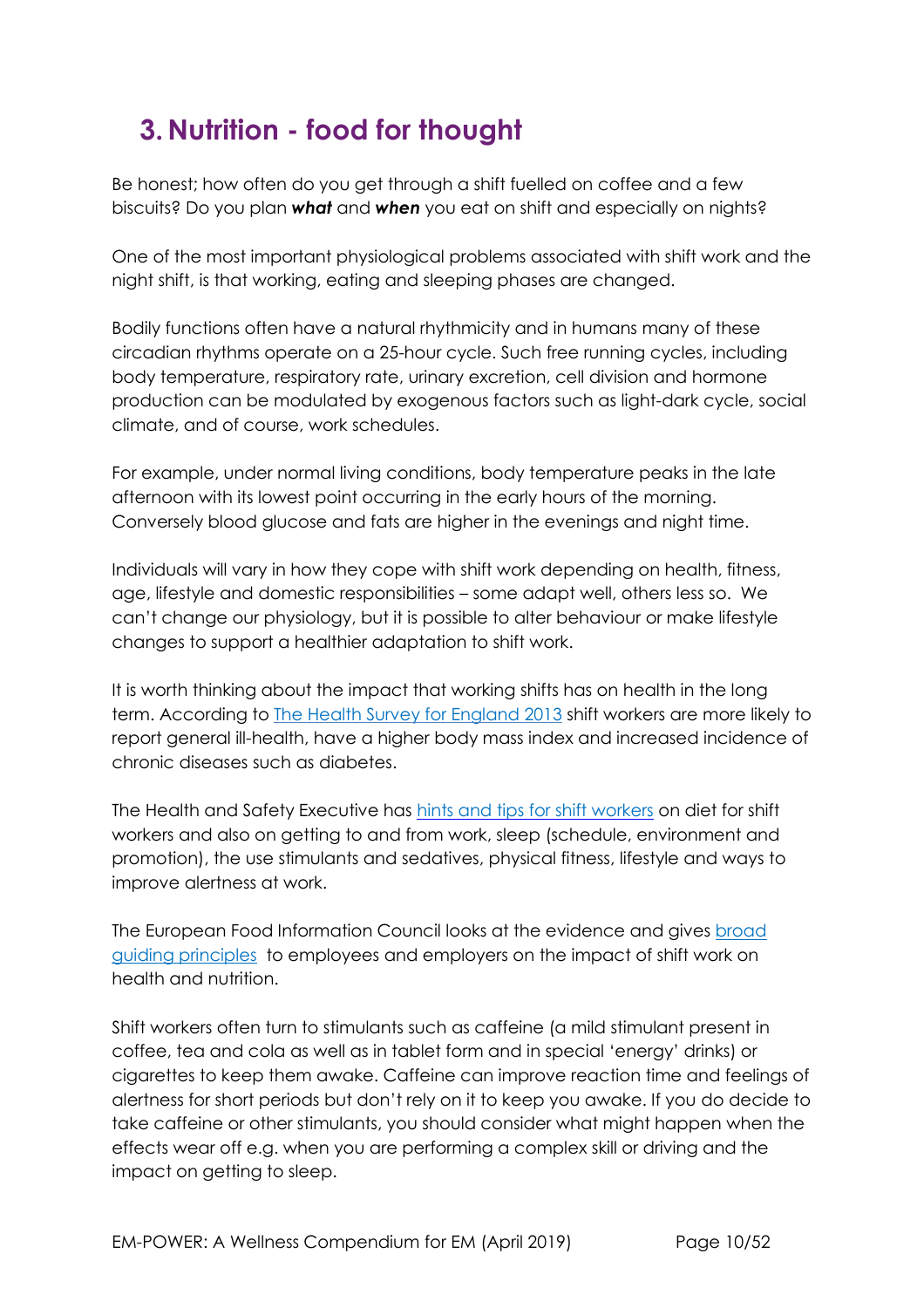Shift workers also turn to sedatives such as alcohol or sleeping pills to help them sleep. Avoid stimulants and sedatives as they only have short-term effects and tolerance develops. Persistent use may also increase the risk of dependence.

- Develop a nutrition strategy in the workplace that ensures that healthy choices of foods and beverages are offered in a relaxed eating environment.
- Design shift schedules to give adequate time between shifts to allow the maintenance of a healthy lifestyle – to have regular meal times, exercise and sleeping patterns.
- Stick as closely as possible to a normal day-and-night pattern of food intake. Avoid eating, or at least restrict energy intake, between midnight and 6 am, and attempt to eat at the beginning and end of the shift. For example, afternoon workers should have their main meal in the middle of the day, rather than middle of their shift. Night workers should eat their main meal before the start of the shift, at regular dinnertime.
- Eating breakfast after a night shift before day time sleep will help to avoid wakening due to hunger. However, it is advisable for this meal to be small; a large meal (1–2 hours before sleep) could cause difficulty in falling asleep.
- Drink fluids, regularly, to help prevent dehydration which can increase tiredness but avoid drinking too much fluid before sleep after a night shift as this may overload the bladder.
- Regular light meals/snacks e.g. nuts and seeds are less likely to affect alertness or cause drowsiness than a single heavy meal.
- Choose foods that are easy to digest such as pasta, rice, bread, salad, fruit, vegetables and milk products.
- Avoid fatty, spicy and/or heavy meals as these are more difficult to digest. They can make you feel drowsy when you need to be alert. They may also disturb sleep when you need to rest.
- Avoid sugary foods, such as chocolate this may provide a short-term energy boost but likely to be followed by a slump and rollercoaster blood sugars.
- Fruit and vegetables are good snacks as their sugar is converted into energy relatively slowly and they also provide vitamins, minerals and fibre.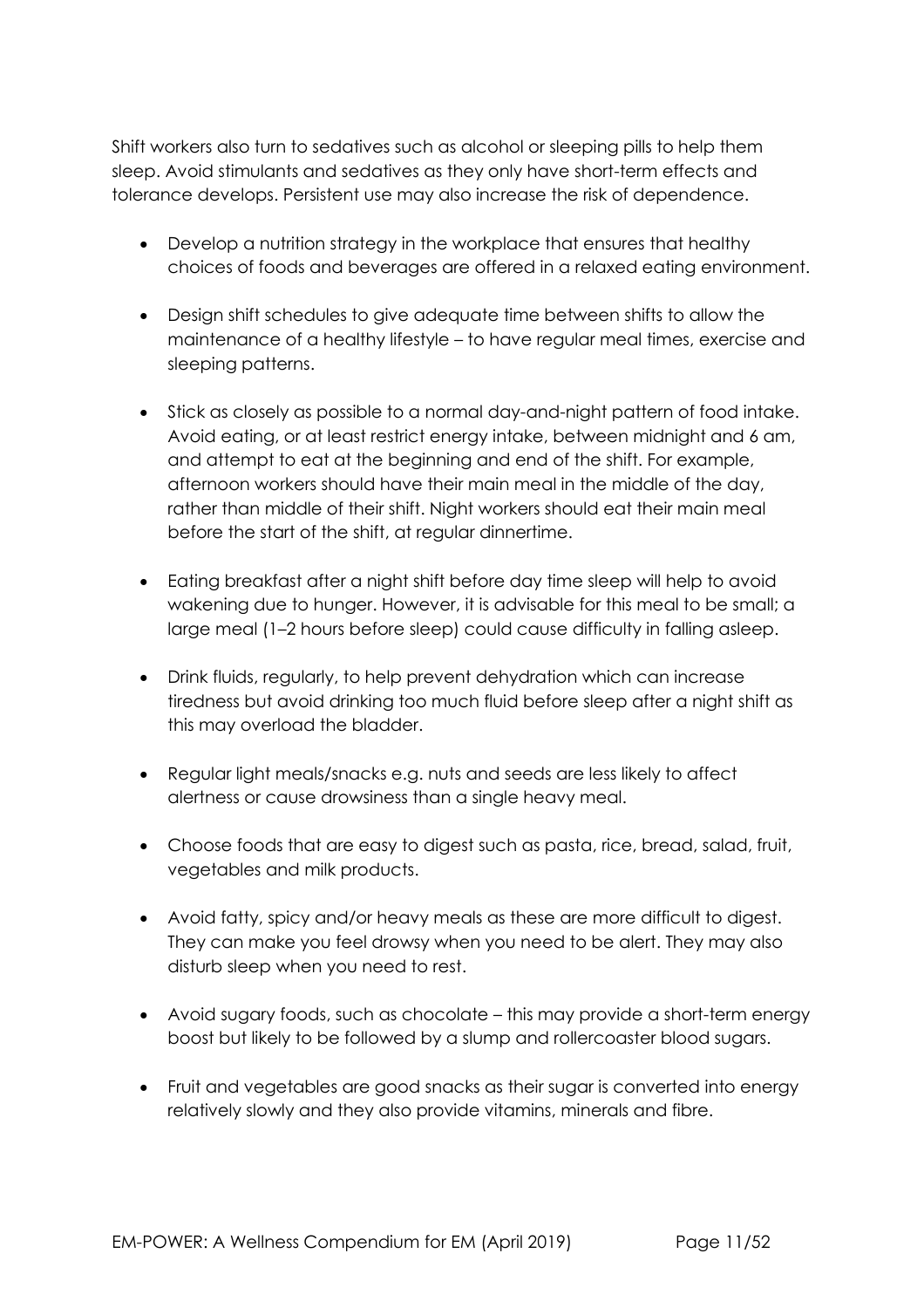## <span id="page-11-0"></span>**4. Small step, not giant leap - supporting the transition from trainee to consultant**

Are you about to take up your first consultant post or just finding your feet? You are not alone in approaching the progression from a highly structured, supervised and supported training programme to autonomous practice as a consultant with some fear and trepidation!

**First of all, CONGRATULATIONS!** And now here are a few tips to support you in the transition and for the first year or so. A new consultant today may be embarking on a career of up to 30 years and so it might be useful to think about your career in blocks of ten years: the "three trimesters of a consultant career". It's a marathon, not a sprint, so pace yourself!

At the point you take up your post, in some ways you are at the top of your game, in other ways you have a lot to learn… but you can't know everything, so ask for help when you need it. Be kind to your colleagues who have been in the job some years, they may not know the latest literature inside out but can give you wise counsel and be a welcome sounding board.

Take a moment to think about what kind of consultant you want to be and how you would want your team (and your patients) to see you. As a consultant you set the tone as the shift leader and you are the "face" of the department.

Be the role model for your ethics, professionalism, behaviour and appearance. You may have a badge with "Consultant" on it but it's not about titles; you will get respect by how you behave.

It is not possible to be a great leader without conflict and challenge. When things get heated, and they will, remember:

> *"The ultimate measure of a man is not where he stands in moments of comfort and convenience, but where he stands in times of challenge and controversy."* **Martin Luther King**

So, absolutely no whining, no flapping and no shouting*.* Don't be a cynic - it's a poison that brings everyone down. Be kind and humble – but not over deferential. Don't forget you are on show all the time:

*"Every breath a lesson learned."* **Neil Whitman**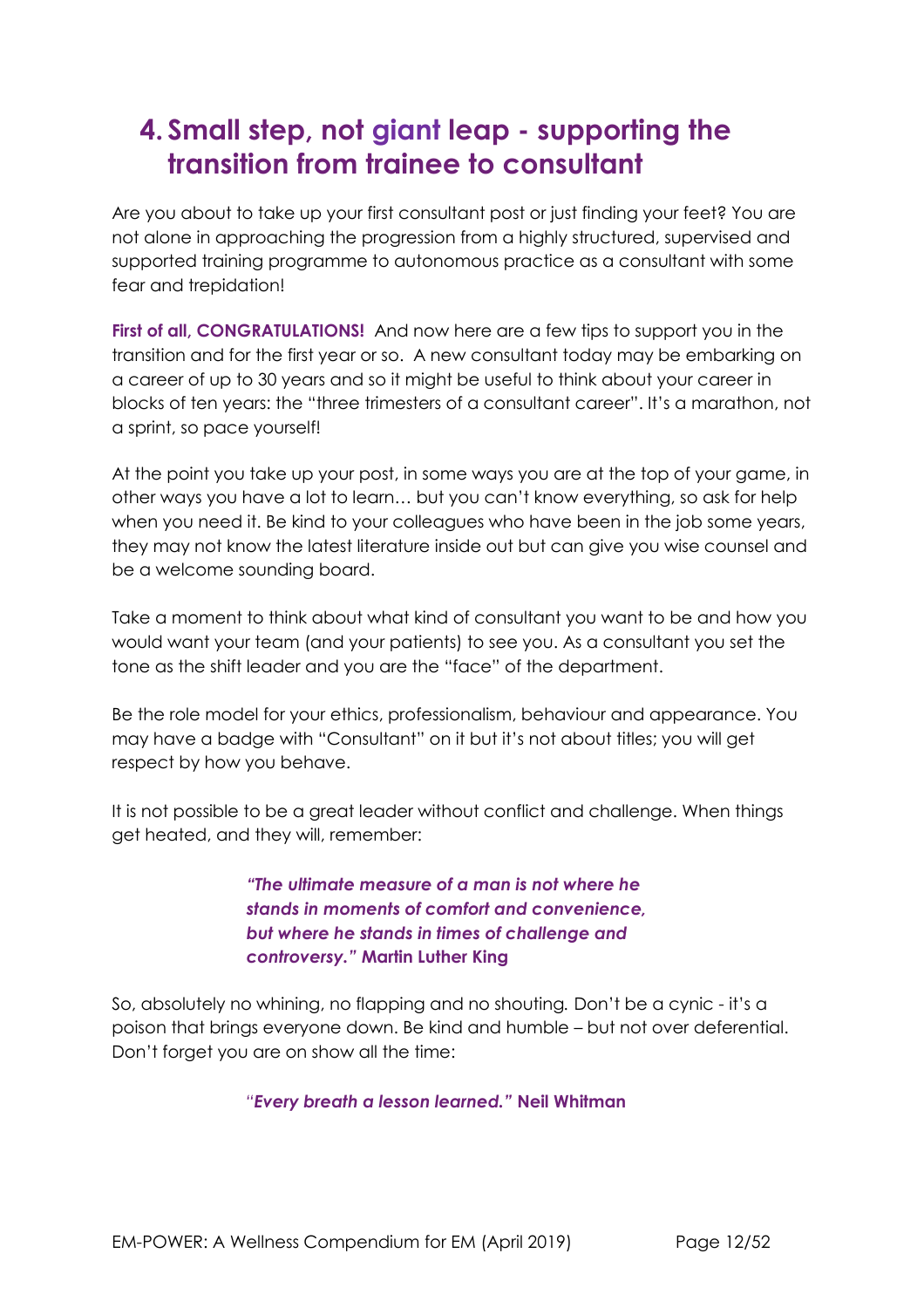You have the opportunity to mentor, inspire, challenge, teach, motivate and empower:

> *"Come to the edge, he said We can't, we're afraid, they responded Come to the edge, he said We can't, we will fall, they responded Come to the edge, he said. And so they came And he pushed them And they flew"* **Guillaume Apollinaire**

Be generous with credit and opportunities, and make your team feel appreciated rather than taken for granted. Be a good listener, you have two ears and one mouth for a reason.

Look after yourself and the things that are important to you – find a balance. Learn when to say yes wisely (and how to say no – you cannot do everything). Find someone you trust so that you can offload safely and think about finding a mentor.

Get out and about, meet people and communicate well: beware "reply all" and pressing "send" on email in haste.

There will come a time in the future when you will be welcoming a new consultant colleague:

#### *"A lit candle loses no brightness by lighting another."* **Anon**

Here are 3 do's and don'ts when welcoming a new consultant:

#### **Do**

- Remember how you felt when you just started.
- Plan as a consultant team to support a new colleague.
- Offer support explicitly in and out of hours especially those first few on calls.

#### **Don't**

- Dump unpopular jobs on new colleagues.
- Introduce a new colleague as a "junior consultant".
- Be resentful if a new colleague achieves something you have been trying to do for years: it's all in the timing.

*"It's surprising what you can accomplish if you don't care who gets the credit."* **Abraham Lincoln**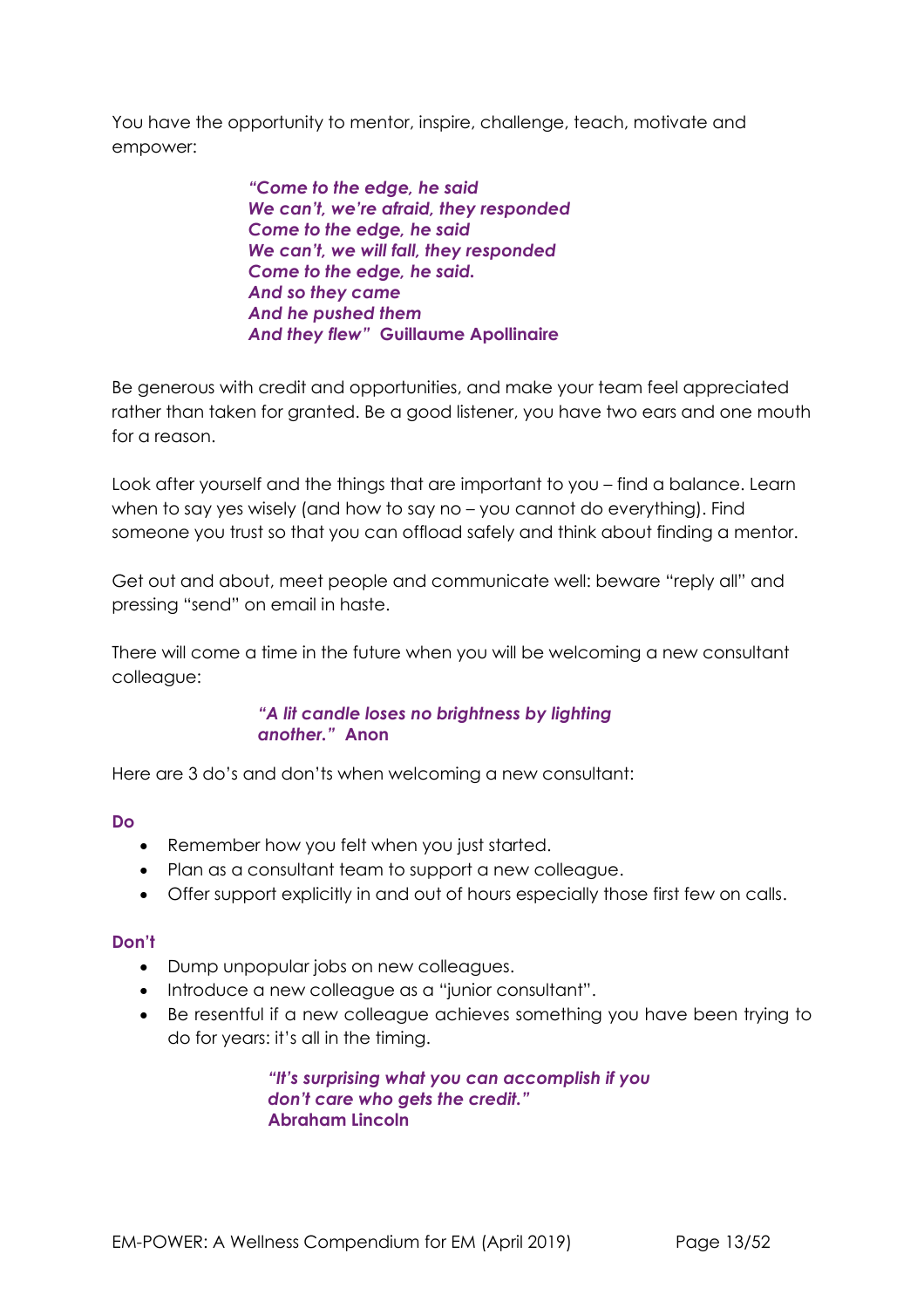## <span id="page-13-0"></span>**5. Mentoring**

In Greek mythology, Odysseus placed his old friend Mentor in charge of his son when he left to fight the Trojan War. The subsequent spiritual and pragmatic guidance that Mentor provided became associated with his name and the term 'mentor' emerged to describe someone who shares wisdom with and provides advice and guidance to a less experienced colleague.

Informal mentoring has long been a feature of postgraduate medical education and many established specialists can identify individuals they considered mentors during their formative years. The General Medical Council recognises that mentoring skills are important for ensuring doctors deliver safe, effective and efficient care as soon as they start a new job. The GMC's [Good Medical Practice](https://www.gmc-uk.org/-/media/documents/good-medical-practice---english-1215_pdf-51527435.pdf) guidelines identify mentoring as essential to supporting and developing good practice.

## **Why have a mentor?**

Mentoring provides an informal and confidential environment where opportunities, dilemmas and problems can be addressed. It is particularly useful at times of change, such as settling into a new post or taking on a new role. Mentoring is not about offering advice and sharing experiences. It's about helping someone to become more effective at developing opportunities and resources, managing problems and to become better at helping themselves.

## **Overview of the mentor relationship**

The characteristics of effective mentors and mentees are listed in the literature and emphasise confidentiality, listening, trust and an ability to reflect and change. Among the factors that facilitate successful mentoring are reciprocity, clear expectations, mutual respect, personal connection, providing a wider prospective and opportunity for reflection, demonstrating a willingness to take risks and a commitment to resolve conflict.

## **What a mentoring program should look like**

It is recommended that engagement in mentoring is voluntary as this is more likely to lead to greater engagement by doctors and more positive experiences. While mentees should be matched to mentors who meet the needs of the mentee, available literature suggests that mentors should not be line managers or educational supervisors.

Mentors must understand the concept of mentoring and should ideally receive appropriate and ongoing training and support in knowledge, skills and behaviours they need to apply in their roles as mentors. Mentors need support in order to deal effectively with possible challenges of the role. Mentees should receive adequate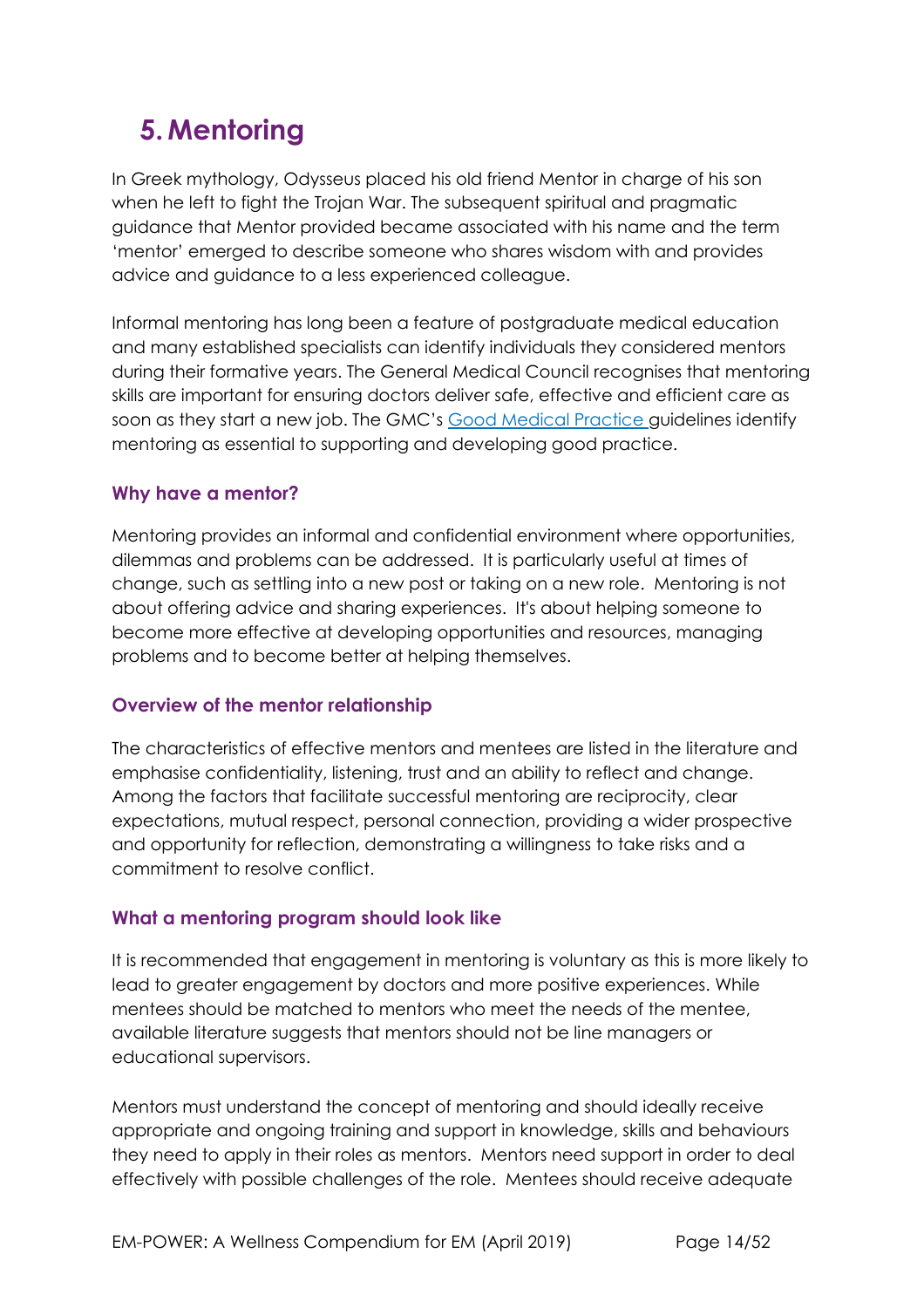preparation and support to ensure their understanding and expectations of the mentoring process. Once established, mentoring programs should be evaluated regularly and appropriately.

## **Established mentoring programmes**

While the Academy of Medical Royal Colleges acknowledges that newly qualified consultants and GPs should be mentored in their new role, it also recommends that mentoring schemes should be accessible to all doctors, at any stage of their career.

The Association of Anaesthetists of Great Britain & Ireland (AAGBI) [mentoring](https://www.aagbi.org/professionals/welfare/mentoring/aagbi-mentoring-scheme) [scheme](https://www.aagbi.org/professionals/welfare/mentoring/aagbi-mentoring-scheme) enables members interested in having a mentor or receiving coaching to access a team of trained AAGBI mentors. In more recent years, some postgraduate training bodies have introduced formal mentoring programs.

In the Emergency Medicine context, the Irish Committee for Emergency Medicine Training (ICEMT) launched its [mentoring program](http://emnow.ie/wordpress/wp-content/uploads/2018/09/Mentor-Guidance-doc.pdf) for advanced trainees in Emergency Medicine in July 2018.

The mentoring relationship can benefit both mentor and mentee. Even if you are not part of a formal mentoring program, considering developing a mentoring relationship - you may find it hugely rewarding!

#### **References**

1. Irish Committee for Emergency Medicine Training, National Emergency Medicine Training Programme. *Mentoring in Advanced Specialist Training Guidance Document*.

Published May 2018. emnow.ie/wordpress/wp-content/uploads/2018/09/Mentor-Guidance-doc.pdf

2. The Association of Anaesthetists of Great Britain & Ireland. *What is mentoring?* https://www.aagbi.org/sites/default/files/what%20is%20mentoring\_0.p df Last accessed 5/10/2018

3. Keane M and Long J. *Mentoring in post-graduate medical education and specialist training.* Health Research Board. May 2015.

https://www.hrb.ie/fileadmin/publications\_files/Mentoring\_in\_postgraduate\_medical\_education\_and\_specialist\_training.pdf. Last accessed 5/10/2018

4. Academy of Medical Royal Colleges. *Framework of Principles for Mentoring*. Published November 2017. http://www.aomrc.org.uk/wpcontent/uploads/2017/12/Framework-ofmentoring-principles-2.pdf. Last accessed 5/10/2018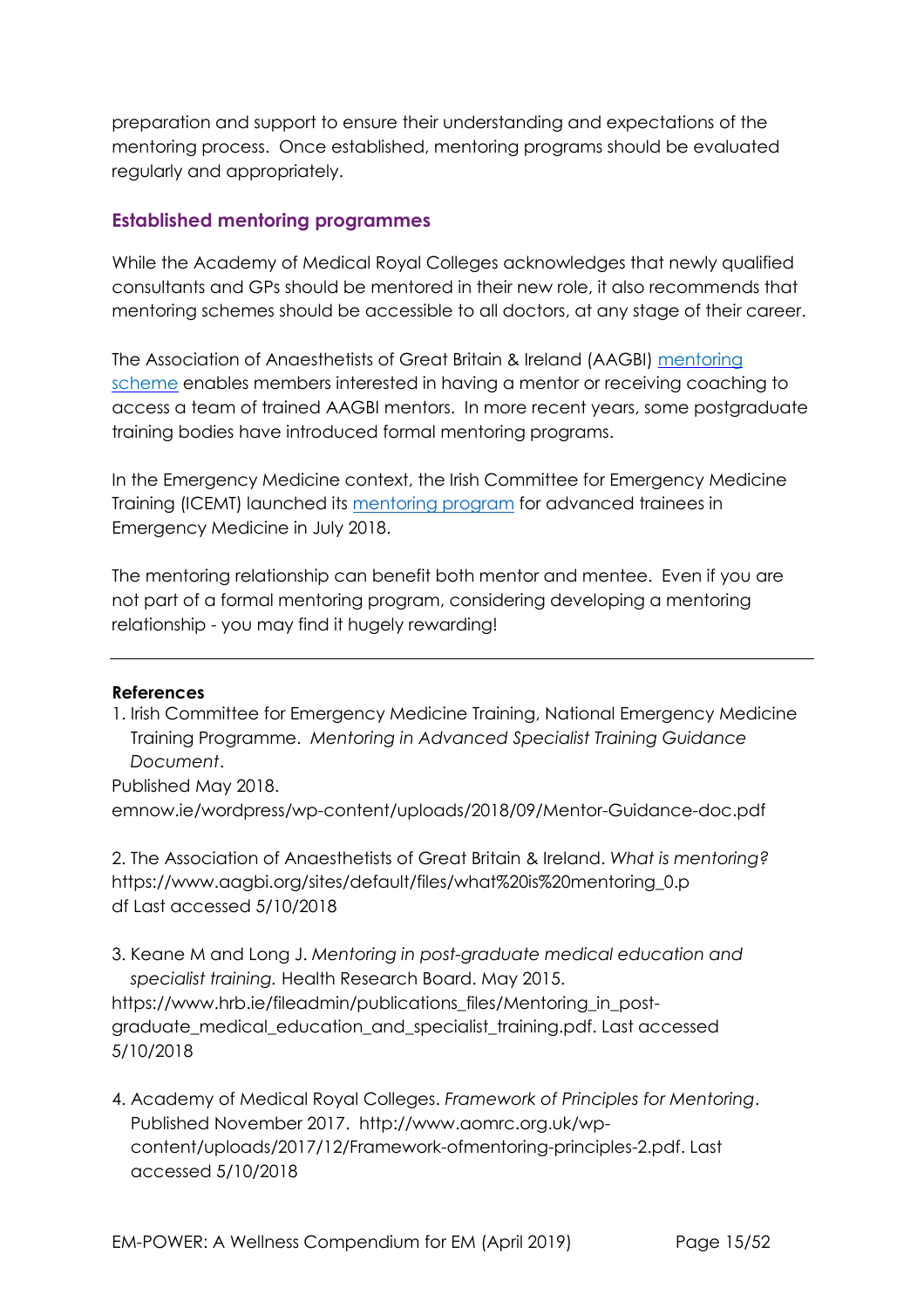## <span id="page-15-0"></span>**6. Mind your head - looking after your mental health**

Compared to the general population and other professional groups, doctors have higher rates of mental illness, and in the UK, between 10% and 20% of doctors become depressed at some point in their career (although this figure is likely to be an underestimate).

Doctors are not immune from illness or life's stresses, but they are a difficult group to reach with respect to their own healthcare, preferring corridor conversations and self-medication, rather than accessing their own GP.

When it comes to mental illness the personal, professional or institutional stigma or shame means that doctors face unique barriers in accessing care. We all need to play our part in showing compassion, kindness and understanding, both to ourselves and our colleagues and do our bit to break down these barriers.

## **Cognitive distortions**

When thinking about your own mental wellbeing it is worth being able to recognise cognitive distortions. These are inaccurate thoughts that reinforce negative thinking patterns or emotions and can plague even the most balanced thinker at times. When we are stressed, low, tired or fearful, the distortions play in to the narrative we tell ourselves about who we are and the world around us. Cognitive distortions are faulty ways of thinking that convince us of a reality that is simply not true.

Here are a few to watch out for. Just noticing these (and recognising them for what they are) either in your own or a colleague's thinking may help as a first step towards challenging and reframing negative thinking. Remember thoughts are not facts.

- **Filtering**  ignoring all the positive and good things in your day or life and dwelling on a single negative**.**
- **Polarised or "Black and White" thinking**  with no shades of grey and not allowing yourself room for complexity or nuance.
- **Overgeneralisation**  taking a single incident or point in time and using it as the only piece of evidence and then making a general conclusion.
- **Jumping to conclusions**  a tendency to be sure of something will happen without any evidence at all or with only the flimsiest of proof.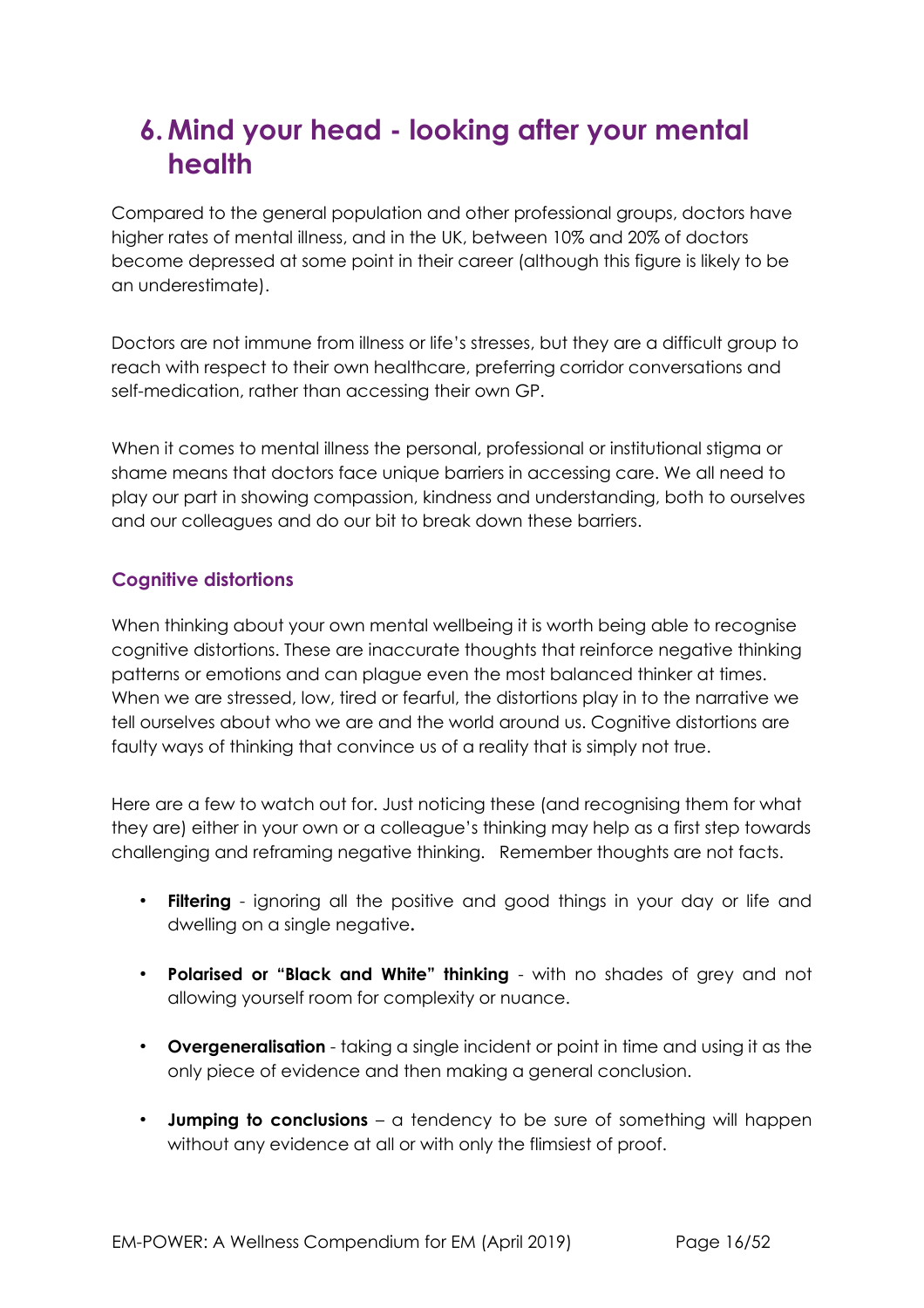- **Catastrophising or minimising**  expecting the worst will happen or has happened, alternatively, you might minimise the importance of positive things.
- **Personalisation –** you believe that everything you do has an impact on external events or other people, no matter how irrational the link, you may feel that you have an unreasonably important role when bad things happen around you.
- **"Should's" –** these are the implicit or explicit rules you have about how you and others should behave. When others break your rules, you are upset. When you break your own rules, you feel guilty.
- **Emotional reasoning**  if you feel a certain way, it must be true. For example, if you feel unattractive or uninteresting at this moment, then you must be unattractive or uninteresting.

## **Improving your mental wellbeing**

The NHS [Moodzone](https://www.nhs.uk/conditions/stress-anxiety-depression/improve-mental-wellbeing/) [h](https://www.nhs.uk/conditions/stress-anxiety-depression/improve-mental-wellbeing/)as information on five evidence based steps you can take to improve your mental wellbeing. Give them a try:

- **Connect** connect with the people around you: your family, friends, colleagues and neighbours. Spend time developing these relationships. Learn more in [Connect for mental wellbeing.](https://www.nhs.uk/conditions/stress-anxiety-depression/connect-for-mental-wellbeing/)
- **Be active** you don't have to go to the gym. Take a walk, go cycling or play a game of football. Find an activity that you enjoy and make it a part of your life. Learn more in [Get active for mental wellbeing.](https://www.nhs.uk/conditions/stress-anxiety-depression/mental-benefits-of-exercise/)
- **Keep learning** learning new skills can give you a sense of achievement and a new confidence. So why not sign up for that cooking course, start learning to play a musical instrument, or figure out how to fix your bike? Find out more i[n](https://www.nhs.uk/conditions/stress-anxiety-depression/learn-for-mental-wellbeing/) [Learn for mental wellbeing.](https://www.nhs.uk/conditions/stress-anxiety-depression/learn-for-mental-wellbeing/)
- **Give to others** even the smallest act can count, whether it's a smile, a thank you or a kind word. Larger acts, such as volunteering at your local community centre, can improve your mental wellbeing and help you build new social networks. Learn more in [Give for mental wellbeing.](https://www.nhs.uk/conditions/stress-anxiety-depression/give-for-mental-wellbeing/)
- **Be mindful** be more aware of the present moment, including your thoughts and feelings, your body and the world around you. Some people call this awareness "mindfulness". It can positively change the way you feel about life a[n](https://www.nhs.uk/conditions/stress-anxiety-depression/mindfulness/)d how you approach challenges. Learn more in Mindfulness for mental [wellbeing.](https://www.nhs.uk/conditions/stress-anxiety-depression/mindfulness/)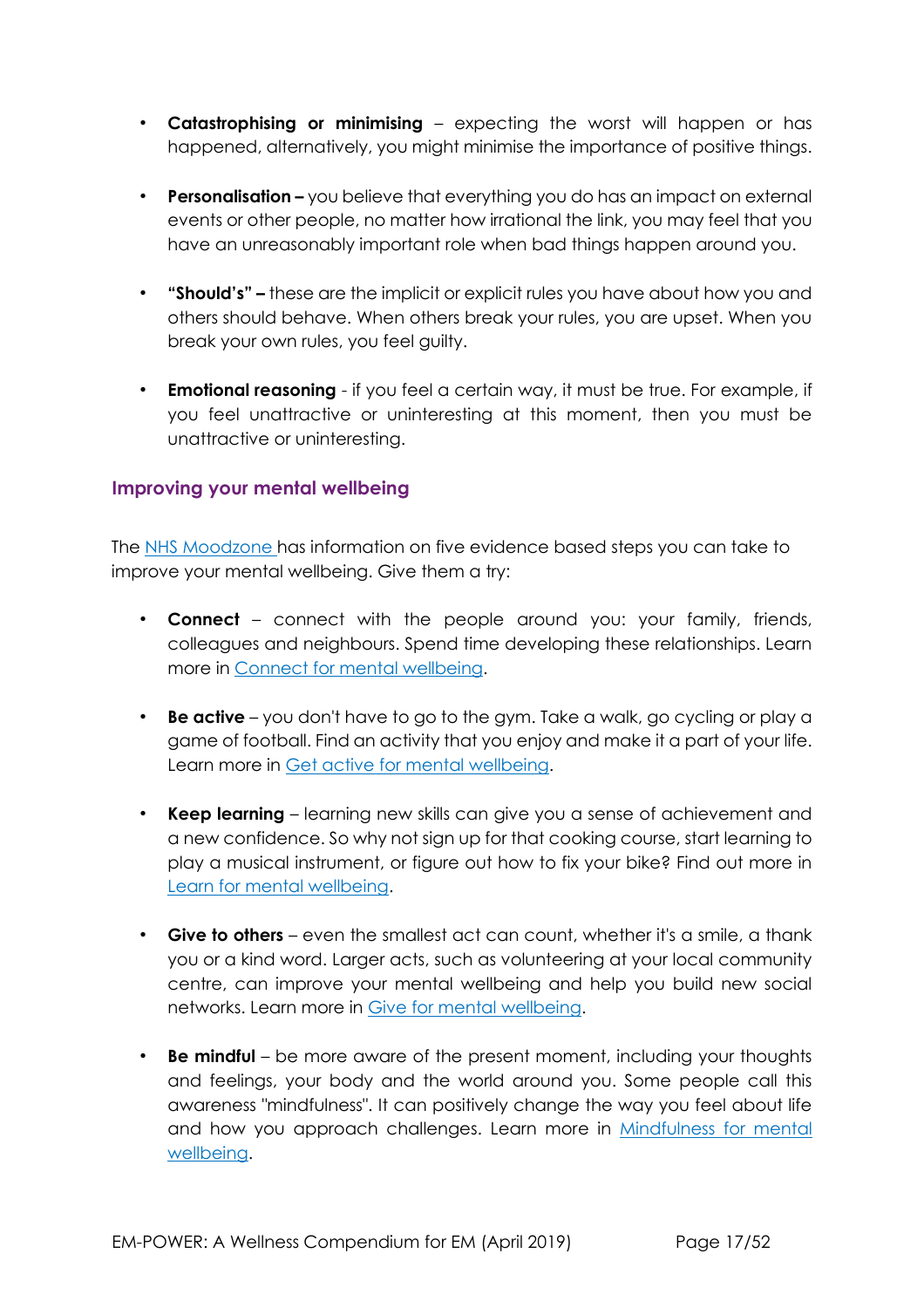## **Resources**

For advice and support for mental health concerns please see Support in [challenging times](#page-36-0) - a directory of resources. Some organisations provide specific and exclusive support for doctors.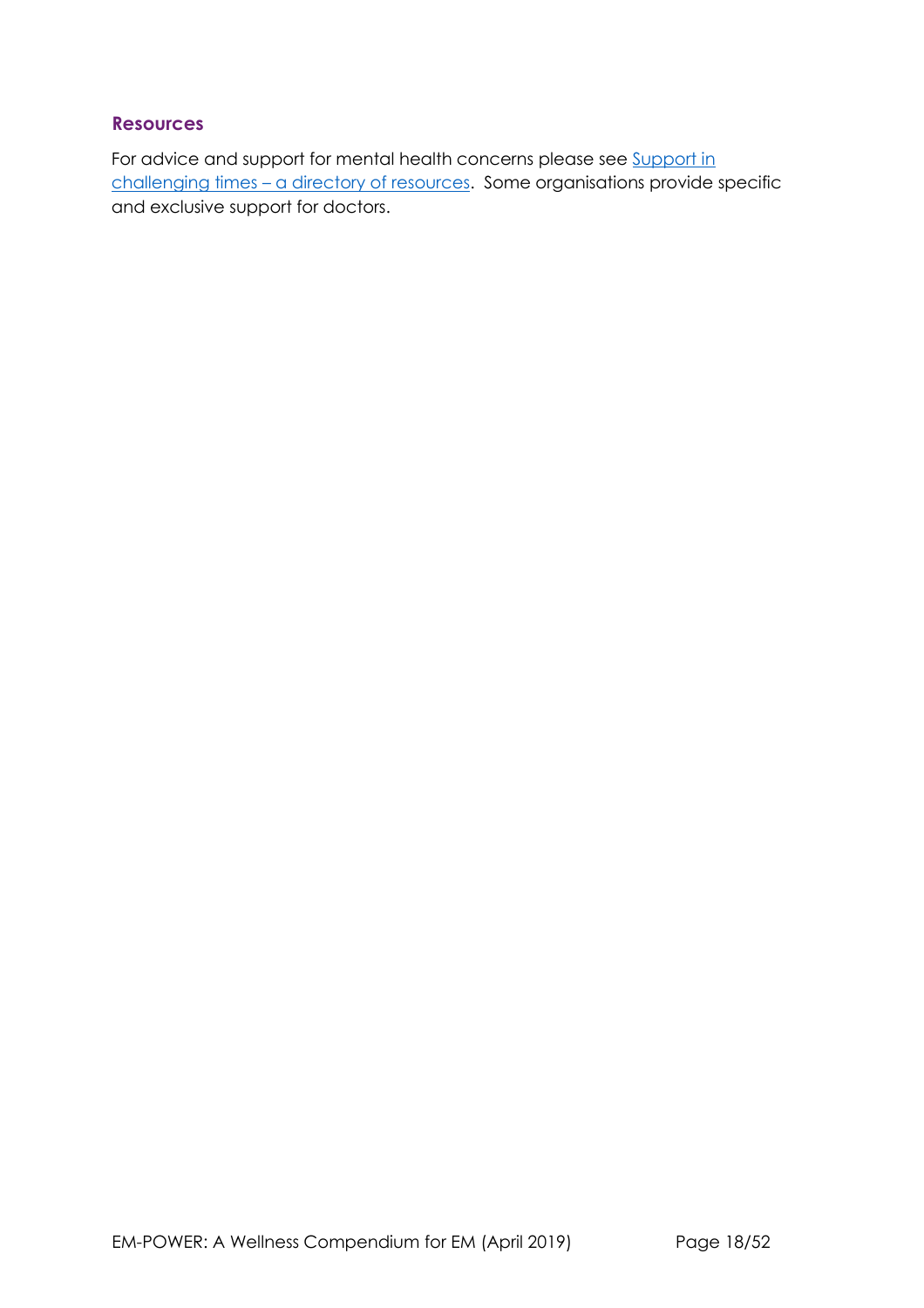## <span id="page-18-0"></span>**7. Drug and alcohol use**

The vast majority of doctors working in emergency medicine will not become addicted to drugs or alcohol, but for those who do, the consequences can be devastating for them, their families and their patients. Data from the US indicate that emergency physicians are up to three times more likely to access specialist treatment facilities for substance abuse disorders than other speciality groups.

However, the good news is that emergency physicians have lower rates of relapse, and higher rates of successful completion of monitoring and return to clinical practice than other specialists.

Doctors may hide their problems for fear of their professional future. Quite apart from the lack of insight or denial inherent to the addiction problem, are their feelings of shame, their experience of how other colleagues have been treated (if they have been treated badly) and an insufficient knowledge of services. There is a fear that referral to a psychiatrist will result in the loss of their job.

Colleagues can also be slow to act on suspicions about a doctor's problems with addiction. They may have a misplaced loyalty and worry about 'victimising' the doctor if there is insufficient evidence. They may identify inappropriately with the individual on the one hand, while on the other hand shying away from the emotional burden and its very complexity. Too often, action is delayed because of uncertainty of what to do.

## **Identification and management**

The first clues that a doctor may have a drug and/or alcohol problem are often nonspecific and not immediately obvious. Particular attention should be paid to locum doctors, particularly to long-term locums who have been moving around the country. Doctors with mental health problems may be at particular risk as some will turn to alcohol or drugs as a coping strategy.

The Association of Anaesthetists of Great Britain and Ireland (AAGBI) has published [Drug and Alcohol Abuse amongst Anaesthetists -](https://www.aagbi.org/sites/default/files/drug_and_alcohol_abuse_2011.pdf) [Guidance on Identification and](https://www.aagbi.org/sites/default/files/drug_and_alcohol_abuse_2011.pdf) [Management](https://www.aagbi.org/sites/default/files/drug_and_alcohol_abuse_2011.pdf) [w](https://www.aagbi.org/sites/default/files/drug_and_alcohol_abuse_2011.pdf)hich outlines warning signs of drug and alcohol abuse, and provides good advice on how to raise concerns about a colleague and intervene. The GMC provides advice on [managing your own health](https://www.gmc-uk.org/concerns/information-for-doctors-under-investigation/support-for-doctors/managing-your-health/managing-your-health-condition) and how to raise [concerns](https://www.gmc-uk.org/concerns) about a doctor.

The National Clinical Assessment Service (NCAS) has produced guidance for managers o[n](https://www.ncas.nhs.uk/EasySiteWeb/GatewayLink.aspx?alId=94728) [Handling Concerns about a Practitioners Health](https://www.ncas.nhs.uk/EasySiteWeb/GatewayLink.aspx?alId=94728) which includes an identification/recognition checklist and advice on management, as well as protecting patients and return to work.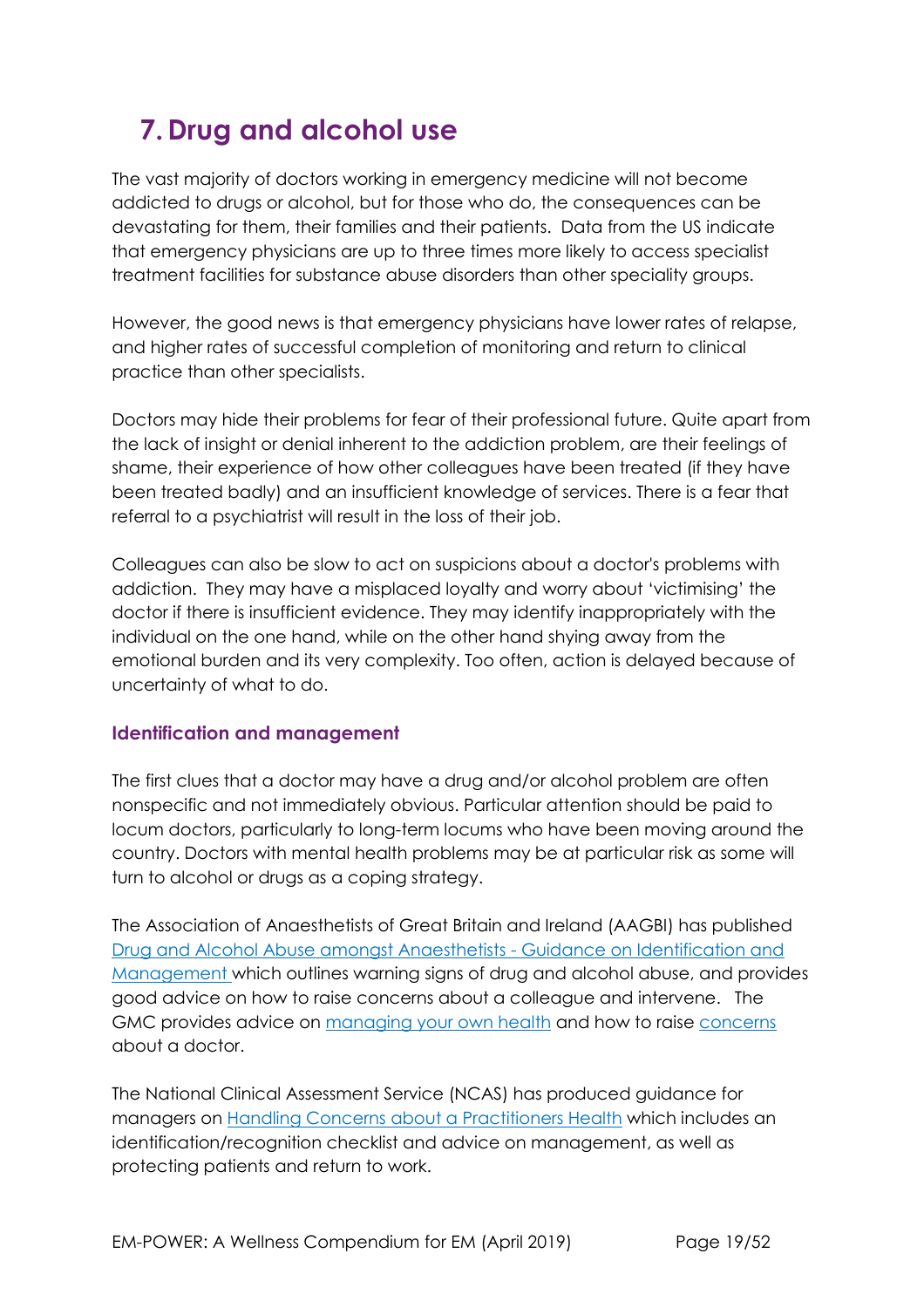## **A doctor's perspective**

Some doctors who have recovered from alcohol and/or drug addiction have written some very honest accounts of experiences as an impaired doctor in the hope that it will help someone else to realise that they are not alone and to seek help.

The MPS website has an article by consultant anaesthetist Dr Rachel Black[:](https://www.medicalprotection.org/uk/articles/coping-with-alcoholism) [Coping](https://www.medicalprotection.org/uk/articles/coping-with-alcoholism) [with Alcoholism,](https://www.medicalprotection.org/uk/articles/coping-with-alcoholism) about her struggles with alcoholism and attempts to stop drinking. in his article [Drug and Alcohol Use in Emergency Medicine Residency: An Impaired](https://www.annemergmed.com/article/S0196-0644(05)00341-0/pdf?code=ymem-site) [Resident's P](https://www.annemergmed.com/article/S0196-0644(05)00341-0/pdf?code=ymem-site)[erspective](https://www.annemergmed.com/article/S0196-0644(05)00341-0/pdf?code=ymem-site) [i](https://www.annemergmed.com/article/S0196-0644(05)00341-0/pdf?code=ymem-site)n the Annals of Emergency Medicine, Dr Truman Milling tells the story of an Emergency Medicine resident who became addicted to alcohol and drugs. It also outlines ACEP's Policy on Impaired Physicians.

In [The Loneliness of an Alcoholic Doctor](https://alcoholselfhelpnews.wordpress.com/2007/09/30/the-loneliness-of-an-alcoholic-doctor/)*[,](https://alcoholselfhelpnews.wordpress.com/2007/09/30/the-loneliness-of-an-alcoholic-doctor/)* an Emergency Medicine junior doctor tells the story of the journey from addiction, through rehabilitation and to recovery.

## **Resources**

If you find yourself, a family member or a colleague in need of treatment or support for addiction or related issues, there are many organisations who will provide confidential and non-judgemental help and advice, often for little cost. Please see [Support in challenging times](#page-36-0) – a directory of resources. Some organisations provide specific and exclusive support for doctors.

#### **References**

- 1. Drug and Alcohol Abuse amongst Anaesthetists Guidance on Identification and Management the Association of Anaesthetists of Great Britain and Ireland https://www.aagbi.org/sites/default/files/drug\_and\_alcohol\_abuse\_2011.pdf. Last accessed 26/09/2018
- 2. Prognosis for Emergency Physician with Substance Abuse Recovery: 5-year Outcome Study. Rose J, Campbell M, Skipper G. *West J Emerg Med.* 2014 Feb; 15(1): 20–25
- 3. Doctors' health and fitness to practise: treating addicted doctors. Marshall EJ. *Occupational Medicine*, 2008 Aug; 58 (5): 334–340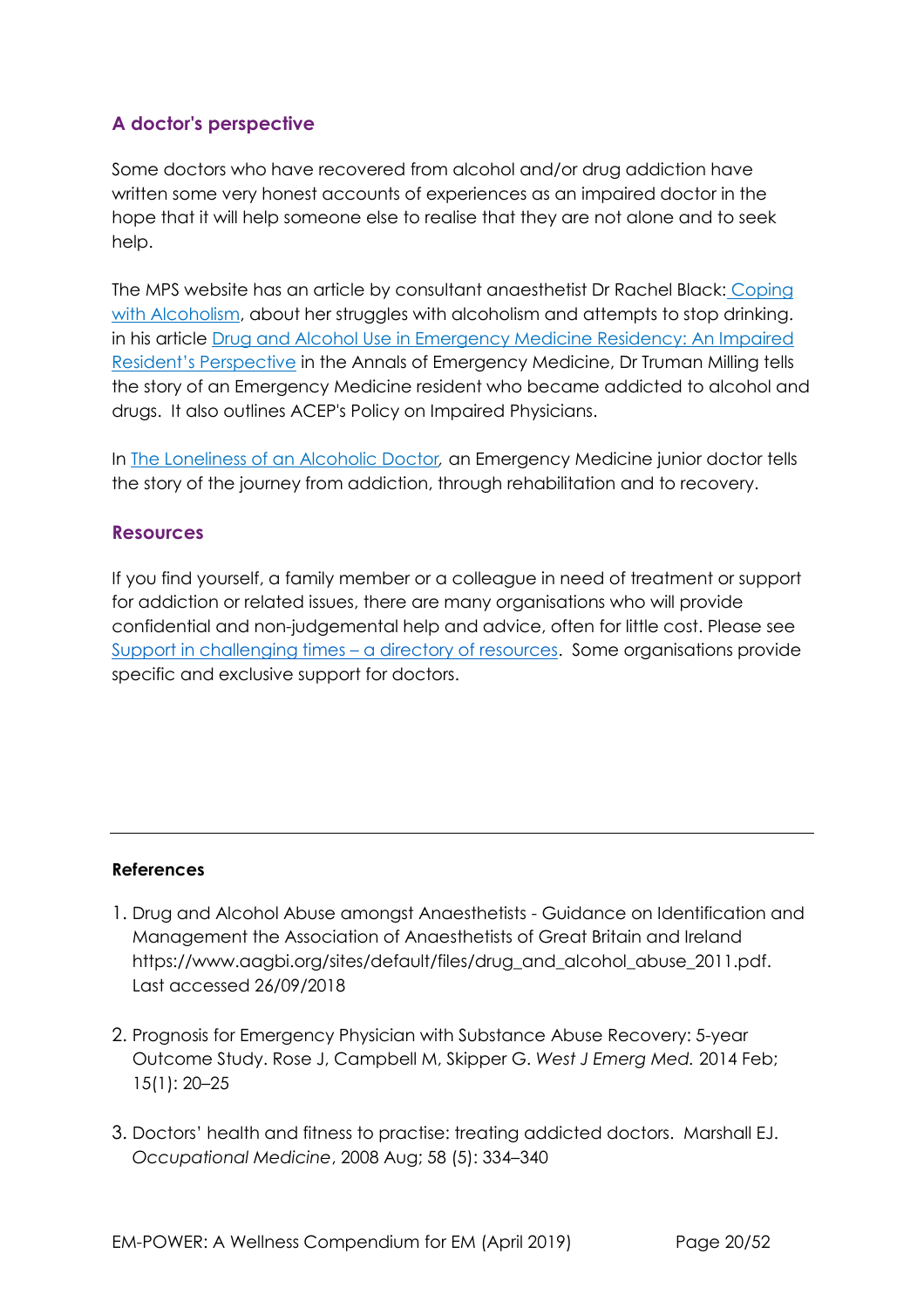## <span id="page-20-0"></span>**8. Pregnancy and parenthood**

Emergency Medicine and parenthood are both incredibly demanding yet rewarding jobs. Combining them can be a challenge, whether you are a medical student, doctor in training or a consultant. Sometimes it helps to hear about someone else's experience to help you believe that it is possible after all!

Pregnant doctors can feel isolated at work, particularly in the early stages of pregnancy. Having access to necessary information may make things easier. Gathering information to enable you to understand your rights as an employee and your responsibilities to your employer can be time-consuming. Many organisations provide a wealth of information and advice for parents and carers, from pregnancy to maternity leave and the return to work. We hope that these resources help you along your own individual journey.

The RCP have a Concise Guideline entitled [Occupational Aspects of Management](https://www.rcplondon.ac.uk/guidelines-policy/pregnancy-occupational-aspects-management)  [of Pregnancy \(2013\).](https://www.rcplondon.ac.uk/guidelines-policy/pregnancy-occupational-aspects-management) It is accompanied by summary leaflets on heavy physical workload, long working hours, prolonged standing and shift work. They have also published a National Guideline on the [Occupational Aspects of Management of](https://www.rcplondon.ac.uk/guidelines-policy/physical-and-shift-work-pregnancy-occupational-aspects-management-2009)  [Physical and Shift Work in Pregnancy \(2009\).](https://www.rcplondon.ac.uk/guidelines-policy/physical-and-shift-work-pregnancy-occupational-aspects-management-2009) While there is some overlap between the two documents, this is a more comprehensive document.

The [RCOG](https://www.rcog.org.uk/en/careers-training/resources--support-for-trainees/advice-and-support-for-trainees/working-during-pregnancy-advice-for-trainees/) website has a comprehensive page dedicated to advice for trainees on working during pregnancy. This includes general information about your rights and responsibilities to your employer, guidance on carrying out your normal duties during pregnancy, information about special considerations (assisted conception treatments, adoption, premature birth, miscarriage, stillbirth and loss of a baby), information about maternity leave, paternity leave and maternity pay, and guidance on returning to work after pregnancy. There are also links to other organisations and useful publications, some of which are also listed below.

NHS Employers have produced a [factsheet](http://www.nhsemployers.org/-/media/Employers/Documents/SiteCollectionDocuments/Maternity-Factsheet.pdf?la=en&hash=AD0AF4E4DEF215EEFF471EE5278630AE1D37C063) specifically for doctors in training who need to plan maternity leave. There is also a [webpage dedicated to parents and](http://www.nhsemployers.org/your-workforce/pay-and-reward/agenda-for-change/nhs-terms-and-conditions-of-service-handbook/parents-and-carers)  [carers.](http://www.nhsemployers.org/your-workforce/pay-and-reward/agenda-for-change/nhs-terms-and-conditions-of-service-handbook/parents-and-carers) This provides links to information about maternity leave and pay, maternity support (paternity) leave and pay, parental leave, adoption leave and pay, employment break scheme and shared parental leave.

The BMA has a page dedicated to **Advice for Working Parents**. This outlines the different maternity schemes, advice on your rights as a pregnant woman, shared parental leave and a maternity leave calculator and checklist. It also provides advice on returning to work and life as a working parent.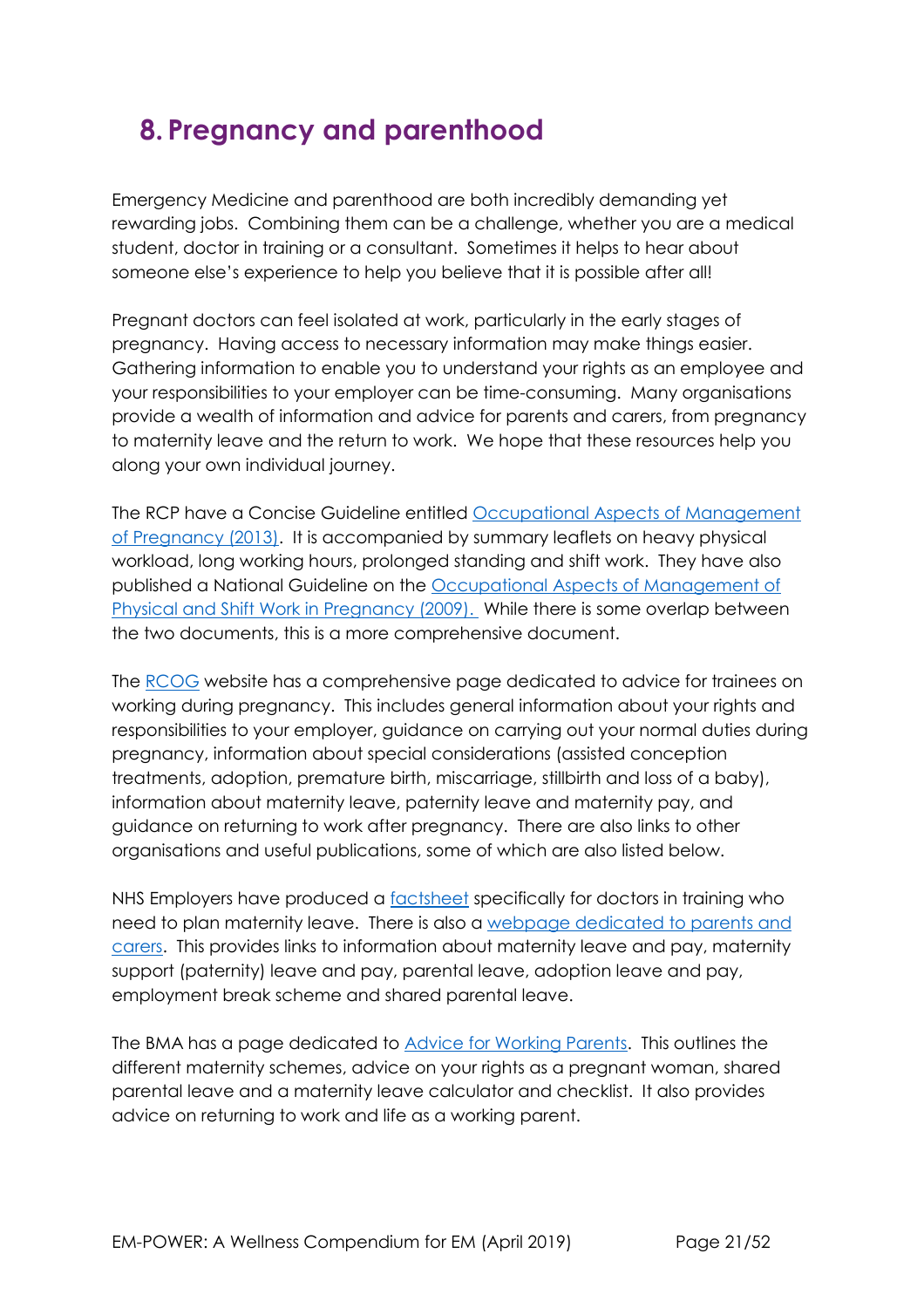The [Medical Women's Federation](http://www.medicalwomensfederation.org.uk/) promotes the personal and professional development of women in medicine. Their 'Advice & Support' section includes guidance on maternity, childcare, returning to work and less than fulltime training.

The Health and Safety Executive provides specific guidance for new and expectant [mothers.](http://www.hse.gov.uk/mothers/) There includes the law, risk assessments, notifying your employer about your pregnancy, exposure to ionising radiation, infections at work, musculoskeletal disorders, stress and breastfeeding, as well as other topics, some of which are covered in the [FAQ section.](http://www.hse.gov.uk/mothers/faqs.htm#q23)

[Working Families](https://www.workingfamilies.org.uk/) is a charity which promotes work-life balance. Its Legal Helpline provides advice to parents and carers on employment rights such as maternity and paternity leave, rights to time off in an emergency, shared parental leave and parental leave, as well as helping them to negotiate the flexible hours they want. They also give basic advice on the benefits and tax credits that working parents can claim, as well as advice on maternity discrimination and pregnancy discrimination.

The Gov.uk website provides [guidance](https://www.gov.uk/browse/employing-people/time-off) on calculating statutory leave for both employers and employees. This includes adoption pay and leave, maternity pay and leave, paternity pay and leave, shared parental leave and unpaid parental leave

[The Equality and Human Rights Commission](https://www.equalityhumanrights.com/en) website has information and advice on rights in the workplace and covers various topics relating to many aspects of pregnancy and parenthood. [Power to the Bump](https://www.equalityhumanrights.com/en/power-bump) has information to enable happy and healthy pregnancies in the workplace and particularly geared towards young working mums.

[WRaP EM](https://wrapem.org/) is a group of clinicians and medical educators who want to promote Wellness, Resilience and Performance in Emergency Medicine. In their parenting blogs, two doctors share their stories of how they successfully combine parenting with working in EM, and how their perspectives about their work changed as they became parents.

Anna Bowen's [Building a positive mindset](https://wrapem.org/2018/06/11/parenting-part-1/) – the parent-trainee honestly describes the challenges of becoming a mum while working as a registrar, and the challenges of returning to work after a break for maternity leave.

In Course collision - [and learning to work smarter to achieve training success,](https://wrapem.org/2018/06/11/parenting-part-2/) Sanjay Valand describes his struggles with combining studying for a Fellowship exam with the demands of family life. He met with his trainer and planned how best to minimise the disruption combining work and study caused him and his family.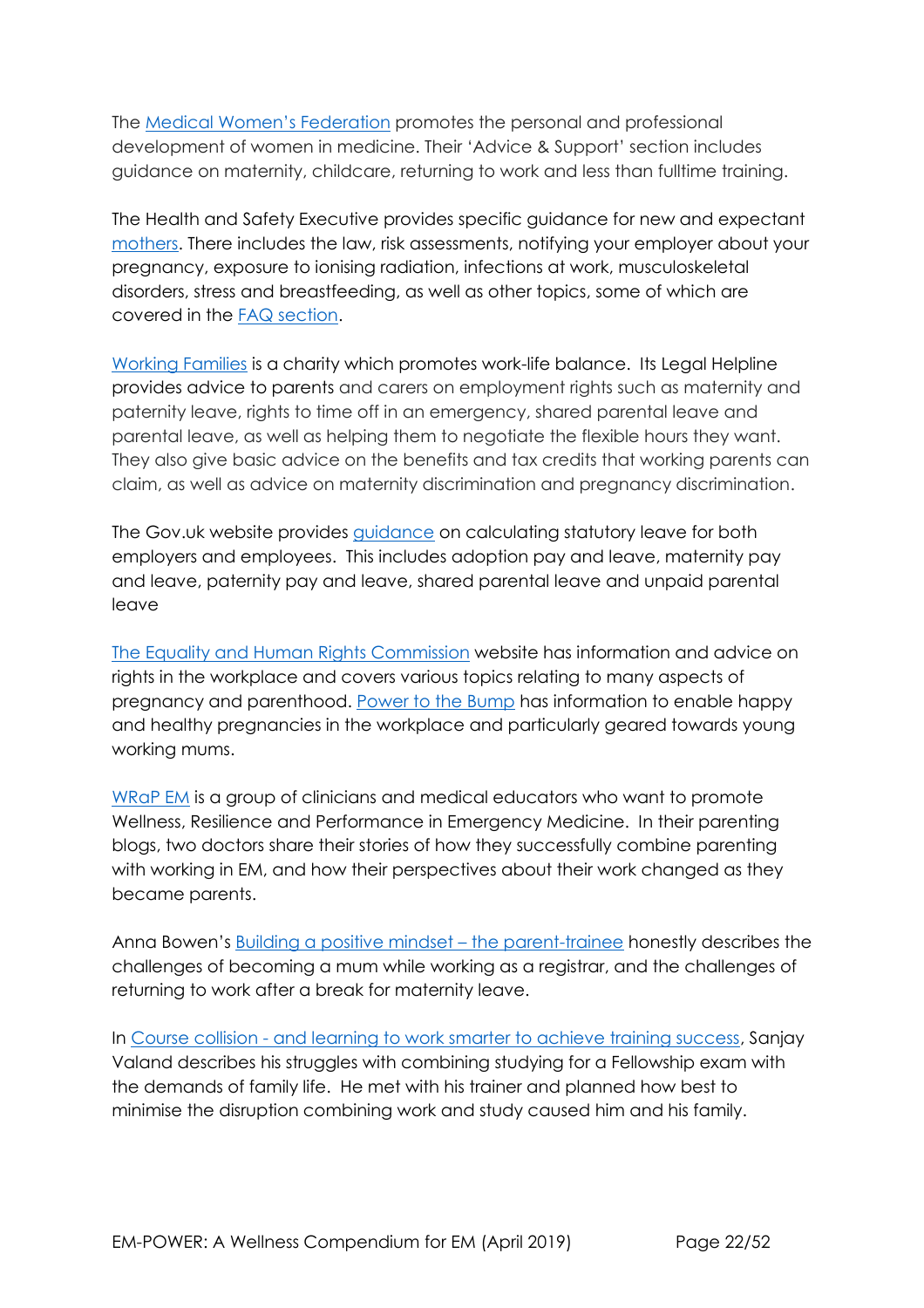The BMA's [My Working Life](https://www.bma.org.uk/connecting-doctors/tags/pregnancy) blog has some great pieces written by doctors sharing their experiences of pregnancy as a trainee, maternity leave, childcare, and less than full time training.

[So You Want to be a Medical Mum?](https://global.oup.com/academic/product/so-you-want-to-be-a-medical-mum-9780199237586?cc=us&lang=en&) By Emma Hill, Oxford University Press. 2008 This book is a guide for Mum to be and Mums, written for doctors. It provides practical information, advice and a FAQ section. (Tip: the Google Preview on the publisher's webpage allows you to read a significant portion of the book)

### **Resources**

Please also see Back from the break - [returning to clinical practice](#page-30-0) for some advice for how to best prepare yourself to return after a break from work and [Support in](#page-36-0)  challenging times – [a directory of resources](#page-36-0) for more information for individuals, families, pregnancy and work.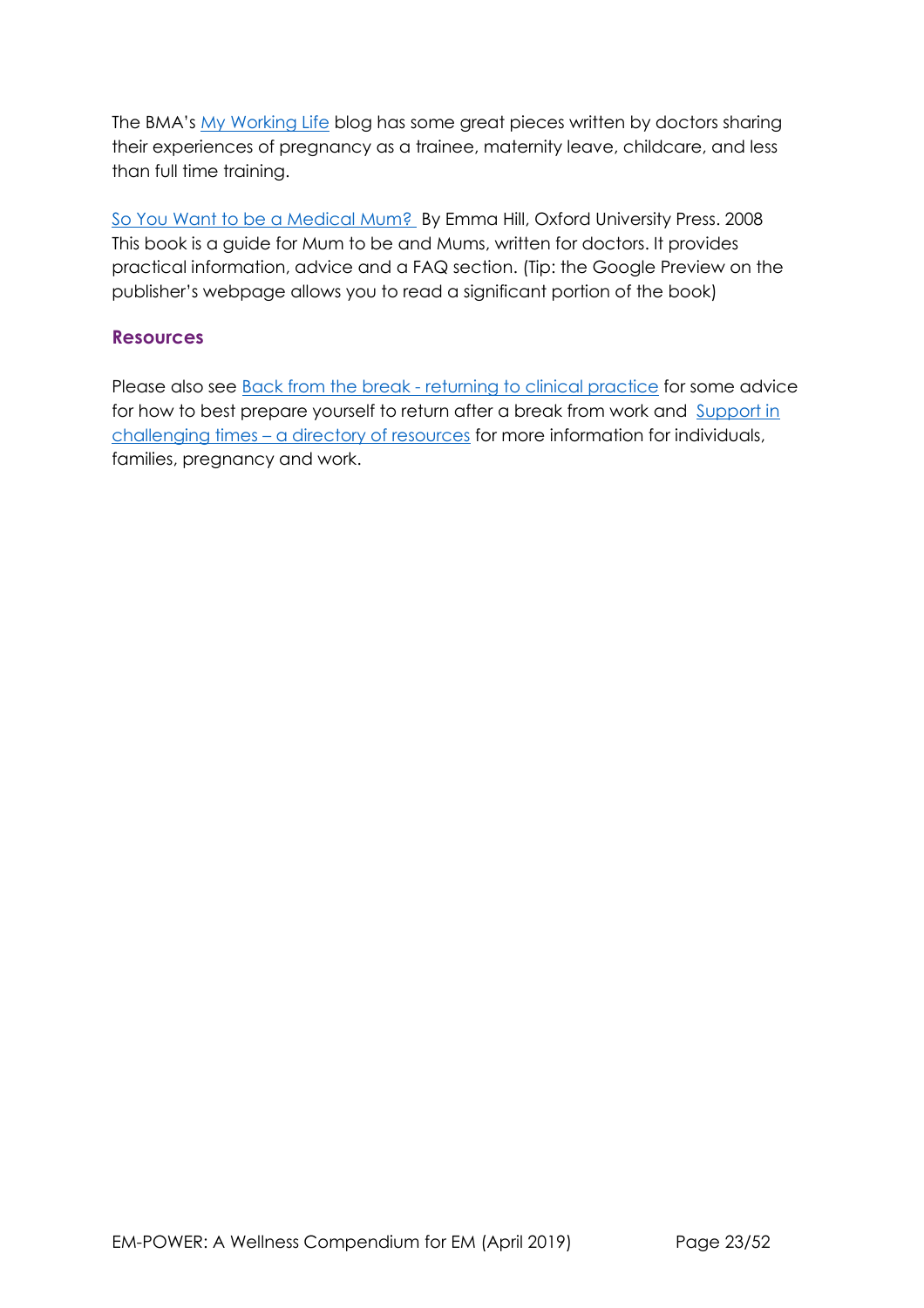## <span id="page-23-0"></span>**9. The menopause**

A women's relationship with the menopause is complicated; and mythology and differences of opinion don't help. Women need clear, evidence-based information to break through the conflicts and confusion about the menopause.

The menopause refers to the biological stage in a woman's life when her periods stop and ovarian function reduces. This usually occurs between the ages of 45 and 55 but can occur in younger women. So, for a professional woman in Emergency Medicine this is the time when she is likely to be at the top of her game.

Most women will experience physical and/or emotional symptoms around the menopause. The duration and severity vary from woman to woman. Some women may not make the connection with how they are feeling and the menopause. With life expectancy now at around 83 years, many women are living in this postmenopausal phase for one third, or even half their life, and their symptoms can have a major impact on health, work, relationships and quality of life.

Symptoms usually start a few months or years before periods stop, known as the perimenopause, and can persist for some time afterwards. On average, most last around four years from the last period. However, around 1 in 10 women experience symptoms for up to 12 years. If you experience the menopause suddenly rather than gradually – for example, as a result of cancer treatment – symptoms may be worse.

The first sign of the menopause is usually a change in the normal pattern of periods which may be unusually light or heavy or may change in frequency before stopping.

Around 8 in every 10 women will have additional symptoms during this time such as hot flushes, night sweats, difficulty sleeping, reduced sex drive, problems with irritability, memory and concentration, vaginal dryness, aches and pains and recurrent cystitis. The menopause can also increase the risk of developing osteoporosis.

In 2017, [British Menopause Society](https://thebms.org.uk/) (a specialist society affiliated to the Royal College of Obstetricians and Gynaecologists and the Faculty of Sexual and Reproductive Healthcare) published an [infographic](https://thebms.org.uk/_wprs/wp-content/uploads/2016/04/BMS-Infographic-10-October2017-01C.pdf) based on online interviews showing three quarters of women in the UK says that the menopause has caused them to change their life and more than half say it has had a negative impact on their lives.

[Women's Health Concern](https://www.womens-health-concern.org/) is the patient arm of the British Menopause Society. They provide an independent service to advise, reassure and educate women of all ages about their gynaecological and sexual health, wellbeing and lifestyle concerns offering unbiased information – including [factsheets,](https://www.womens-health-concern.org/help-and-advice/factsheets/) [FAQs,](https://www.womens-health-concern.org/help-and-advice/faqs/) [useful links](https://www.womens-health-concern.org/help-and-advice/useful-links/) and [bookshelf](https://www.womens-health-concern.org/help-and-advice/whc-bookshelf/). They also hold seminars and workshops "Living and loving well beyond 40…!"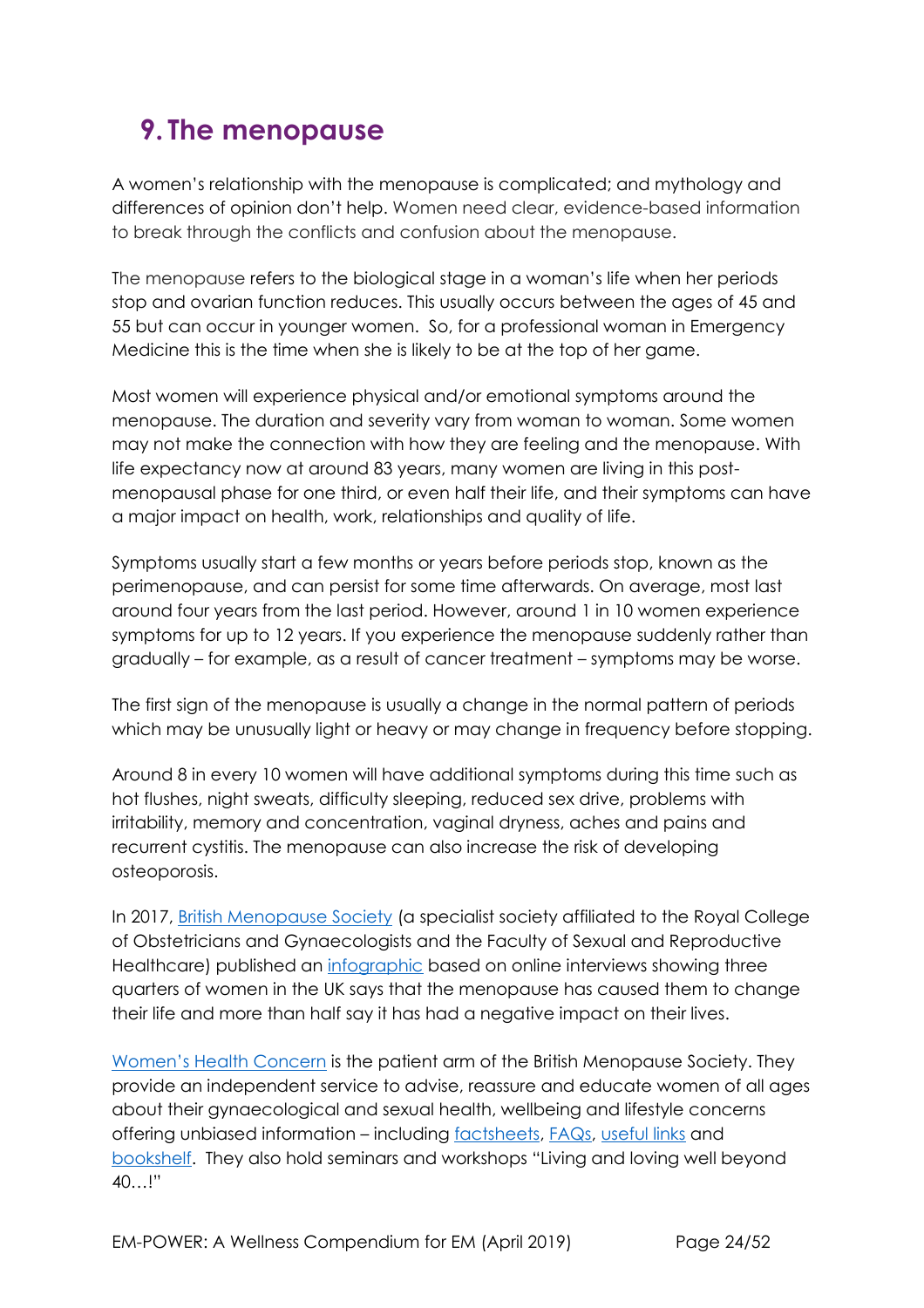Many women go through the menopause, managing their symptoms without wishing to take treatment. Others choose to use **HRT** or alternatives such as exercise, cognitive behavioural therapy, relaxation techniques, black cohosh, isoflavones (plant oestrogens) or St John's wort.

HRT is controversial and for years, its use has gone go in and out of favour, which has not helped women seeking guidance about whether or not to take it. [NICE](https://www.nice.org.uk/guidance/NG23) guidance "Menopause: diagnosis and management" aims to raise awareness of all menopausal symptoms, encourage women to consider lifestyle changes to improve later health, and will clarify uncertainty around both prescribed and non-prescribed treatment options. Ultimately, the aim is to empower women and healthcare professionals to make informed choices about menopause management.

The RCOG has useful information about:

[Menopause a life stage](mailto:https://www.rcog.org.uk/en/patients/menopause/menopause---a-life-stage/) [Treatment for symptoms of the](https://www.rcog.org.uk/en/patients/patient-leaflets/treatment-symptoms-menopause/?_t_id=1B2M2Y8AsgTpgAmY7PhCfg%3d%3d&_t_q=menopause&_t_tags=language%3aen%2csiteid%3a39338ee9-cb61-4e10-a686-8f4a5e1b76d7&_t_ip=109.154.90.28&_t_hit.id=EPiServer_Templates_RCOG_Models_Pages_PatientGuidelinesDetailsType/_8104692e-2b5f-4aa7-8c4c-e63f228480af_en&_t_hit.pos=10) menopause Menopause [and women's hea](https://www.rcog.org.uk/en/patients/menopause/?_t_id=1B2M2Y8AsgTpgAmY7PhCfg%3d%3d&_t_q=menopause&_t_tags=language%3aen%2csiteid%3a39338ee9-cb61-4e10-a686-8f4a5e1b76d7&_t_ip=109.154.90.28&_t_hit.id=EPiServer_Templates_RCOG_Models_Pages_ContentPageWithRHColumnType/_97bd9bdd-d6ad-400d-9d51-bf153115a96b_en&_t_hit.pos=18)lth in later life [Sex and relationships after the](https://www.rcog.org.uk/en/patients/menopause/sex-and-relationships-after-the-menopause/?_t_id=1B2M2Y8AsgTpgAmY7PhCfg%3d%3d&_t_q=menopause&_t_tags=language%3aen%2csiteid%3a39338ee9-cb61-4e10-a686-8f4a5e1b76d7&_t_ip=109.154.90.28&_t_hit.id=EPiServer_Templates_RCOG_Models_Pages_ContentPageWithNavigationType/_3360190a-71cf-4d3a-a476-a03bbe876631_en&_t_hit.pos=16) menopause [CBT and mindfulness can help manage](https://www.rcog.org.uk/en/news/cognitive-behavioural-therapy-and-mindfulness-can-help-manage-menopausal-symptoms/?_t_id=1B2M2Y8AsgTpgAmY7PhCfg%3d%3d&_t_q=menopause&_t_tags=language%3aen%2csiteid%3a39338ee9-cb61-4e10-a686-8f4a5e1b76d7&_t_ip=109.154.90.28&_t_hit.id=EPiServer_Templates_RCOG_Models_Pages_NewsArticleType/_bf3a8979-b466-4841-a882-d396418da1bb_en&_t_hit.pos=30) menopausal symptoms [Mood changes and depression](https://www.rcog.org.uk/en/patients/menopause/mood-changes-and-depression/?_t_id=1B2M2Y8AsgTpgAmY7PhCfg%3d%3d&_t_q=menopause&_t_tags=language%3aen%2csiteid%3a39338ee9-cb61-4e10-a686-8f4a5e1b76d7&_t_ip=109.154.90.28&_t_hit.id=EPiServer_Templates_RCOG_Models_Pages_ContentPageWithNavigationType/_8cd17622-72ad-4ef7-9504-931b09a9c9fd_en&_t_hit.pos=39)

[Menopause Matters](http://www.menopausematters.co.uk/) is an award winning, independent website providing up-todate, accurate information about the menopause, menopausal symptoms and treatment options. Here you will find information on what happens leading up to, during and after the menopause, what the consequences can be, what you can do to help and what treatments are available.

[The Daisy Network](http://www.daisynetwork.org.uk/) is a registered charity dedicated to providing free information and support to women with Premature Ovarian Insufficiency (POI), also known as Premature Menopause. Their aim is to provide a support network of people to talk to, allow members to share information about their personal experience of POI, provide information on treatments and research within the fields of HRT and assisted conception and raise awareness of the condition among doctors and the broader medical community.

Read what broadcaster [Kirsty](https://www.telegraph.co.uk/health-fitness/body/kirsty-wark-menopause-liberation/) Wark has to say on how the mythology of the menopause and whether it should be considered a liberation, and watch her in conversation with [Jennifer Saunders.](https://www.bbc.co.uk/programmes/p04przks)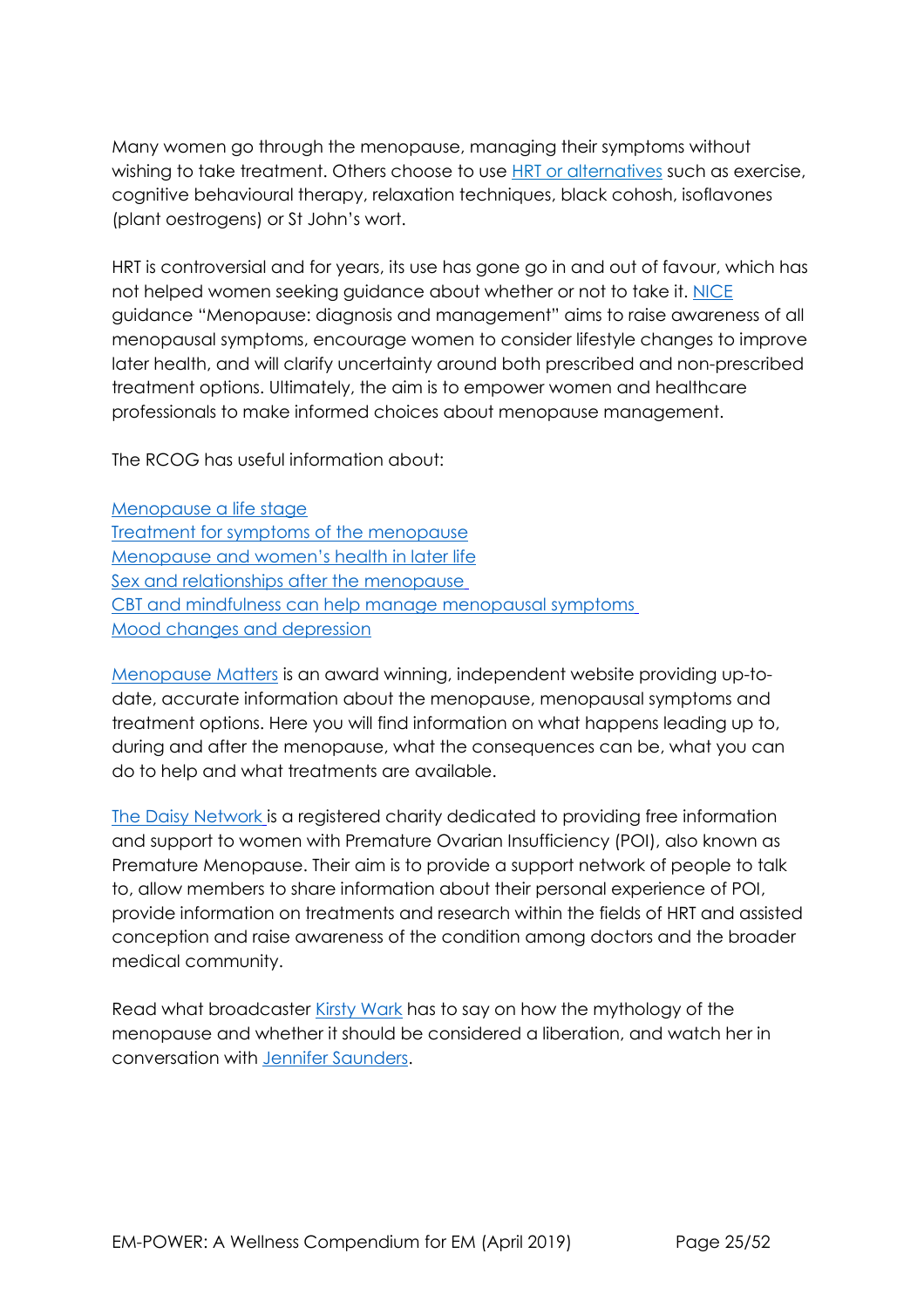## <span id="page-25-0"></span>**10. Back pain**

Back pain is common in healthcare workers. A 2015 NHS staff survey reported that, on average, 25 per cent of NHS staff had experienced musculoskeletal issues due to work related activities in the last 12 months. This can be a particular challenge for Emergency Department staff, as most of us spend long periods of time each day on our feet at work.

## **Back in work back pack**

The [Back in work back pack](https://www.nhsemployers.org/case-studies-and-resources/2015/10/back-in-work-back-pack) was produced by the Health, Safety and Wellbeing Partnership Group (HSWPG) of NHS Employers. The resource is divided into six parts and outlines the measures [line managers,](https://www.nhsemployers.org/-/media/Employers/Documents/Retain-and-improve/Back-in-Work/Back-in-work-part-3-The-line-managers-guide-web-final-25-March.pdf?la=en&hash=A9974925DCFE175F17BEBDB30387BFB6F45F06AD) [safety representatives](https://www.nhsemployers.org/-/media/Employers/Documents/Retain-and-improve/Back-in-Work/Back-in-work-part-4-The-safety-representatives-guide-web-final-25-March.pdf?la=en&hash=4E7660F62AE6C08661B859824291F882060925D1) and [employees](https://www.nhsemployers.org/-/media/Employers/Documents/Retain-and-improve/Back-in-Work/Back-in-work-part-2-The-staff-guide-web-final-25-March.pdf?la=en&hash=F1D67100401D980A3F3CA9A439E12A7FBD2D9E23) need to take in order to reduce the incidence of work-related back and musculoskeletal disorders.

It includes a guide to undertaking [workplace and individual assessments](https://www.nhsemployers.org/-/media/Employers/Documents/Retain-and-improve/Back-in-Work/Back-in-work-part-5-Workplace-and-individual-assessment-tool-web-final-25-March.pdf?la=en&hash=0867A82548FE14B78AA3F0F5417125B8599E6865) with regard to musculoskeletal health. The [quick link](https://www.nhsemployers.org/-/media/Employers/Documents/Retain-and-improve/Back-in-Work/Back-in-work-part-6-Further-information-and-quick-links-web-final-25-March.pdf?la=en&hash=E89DC2AFAB224E5954BC9C1FF67446F5ABC77D10) [se](https://www.nhsemployers.org/-/media/Employers/Documents/Retain-and-improve/Back-in-Work/Back-in-work-part-6-Further-information-and-quick-links-web-final-25-March.pdf?la=en&hash=E89DC2AFAB224E5954BC9C1FF67446F5ABC77D10)ction at the end provides links to relevant legislation, NHS Employers and Health and Safety Executive publications. It also provides links to a variety of organisations which provide information and support for healthcare professionals and patients.

If you are suffering from daily back pain at work, there are some simple things you can do to manage it:

## **Strengthen your lower back**

Use some of your free time to strengthen your lower back. This portion of your body is typically quite weak and susceptible to injury, which is not good news for healthcare workers who put regular strain on this area.

Exercises you can do at home include:

- 1. [Bottom to heels stretch](https://www.nhs.uk/live-well/exercise/lower-back-pain-exercises/#bottom-to-heels-stretch)
- 2. [Knee rolls](https://www.nhs.uk/live-well/exercise/lower-back-pain-exercises/#knee-rolls)
- 3. [Back extensions](https://www.nhs.uk/live-well/exercise/lower-back-pain-exercises/#back-extensions)
- 4. [Deep abdominal strengthening](https://www.nhs.uk/live-well/exercise/lower-back-pain-exercises/#deep-abdominal-strengthening)
- 5. [Pelvic tilts](https://www.nhs.uk/live-well/exercise/lower-back-pain-exercises/#pelvic-tilts)

The NHS website provides [instructions with pictures](https://www.nhs.uk/live-well/exercise/lower-back-pain-exercises) to help you ensure you are doing these exercises correctly.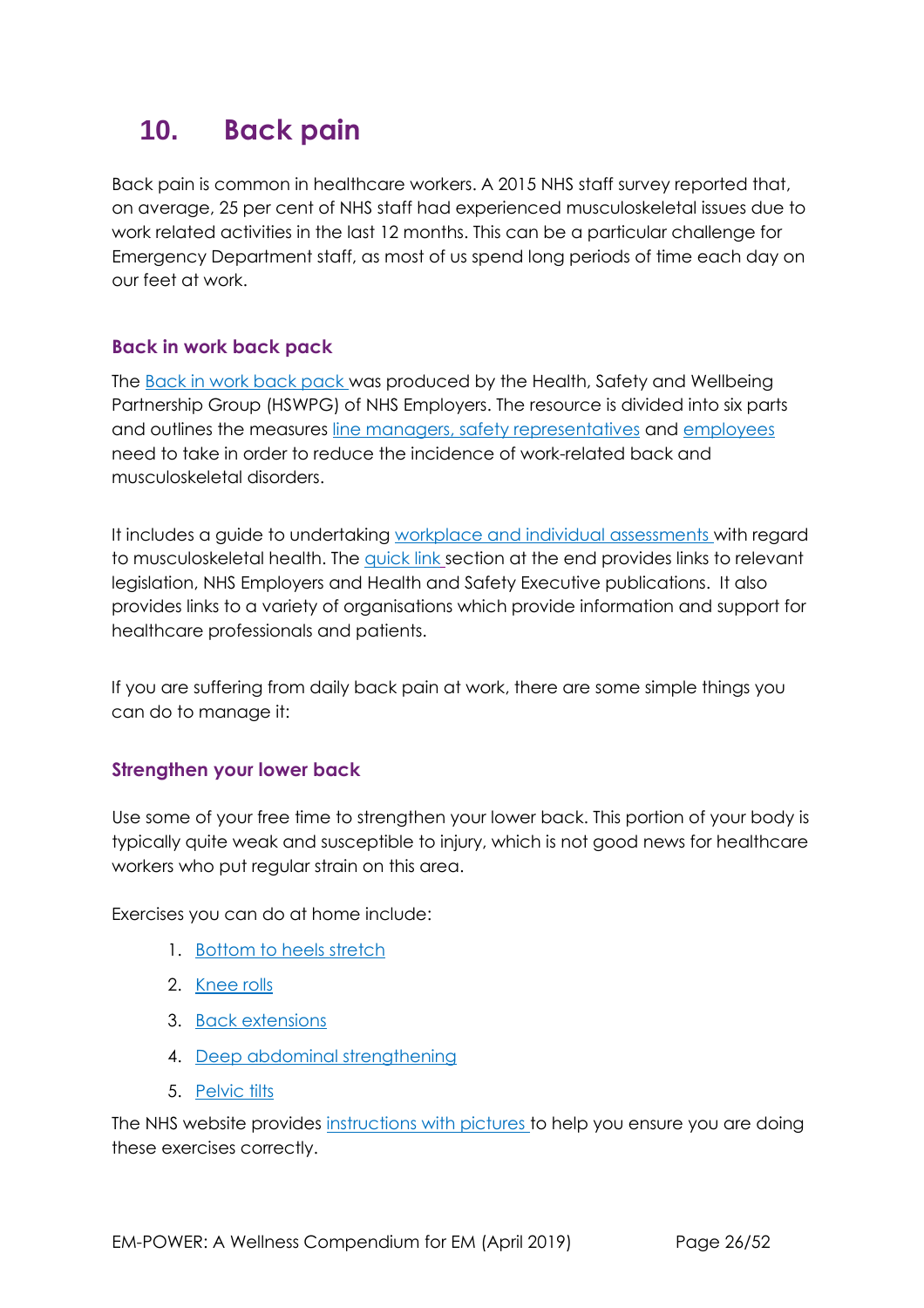Stretching is important - try the cat/cow stretch or child's pose for a great lower back release.

### **Sleep your way to strength**

Your muscles rely on great quality rest time to recover from a hard day at work. How well are you sleeping at night? Consider changing your mattress or pillows for a more supportive alternative.

## **Keep moving**

If you've injured your back, don't stop moving! Your spine needs to move in order to recover so go for a light walk. Other activities such as swimming, yoga and Pilates may also be helpful. Avoid heavy exercise until you have fully recovered.

## **Chill out**

During your rest time, chill your back with an ice pack. After 48 hours, you can switch to a heat pad instead.

### **Assess your posture**

Bad posture is a major contributor to back pain. Avoid slumping to give yourself better support. If you're lifting anything heavy, make sure you lift from the knees and never from your back. Check your chair and desk height and the position of your computer.

#### **Watch your weight**

Try to maintain a healthy weight. The more extra weight you're carrying, the more strain you put on your body.

## **Check your shoes**

Your footwear has a big impact on your posture. If you're on your feet all day, make sure your footwear is the correct size and stays comfortable throughout your entire shift. Consider having an assessment of your footwear by a chartered physiotherapist.

## **Treat yourself**

You may find that your muscles need some TLC after multiple long shifts. Book yourself a professional massage on a day off to work any knots out of your back.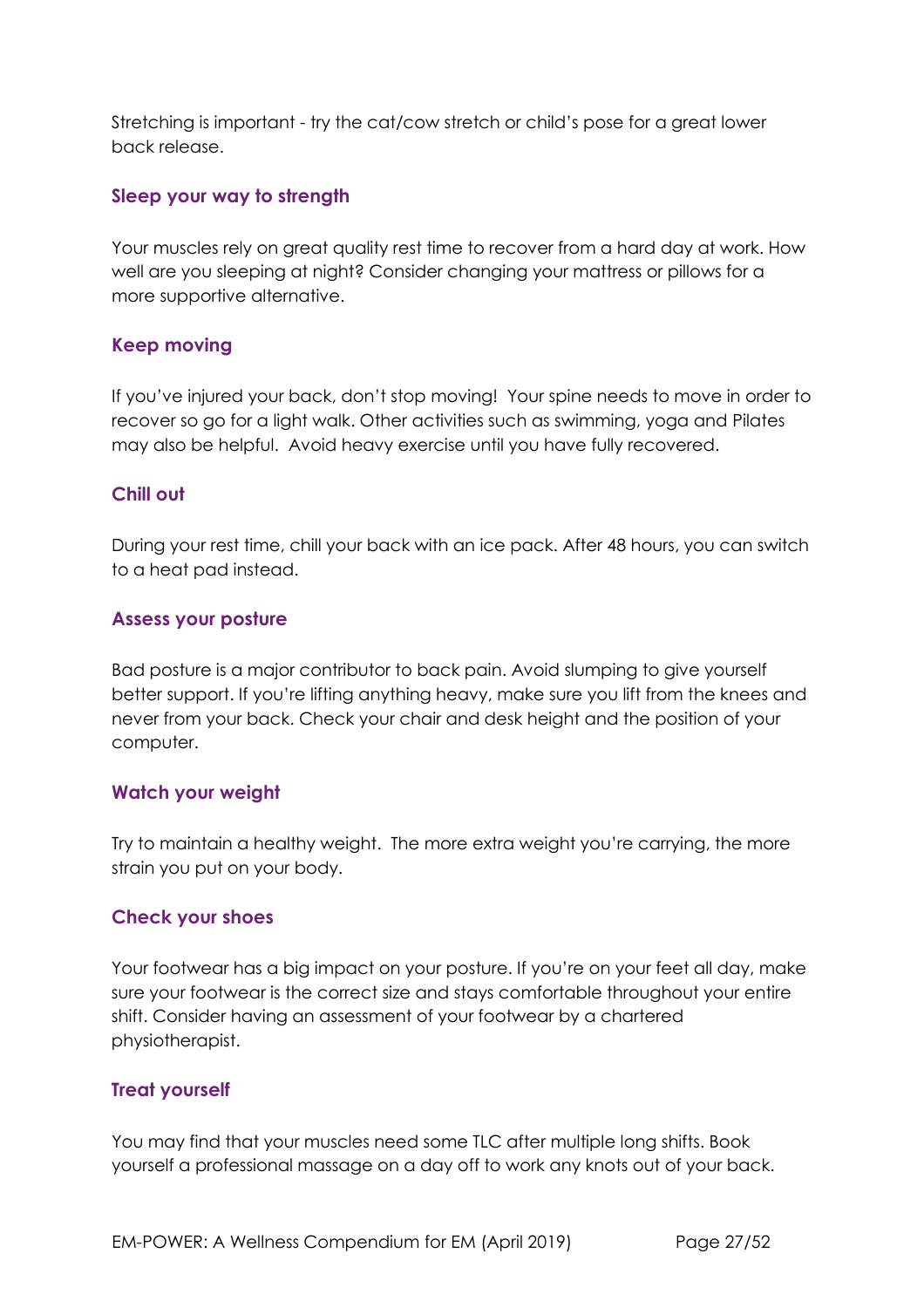## **Buy over the counter pain relief**

Anti-inflammatory medication can be purchased over the counter for temporary pain relief.

## **Don't ignore persistent back pain**

If your back pain doesn't seem to be easing after a couple of weeks, book an appointment to visit your GP or chartered physiotherapist.

Adapted from: [https://www.yourworldhealthcare.com/ie/news/10-tips-for-reducing](https://www.yourworldhealthcare.com/ie/news/10-tips-for-reducing-back-pain-during-your-shift)[backpain-during-your-shift](https://www.yourworldhealthcare.com/ie/news/10-tips-for-reducing-back-pain-during-your-shift)

#### **References:**

<sup>1.</sup> K. Middleton. Myths are a pain in the back, let's bust them. NHS Employers. [http://www.nhsemployers.org/blog/2016/10/myths-are-a-pain-in-the-back-lets-bust](http://www.nhsemployers.org/blog/2016/10/myths-are-a-pain-in-the-back-lets-bust-them)[them](http://www.nhsemployers.org/blog/2016/10/myths-are-a-pain-in-the-back-lets-bust-them) (last accessed 19th October 2018)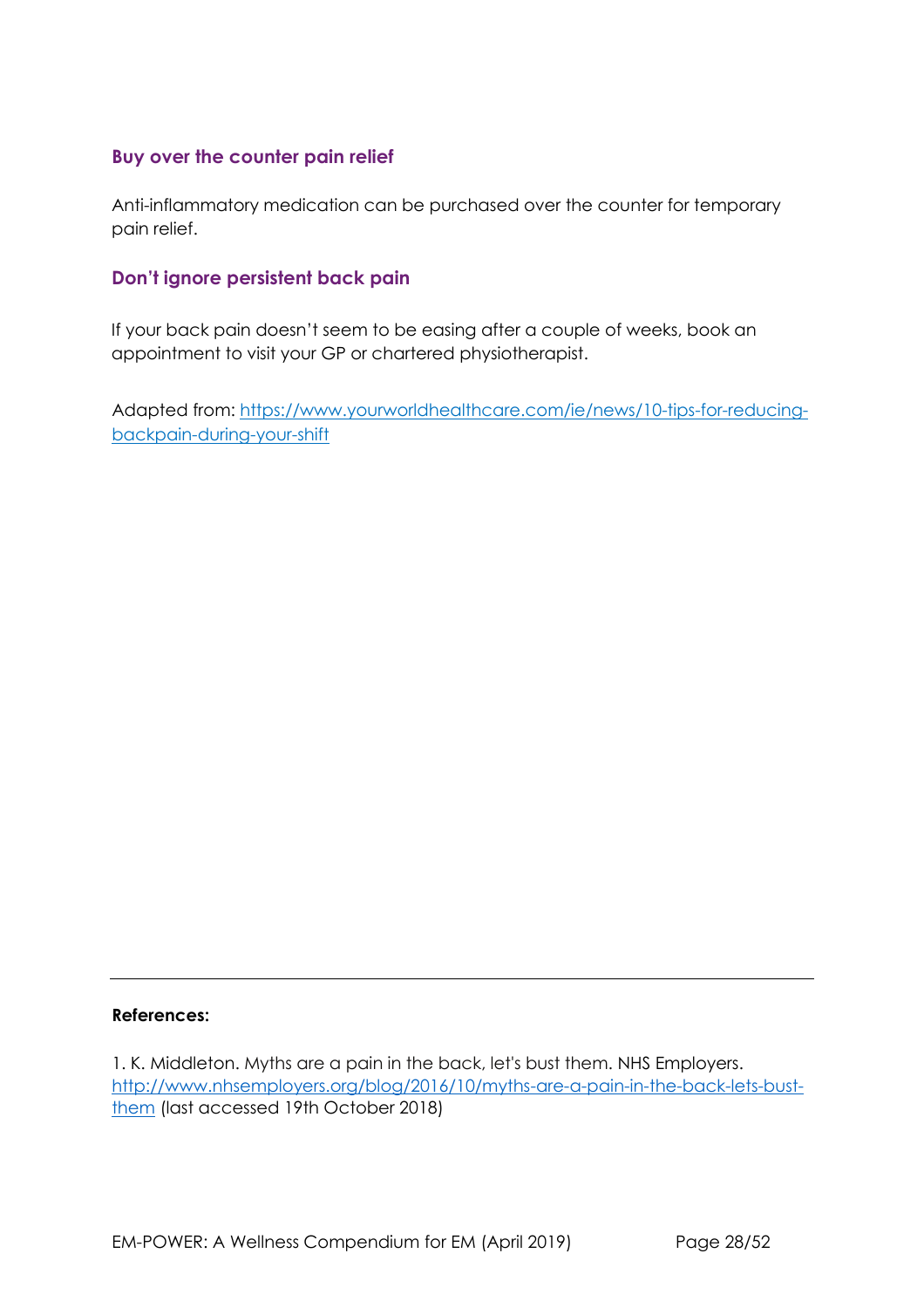## <span id="page-28-0"></span>**11. Long term health conditions**

Working in Emergency Medicine can be both physically and emotionally demanding for those of us who are lucky enough to be in good physical and mental health. Adding a chronic illness into the mix may provide significant challenges for the doctor involved.

Changes to workplace policies, such as ending the default retirement age, mean people will live and work for longer, but not necessarily in good health. People with chronic illnesses may have periods of stability or remission during which they may be able to have a relatively "normal" work life, while other conditions are more severe or are associated with ongoing significant morbidity.

If you are a doctor with a long-term illness, odds on you already know a large amount about your condition. It is important to establish strict professional boundaries around your own treatment and to avoid "corridor consultations" with colleagues about your condition. You may decide to undergo your medical treatment in a different institution altogether in order to keep your own personal medical history completely separate from where you work.

Rest assured if visiting your own occupational health physician that a very strict code of ethics underpins occupational health practice. Occupational health practitioners have a particular skill in communicating effectively with employers and managers on fitness for work issues without disclosing confidential health details.

Some doctors have published blogs about their experience of living and working with a long term conditions. You can get a great insight into some of the unique challenges faced by Dr Harriet Edwards as an EM trainee in her St Emlyns guest blog [Working in Emergency Medicine with Rheumatoid Arthritis.](https://www.rheumforimprovement.com/blog/2017/10/6/st-emlyns-working-in-emergency-medicine-with-rheumatoid-arthritis)

If you have a colleague who you know has a long term illness, you can make a difference to them by learning about their condition. The symptoms of a chronic illness can be very complex and they may also be experiencing feelings of grief and isolation. While you don't need to understand all the nuances of their illness, you can help by lending a kind ear and providing them with compassion and support.

When it comes to living and working with a long term condition, there's no such thing as one size fits all. Don't be afraid to get the support you need to navigate your own path.

While you have a responsibility to look after your own health as best you can, your employers role is to support you in doing so. Our staff are our greatest asset, and that includes you.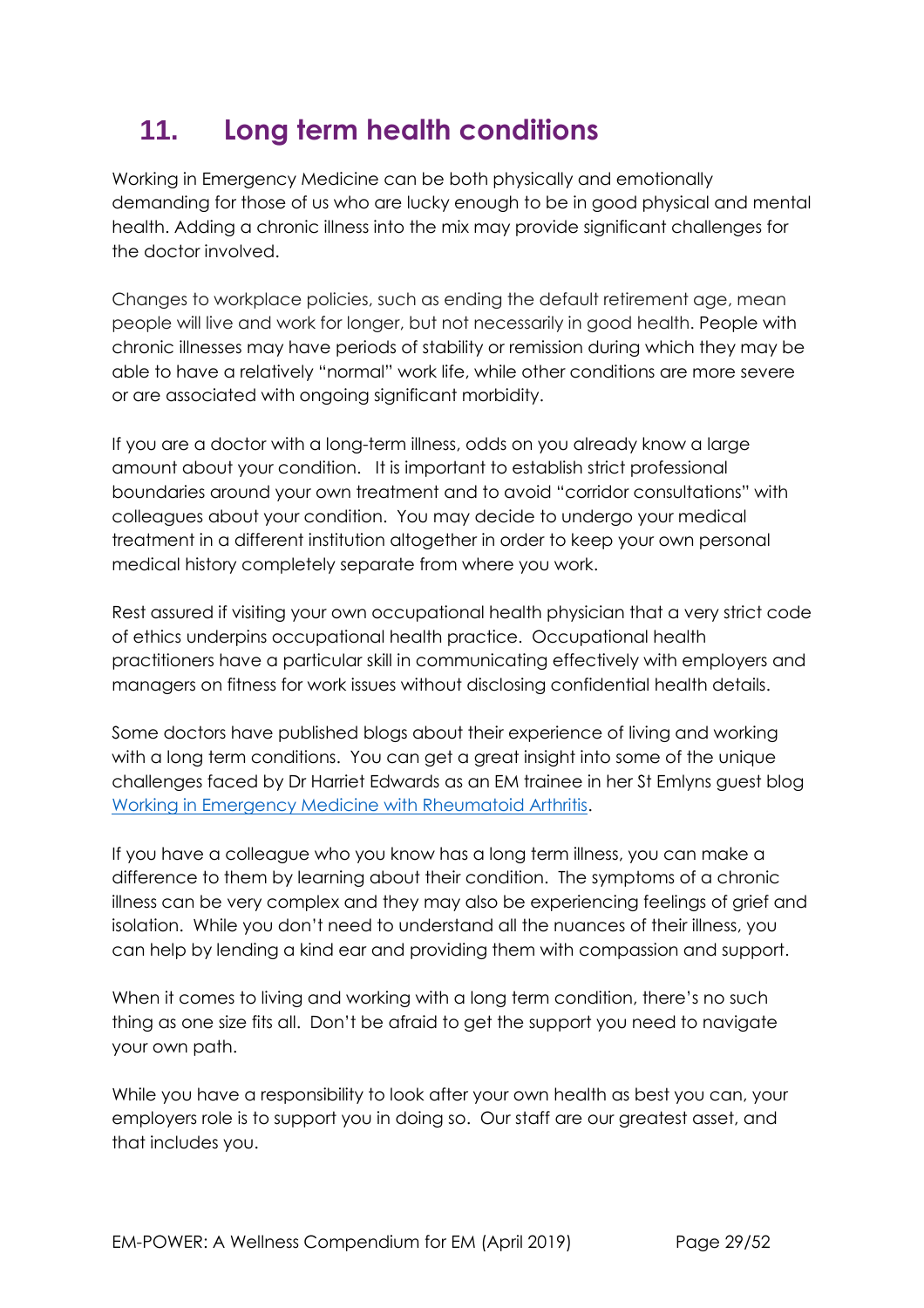## **Resources**

Please see [Support in challenging times](#page-36-0) - a directory of resources for more information on disability, long term conditions and episodes of ill health.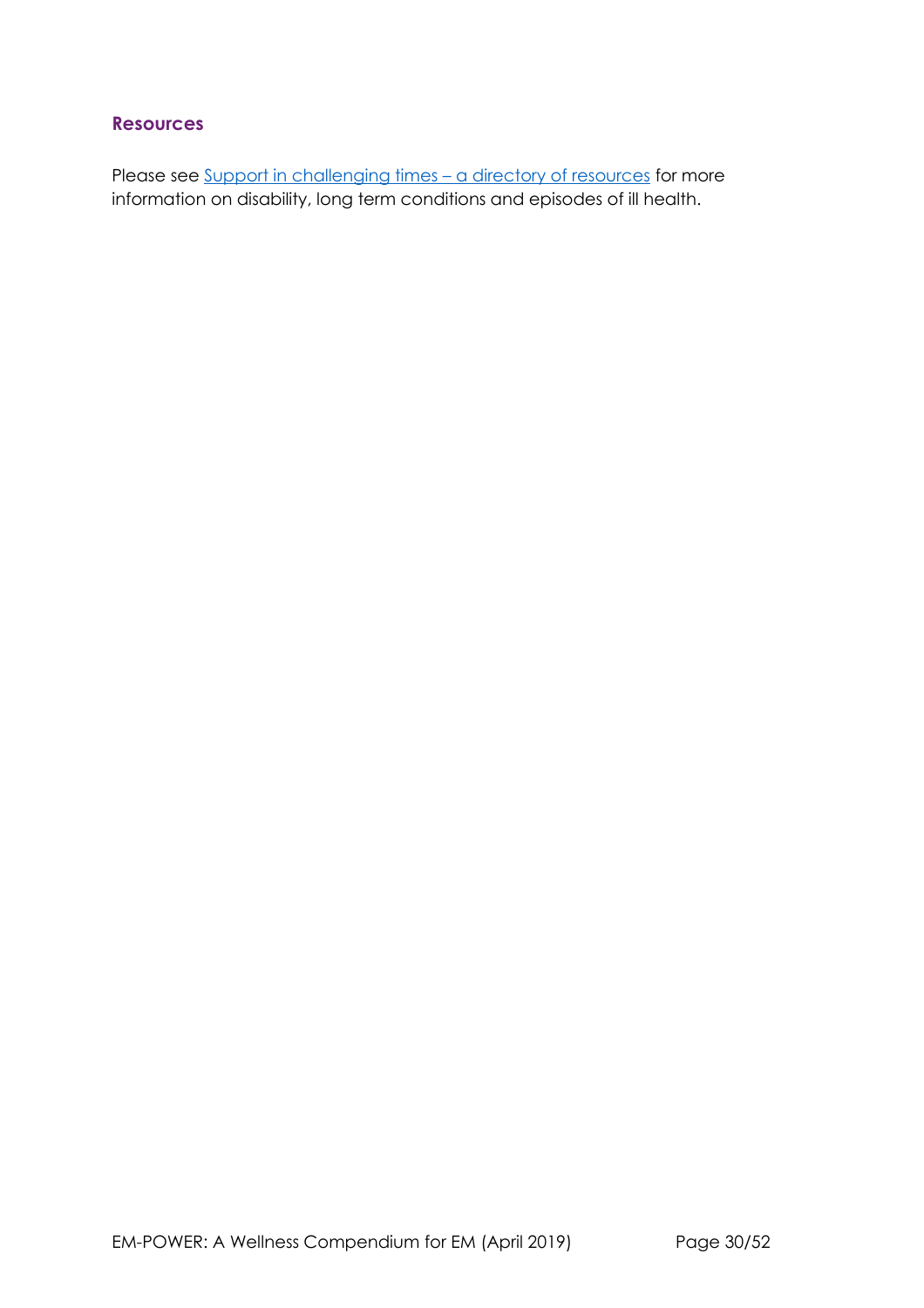## <span id="page-30-0"></span>**12. Back from the break - returning to clinical practice**

In any profession, on occasion people need to take a break from work, but those returning to clinical work in an acute facing speciality such as EM have particular challenges. A break from work can happen at any stage of your career and may be planned or completely unexpected.

You may have had time away from your main role for a variety of reasons and length of time; these include maternity and paternity leave, personal or health reasons, carer's leave, taking a career break, military leave, time out of programme (experience, research or training), working abroad and return after practise concerns.

You may be itching to get back to work but for most there will be an element of anxiety and lack of confidence. If you are returning after a physical or mental illness just getting through the door on the first few days back might be a challenge.

[AOMRC Return to practice guidance \(2017 revision\)](http://www.aomrc.org.uk/wp-content/uploads/2017/06/Return_to_Practice_guidance_2017_Revison_0617-2.pdf) provides advice for doctors and also designated bodies, responsible officers, employers, contractors and regulators. This includes a checklist of questions and actions when planning an absence from practice and on a doctor's return.

An absence of less than three months appears less likely to cause significant problems but may still affect confidence and skills levels. The majority of doctors should be able to return to work safely and successfully although they may sometimes require support.

Longer absences of three months or more appear more likely to significantly affect skills and knowledge and a more formal review is recommended and support may be needed. In practice, an absence of two years or more seems generally accepted for when formal re-training will more often be required. Individual needs will of course vary, and therefore require a review on a case-by-case basis.

For trainees, HEE has made 10 commitments to support postgraduate trainees in their return to training as part of [supported return to training.](https://www.hee.nhs.uk/sites/default/files/documents/Supported%20Return%20to%20Training.pdf)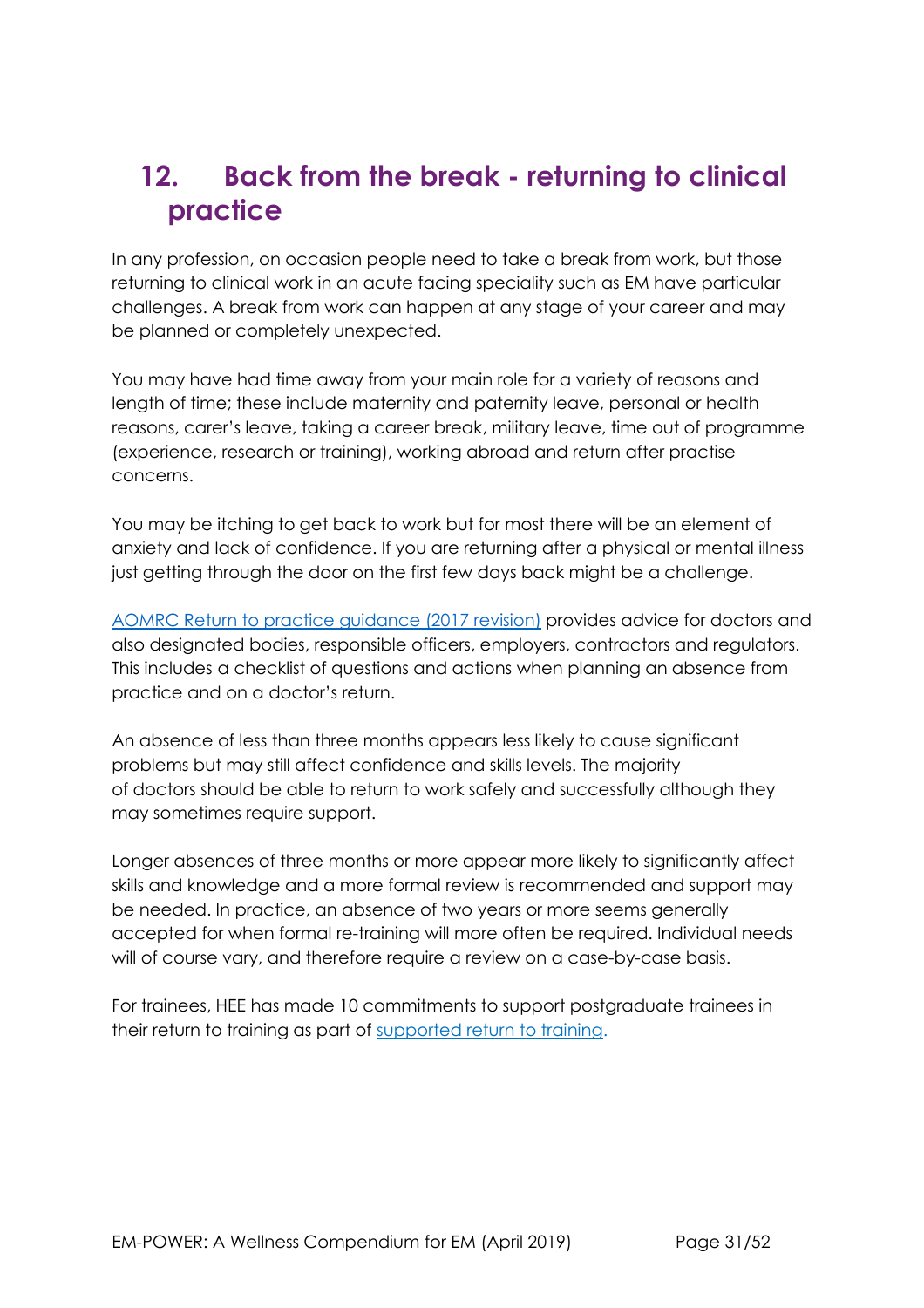The BMA has advice if you are considering returning to work after a period of ill [health.](https://www.bma.org.uk/advice/career/applying-for-a-job/returning-to-clinical-practice-after-absence/preparing-for-a-return-to-work)

- Talk to your GP or specialist.
- Ensure you have access to occupational health for when additional support or adaptations might be needed to support your return.
- Meet with your clinical lead for a return to work interview. Areas to consider include:
	- o What triggered the absence, do you have an ongoing issue, what support would you find helpful?
	- o What level of disclosure are you expecting about the reasons for your absence? If your reasons for leave are confidential, this should be respected. If these reasons could have a bearing on your competency, then the clinical director and a limited number of senior colleagues must be made aware.
	- o How are your confidence levels, do you think additional training or supervision would be helpful?
	- o What has changed in service management and delivery since you have been away; new people, practice, guidance, equipment?
	- o What impact has the absence had on your ability to revalidate?
- Are reasonable adjustments to the workplace needed?
- Is a phased return appropriate?
- Would you find some time shadowing helpful or should you be offered/request a mentor?

Watch out for forthcoming RCEM "Return to EM" courses: a one-day course for EM doctors returning to clinical practice, specifically designed to assist in the transition back into the ED environment with a focus on team working, clinical human factors and improved patient safety.

Welcome back, we missed you! Now let's talk about what you need to make your return a success!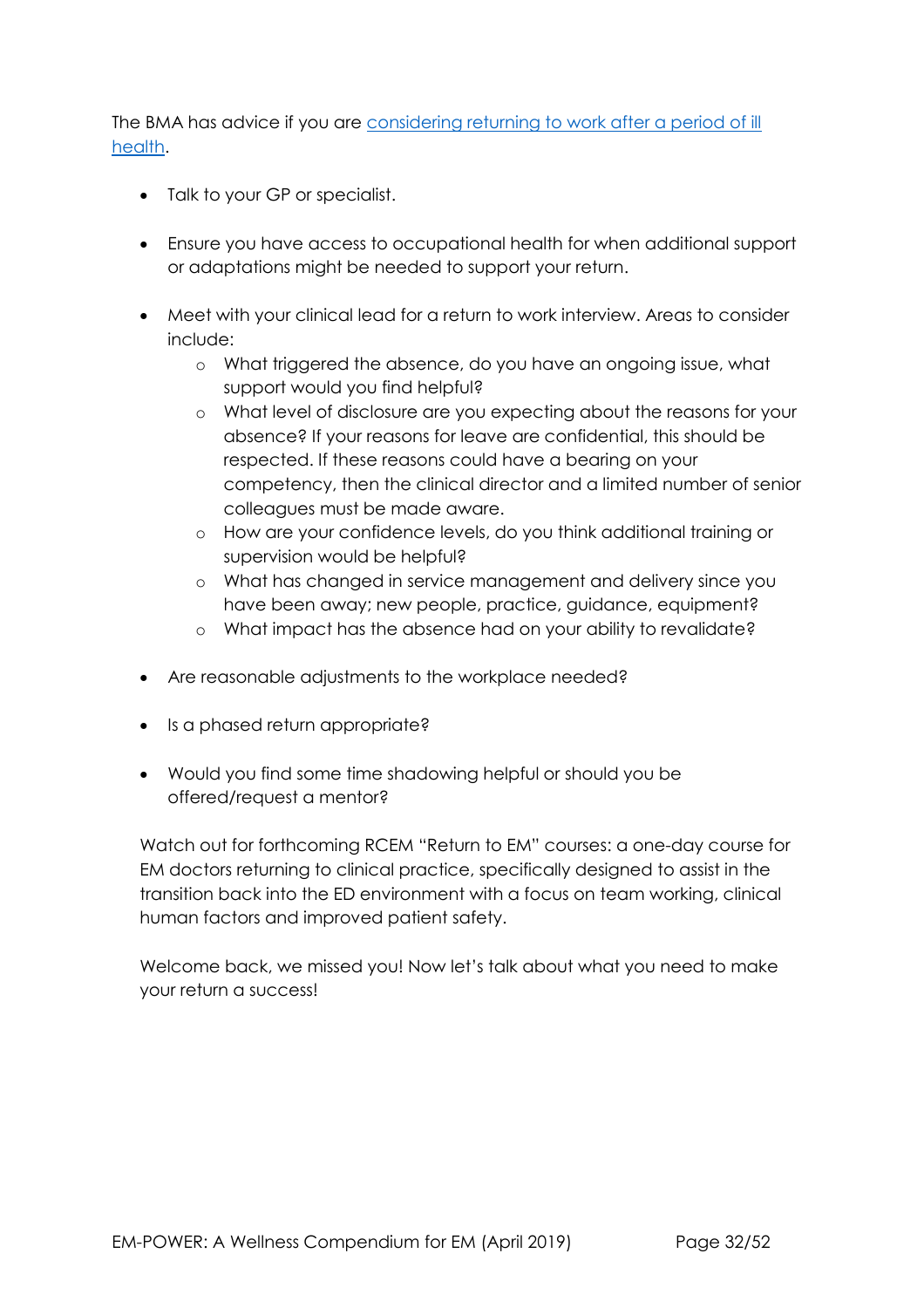## <span id="page-32-0"></span>**13. Look after your team too**

Outstanding team management influences job satisfaction, recruitment and retention, and is crucially important to how your Emergency Department runs. The skill set to support your team to be the best that they can be is not that not everyone naturally has but it can be learnt, and everyone can improve.

Successful EM teams are run on 3 principles - flexibility, task and role clarity and kindness.

Successful EM leaders have 3 qualities – they are authentic, compassionate and positive role models. Remember what Cinderella said:

### *"Have courage and be kind."*

So here are team management tips based on experience, anecdote and evidence:

- **Get in touch early** not all trainees choose EM and can be daunted by the prospect of working in an environment they perceive as scary.
- Within the confines of rota rules try and offer some **autonomy and flexibility**  with rotas - accommodating big events and being open to efficient shift swaps will result in a happier team who will offer to assist when the rota is under pressure or short notice swaps are needed.
- Ensure **really effective communication** maybe they haven't replied to your messages because you have the wrong email rather than their inefficiency.
- Ensure your induction includes a talk on their **hopes and fears**, how you will help with their helps and fears, what you expect from them and how you will support them.
- Learn enough about your **team as individuals** to offer context around their behaviour. Are they always late because of travel complexity or nursery opening hours? Has their partner just had a baby? Do they look after an elderly parent? Are they an international athlete who would like a part time contract in the future? Are they someone who would like to become a specialty doctor but need encouragement?
- **Prioritise teaching** in the department, both formal and shop floor remember the teachable moment.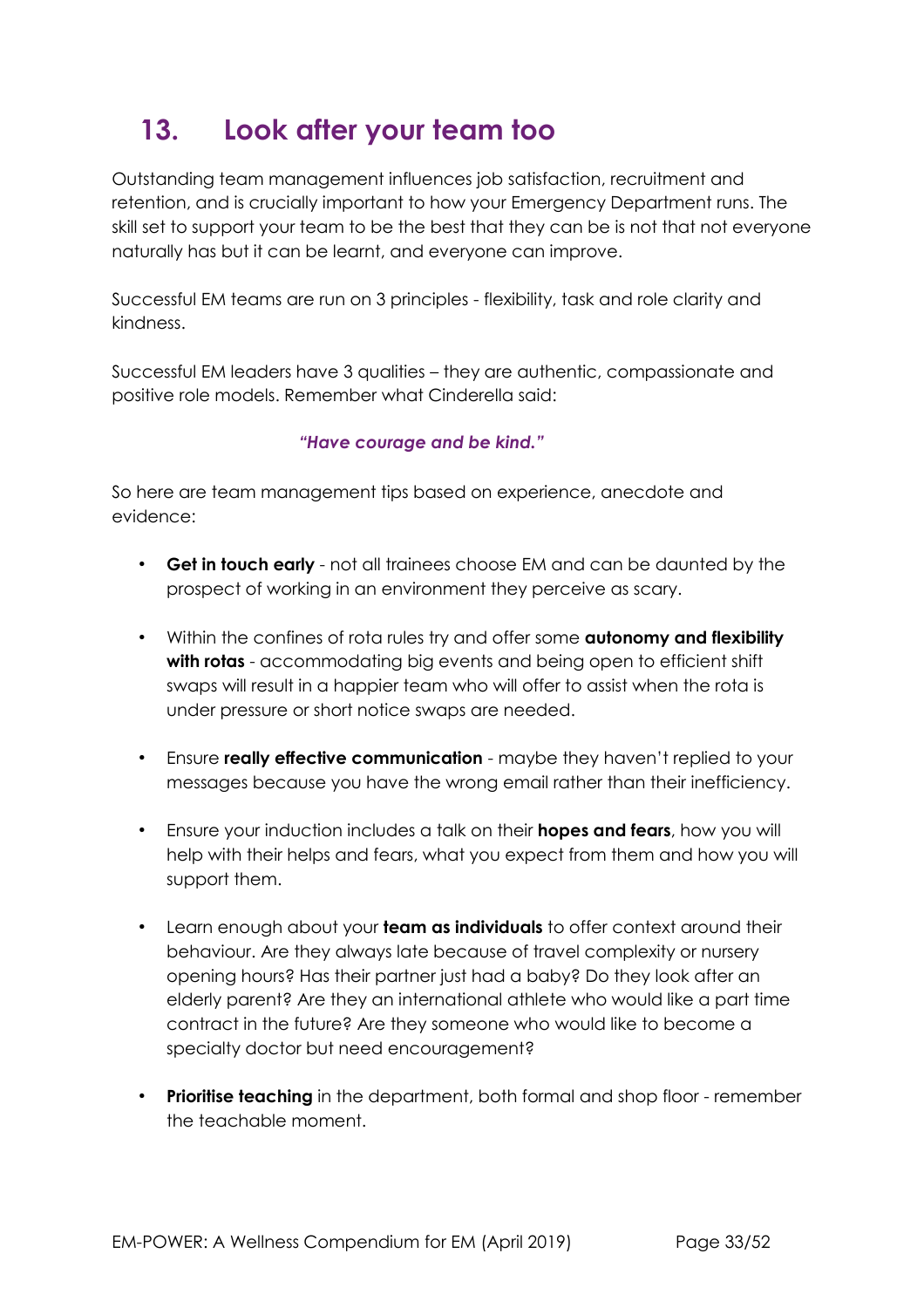- Acknowledge ED shifts are can be challenging even if you have chosen EM as a career. Think about **shift patterns, diurnal variations and decent chunks of time off**.
- Ensure that **everyone takes a break** beware the consultant martyr and the inefficient junior; they both need to eat!
- Emphasis the need *for* **good nutrition, excellent sleep and a life outside the department**. It is your hinterland that makes you an empathic doctor.
- Have **efficient handovers** where you emphasise how you wish people to work - do they come to you with a plan, do you go to them? Who organises breaks?
- Ensure that the whole team understands the position the ED is in but that their responsibility is to be **safe, effective, kind doctors**. Using local or national targets as sticks does not work, if you are clever you can use them as carrots.
- Remind everyone that they must **leave baggage at the door** as they arrive they are here to work, smile and be part of a great team. Equally, they **must not take worries home from work** - they need to share concerns with a senior before they leave; everything from the big to the small.
- Current trainees have worked really hard to get into medicine and all the way through university; they are not used to failure or making mistakes. The reality of EM is that **bad things sometimes happen. How we support our trainees will hugely influence how they cope***.*

Running a happy team will make you proud, the team loyal and your department more efficient.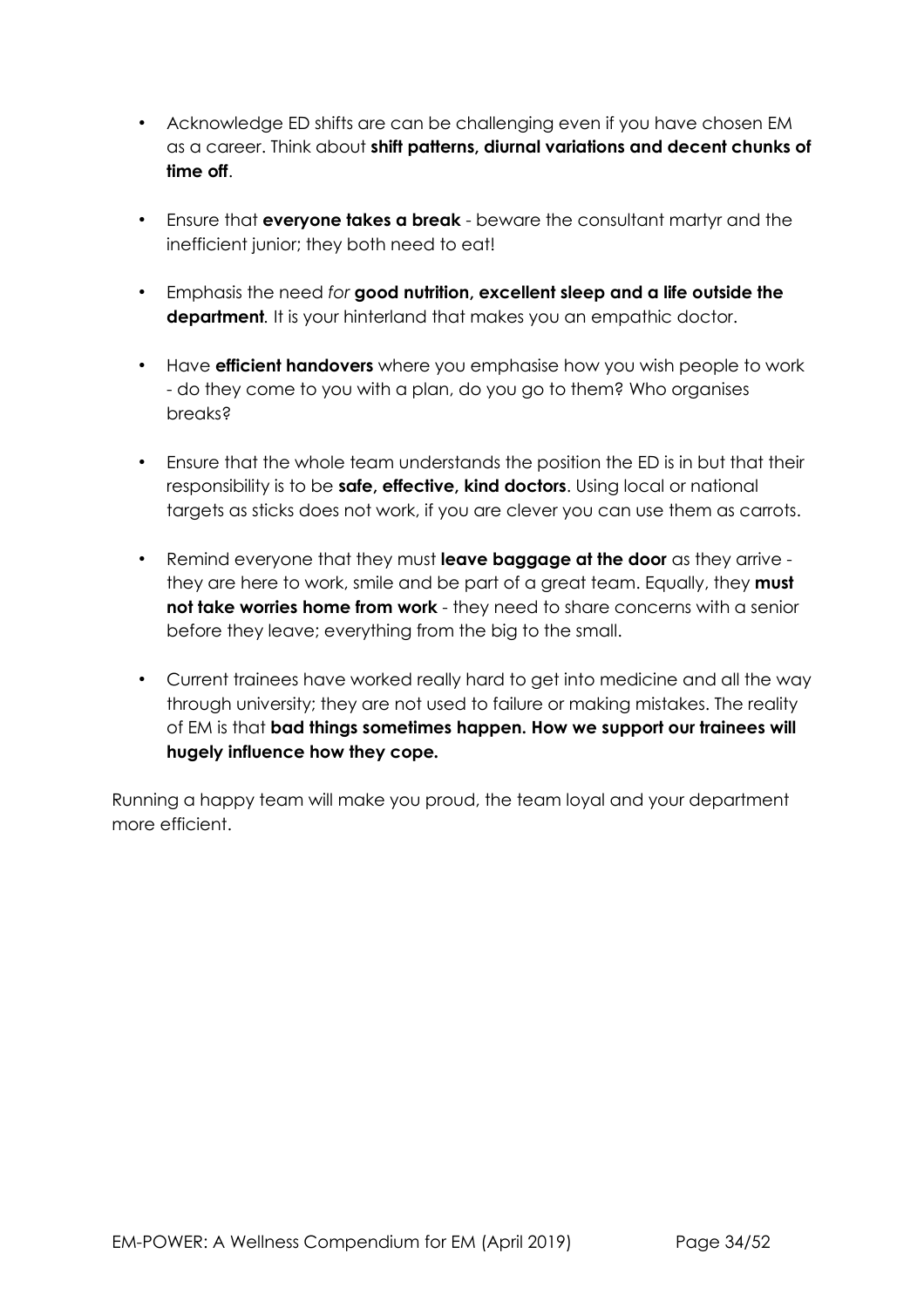## <span id="page-34-0"></span>**14. To the fourth decade and beyond**

The ED is well-recognised as having one of the most intense working environments for Senior Decision Makers in a healthcare system. The implementation of working practices that allow time for the body to rest, recover and recuperate is fundamental to a sustainable career over time.

Employers must have this as a high priority when developing workforce plans for the ED. This becomes even more important for the older Emergency Physician (EP) to ensure continuing job satisfaction and fulfilment for the individual EM doctor and for the benefit of their ED.

For the first time, [the College](mailto:https://www.rcem.ac.uk//docs/Workforce/RCEM_Consultant_Workforce_Document_(revised_Feb_2019).pdf) has produced guidance for what an EM consultant career might look like over time as part of recommendations for ensuring sustainable consultant careers in EM.

For older consultants with considerable years and experience of working at that grade options might include:

- A job plan which is altered over time to a greater emphasis on SPA time
- Discontinuation of late shifts/night shifts/on -calls
- Greater opportunities for portfolio careers and less than full time working

We all age differently and have very individual personal circumstances so there is no "one size fits all". Discussions on how your job can evolve in the later years is neither a stigma nor it is obligatory.

One of the anxieties of older EPs is keeping up to date. It is valuable to keep engaged with CPD as there is always something new to learn or to refresh. Your CPD will of course be influenced by your scope of work. In a diverse inclusive multi consultant department the scope of your work may change over the years in any event and in the later years you may wish to focus your skills and play to your strengths.

Speaking of years of experience, you will have to get used to being "wise". Be generous with your wisdom and be part of a culture where wisdom is valued for the benefit of patients and the team as a whole.

Consider ways to use your strengths and experience e.g. mentoring, coaching, teaching, examining, research, medical writing, editorial work, regional or national committees or working with standard setting and regulatory bodies.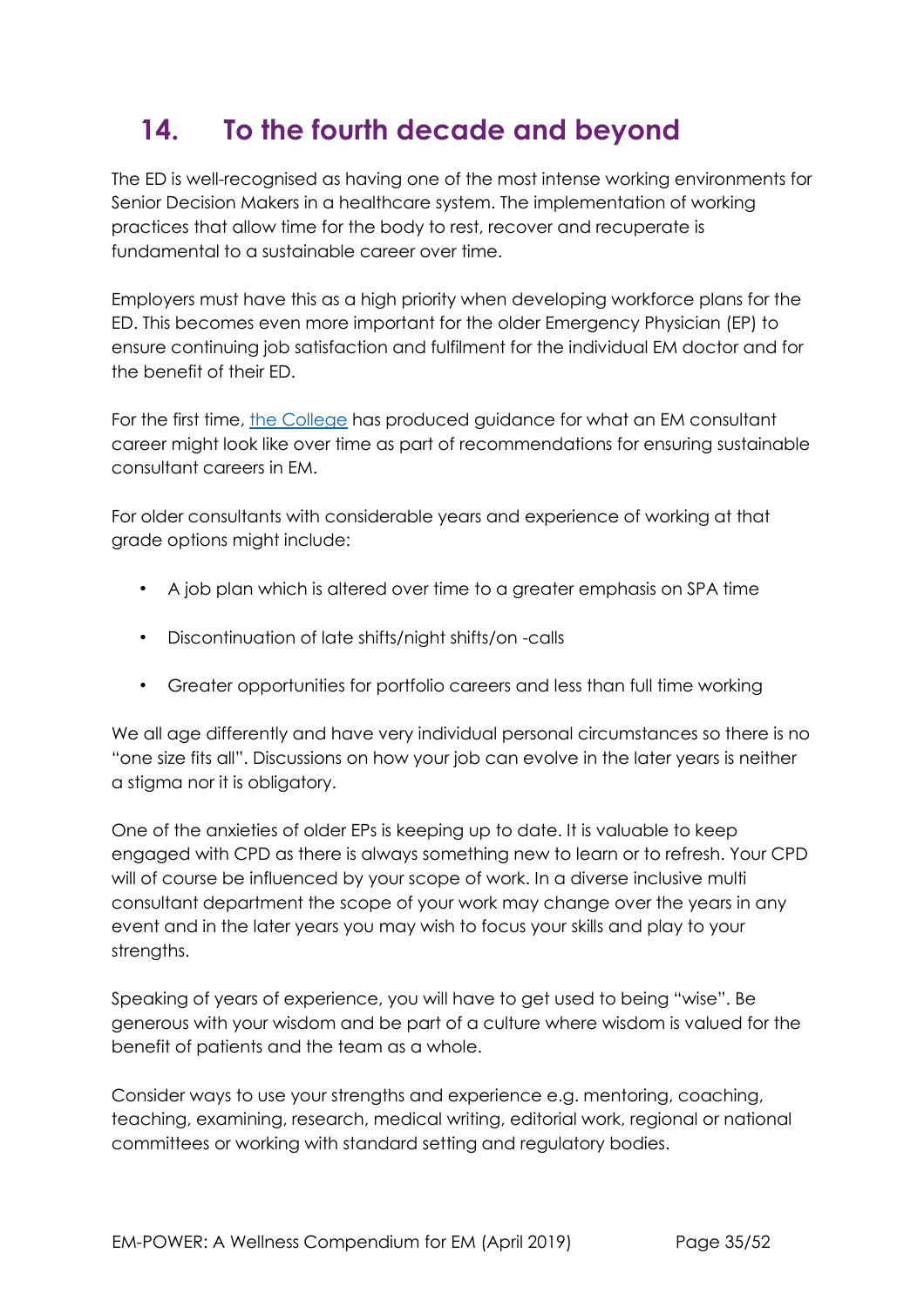## **Retirement**

At some point thoughts will turn to retirement; this is a complex career and life transition likely to be approached with a mixture of anticipation and apprehension.

Here are some of the emotional pitfalls to be aware of:

- **Who am I?** We often identify ourselves by what we do: *"I am an Emergency Physician"*, with all that this means i.e. *"I work in an exciting, stimulating and fulfilling specialty with patients that provide a rich variety of challenges".* Losing this title or label can be disconcerting for some and can shake our sense of self-esteem.
- **Loss of the work routine.** We have been used to going to work at all times of the day (and night) and interacting with both patients and colleagues (even the challenging ones!). There is a potential to feel a sense of loss of social network and organisational routine.
- **Impact on relationships at home.** This might be as a result of encroachment on what each partner used to consider as their own personal time or space**.**
- **Sense of mortality.** For some retirement triggers feelings about aging and getting closer to the end of life (no matter how far away that is in the future).

The British Heart Foundation has [20 tips](https://www.bhf.org.uk/informationsupport/heart-matters-magazine/wellbeing/retirement/retirement-tips) to make the most of your new found free time from keeping fit and healthy to making the mental adjustment to retirement. Thoughts of retirement are inextricably linked to considering what your future lifestyle might be and trying to make sense of your pension. Even if retirement seems a world away, recent changes by the UK government to the annual pension savings allowance for all workers will impact many doctors and could catch some unaware of potential tax liabilities.

To understand this, you will need to become familiar with a whole new vocabulary e.g. total reward statement, annual allowance, carry forward, life time allowance, adjusted income, tapering, scheme pays.

Go to [NHS Employers](https://www.nhsemployers.org/) for factsheets on pay and rewards and the NHS Business Service Authority for a guide to the [pension saving statement and annual](https://www.nhsbsa.nhs.uk/sites/default/files/2018-10/Pensions-Saving-Statement-Guide-V1-102018-book.pdf) [allowance.](https://www.nhsbsa.nhs.uk/sites/default/files/2018-10/Pensions-Saving-Statement-Guide-V1-102018-book.pdf)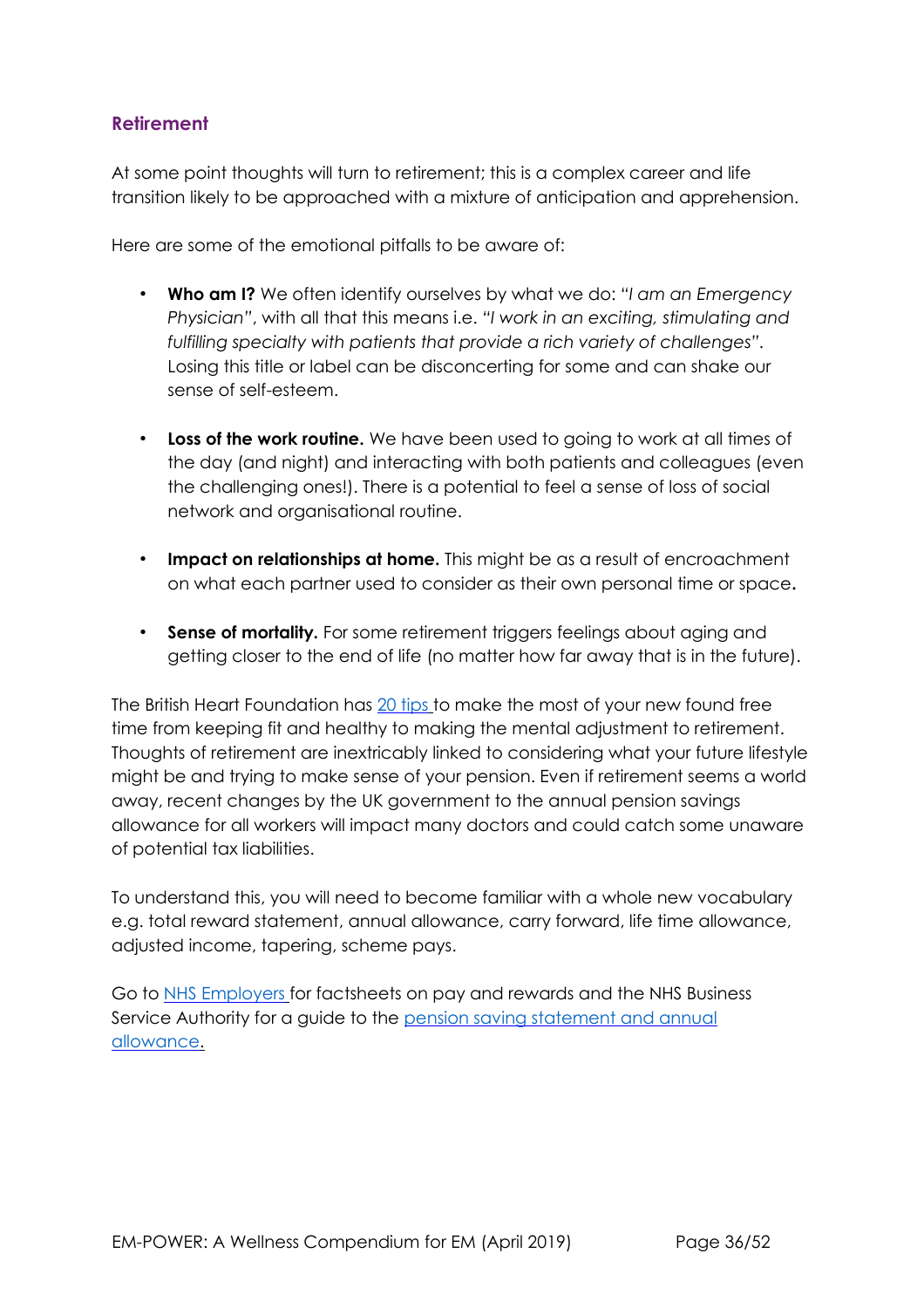## <span id="page-36-0"></span>**15. Support in challenging times: a directory of resources**

## <span id="page-36-1"></span>**Addiction**

### **[Addaction](http://www.addaction.org.uk/)**

A national drug and alcohol treatment charity in the United Kingdom.

#### **[Alcohol](http://www.alcoholconcern.org.uk/) [Concern](http://www.alcoholconcern.org.uk/)**

A national charity working to help reduce the problems that can be caused by alcohol.

#### **[Alcoholics](http://www.alcoholics-anonymous.org.uk/) [Anonymous](http://www.alcoholics-anonymous.org.uk/)**

A fellowship of men and women who share their experience, strength and hope with each other that they may solve their common problem and help others to recover from alcoholism. The only requirement for membership is a desire to stop drinking. There are no dues or fees for AA membership; we are self-supporting through our own contributions. Our primary purpose is to stay sober and help other alcoholics to achieve sobriety.

#### **[British](http://www.bddg.org/) [Doctors](http://www.bddg.org/) [and](http://www.bddg.org/) [Dentists](http://www.bddg.org/) [Group](http://www.bddg.org/)**

A service for recovering alcoholic and drug dependent doctors, dentists and students.

#### **[Cocaine Anonymous](https://cocaineanonymous.org.uk/)**

A fellowship of men and women who share their experience, strength and hope with each other so that they may solve their common problem and help others to recover from their addiction. The only requirement for membership is a desire to stop using cocaine and all other mind-altering substances.

**[Clinicians' Health Intervention, Treatment and](mailto:avoca@birdsgrove.freeserve.co.uk) Support** (click to email) Promotes a consistent approach to substance misuse problems in clinical staff throughout the UK.

## **[FRANK](http://www.talktofrank.com/)**

Provides helpful, confidential drugs advice.

#### **[Gamblers](http://www.gamblersanonymous.org.uk/) [Anonymous](http://www.gamblersanonymous.org.uk/)**

A fellowship of men and women who have joined together to do something about their own gambling problem and to help other compulsive gamblers do the same.

#### **[GamCare](http://www.gamcare.org.uk/)**

Provides support, information and advice to anyone suffering through a gambling problem.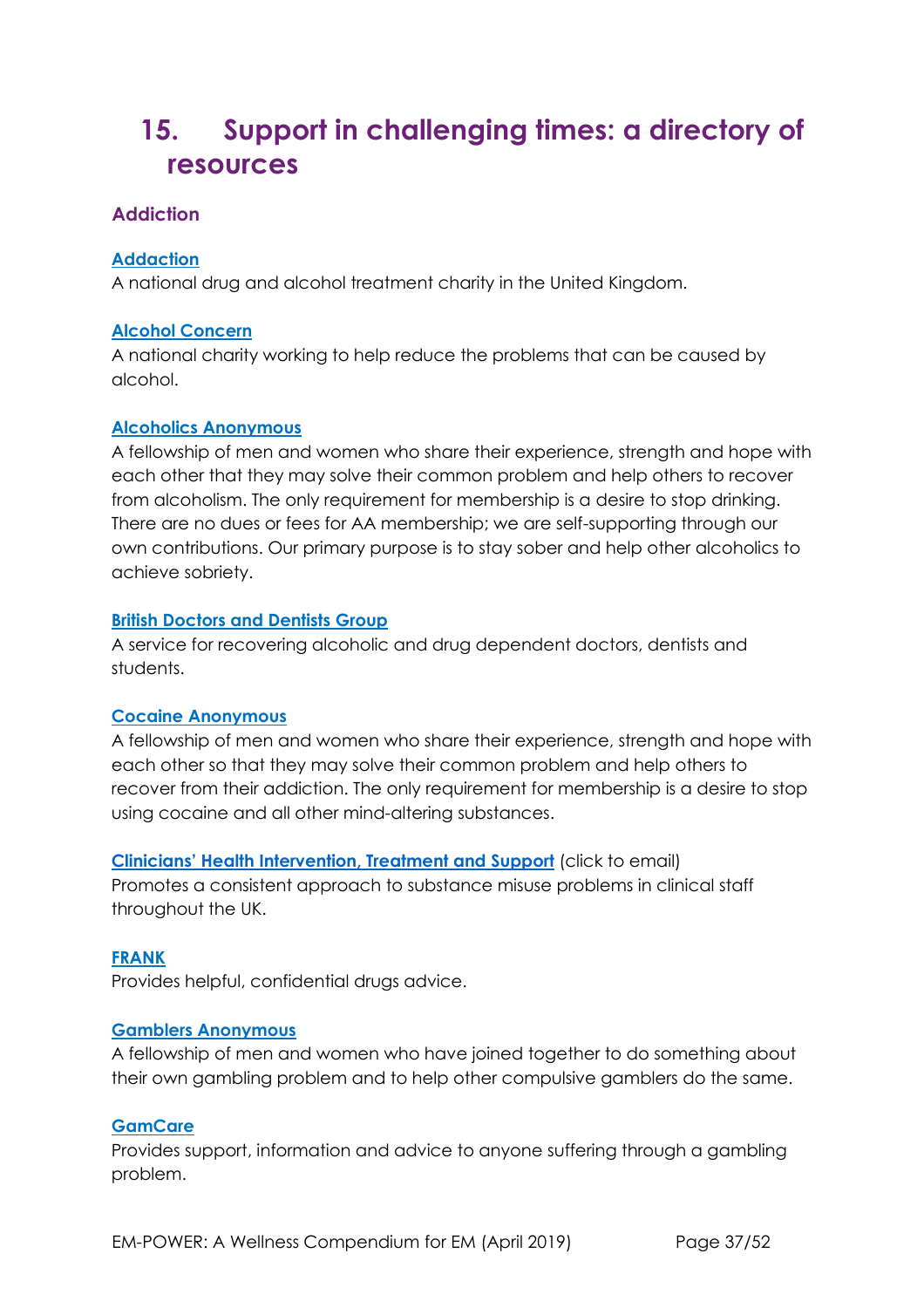#### **[Medical](http://www.m-c-a.org.uk/) [Council](http://www.m-c-a.org.uk/) [on](http://www.m-c-a.org.uk/) [Alcohol](http://www.m-c-a.org.uk/)**

An organisation of registered medical practitioners with a view to understanding of alcoholism and its prevention and the treatment and after-care of alcoholics.

#### **[Narcotics](http://www.ukna.org/) [Anonymous](http://www.ukna.org/)**

A non-profit, international, community-based organisation for recovering addicts that's active in over 60 countries. NA members learn from one another how to live drug free and recover from the effects of addiction in their lives.

#### **[Release](http://www.release.org.uk/)**

Offers a range of specialist services to professionals and the public concerning drugs and the law. It provides advice to drug users, their families, friends, and statutory and voluntary agencies. Advice is free, professional, non-judgmental and confidential.

#### **[Sick](http://www.sick-doctors-trust.co.uk/) [Doctors](http://www.sick-doctors-trust.co.uk/) [Trust](http://www.sick-doctors-trust.co.uk/)**

Provides early intervention and treatment for doctors suffering from addiction to alcohol or other drugs.

#### **[Smart Recovery](https://www.smartrecovery.org.uk/)**

The 12-step approach may not be appealing to everyone. SMART Recovery uses psychotherapeutic techniques that are similar to those used in many treatment services in the UK, being more along the lines of CBT.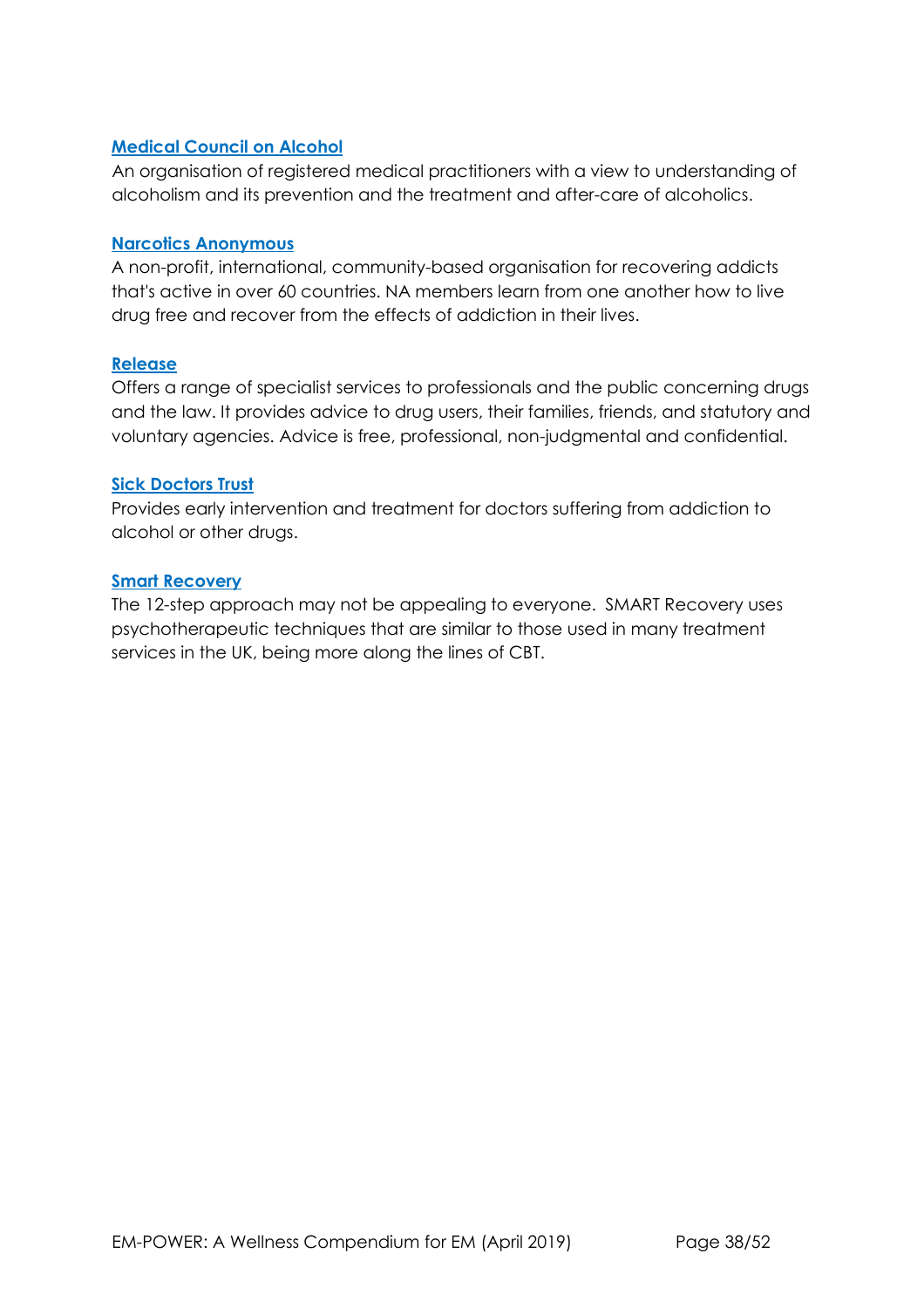### <span id="page-38-0"></span>**Bereavement**

#### **[Cruse](https://www.cruse.org.uk/) [Bereavement](https://www.cruse.org.uk/) [Care](https://www.cruse.org.uk/)**

A national charity for bereaved people in England, Wales and Northern Ireland. Support, advice and information to adults, children and young people and when someone dies.

#### **[Dealing](https://www.nhs.uk/Livewell/emotionalhealth/Pages/Dealingwithloss.aspx) [with](https://www.nhs.uk/Livewell/emotionalhealth/Pages/Dealingwithloss.aspx) [grief](https://www.nhs.uk/Livewell/emotionalhealth/Pages/Dealingwithloss.aspx) [and](https://www.nhs.uk/Livewell/emotionalhealth/Pages/Dealingwithloss.aspx) [loss](https://www.nhs.uk/Livewell/emotionalhealth/Pages/Dealingwithloss.aspx)**

A useful NHS guide to coping with grief and loss.

#### **[The Laura Centre](http://thelauracentre.org.uk/)**

Specialist bereavement counselling in the Midlands to parents whose child has died and to children or young people who have been bereaved of a parent or significant person.

#### **[Winston's](https://www.winstonswish.org/) [wish](https://www.winstonswish.org/)**

Supporting children and young people after the death of a or parent or sibling.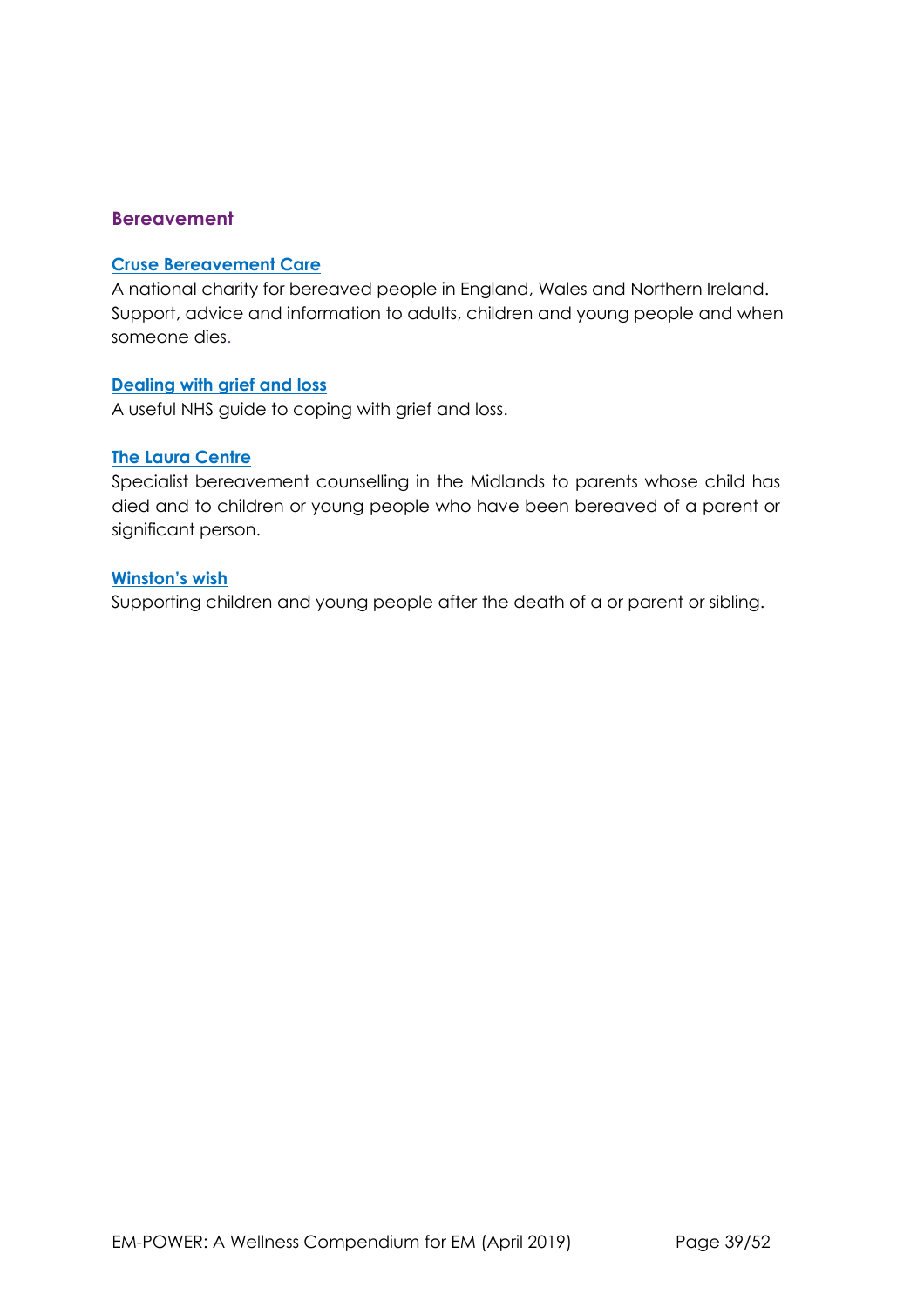## <span id="page-39-0"></span>**Disability, long term conditions and episodes of ill health**

#### **[Action](https://www.actiononhearingloss.org.uk/) [on](https://www.actiononhearingloss.org.uk/) [Hearing](https://www.actiononhearingloss.org.uk/) [Loss](https://www.actiononhearingloss.org.uk/)**

National charity helping people who are confronting life-changing deafness, tinnitus and hearing loss.

#### **[UK](http://hphl.org.uk/) [Health](http://hphl.org.uk/) [Professionals](http://hphl.org.uk/) [with](http://hphl.org.uk/) [Hearing](http://hphl.org.uk/) [Loss](http://hphl.org.uk/)**

A network of deaf and hard of hearing health professionals who share information and support.

#### **[Association](http://www.adp.org.uk/) [of](http://www.adp.org.uk/) [Disabled](http://www.adp.org.uk/) [Professionals](http://www.adp.org.uk/)**

Draws on the expertise of disabled professionals to improve the educational and employment opportunities of disabled people.

#### **[British](http://www.bdadyslexia.org.uk/) [Dyslexia](http://www.bdadyslexia.org.uk/) [Association](http://www.bdadyslexia.org.uk/)**

The voice of dyslexic people whose vision is that of a dyslexia friendly society that enables dyslexic people to reach their potential.

#### **[Carers](http://www.carersuk.org/) [UK](http://www.carersuk.org/)**

Advice, information and support for carers throughout the UK.

#### **[Deaf](http://deafprofessionals.wordpress.com/) [Professionals](http://deafprofessionals.wordpress.com/) [Network](http://deafprofessionals.wordpress.com/)**

Provides an opportunity to network to share experiences. The website is primarily for deaf professionals who live in and around London. This website can also be used as a resource for other deaf professionals who cannot attend the network meetings.

#### **[Disabled](http://www.dlf.org.uk/) [Living](http://www.dlf.org.uk/) [Foundation](http://www.dlf.org.uk/) [Helpline](http://www.dlf.org.uk/)**

A national charity providing free, impartial advice about all types of disability equipment and mobility products for older and disabled people, their carers and families.

#### **[Dyslexia](http://www.dyslexiaaction.org.uk/) [Action](http://www.dyslexiaaction.org.uk/)**

A national charity and the UK's leading provider of services and support for people with dyslexia and literacy difficulties.

#### **[Hope](http://www.hope4medics.co.uk/about.php) [4](http://www.hope4medics.co.uk/about.php) [Medics](http://www.hope4medics.co.uk/about.php)**

A support group for doctors with disabilities.

#### **[Macmillan](http://www.macmillan.org.uk/Cancerinformation/Livingwithandaftercancer/Workandcancer/Workandcancer.aspx)**

Support and information about work and cancer.

#### **[Mencap](http://www.mencap.org.uk/)**

The UK's leading learning disability charity working with people with a learning disability and their families and carers.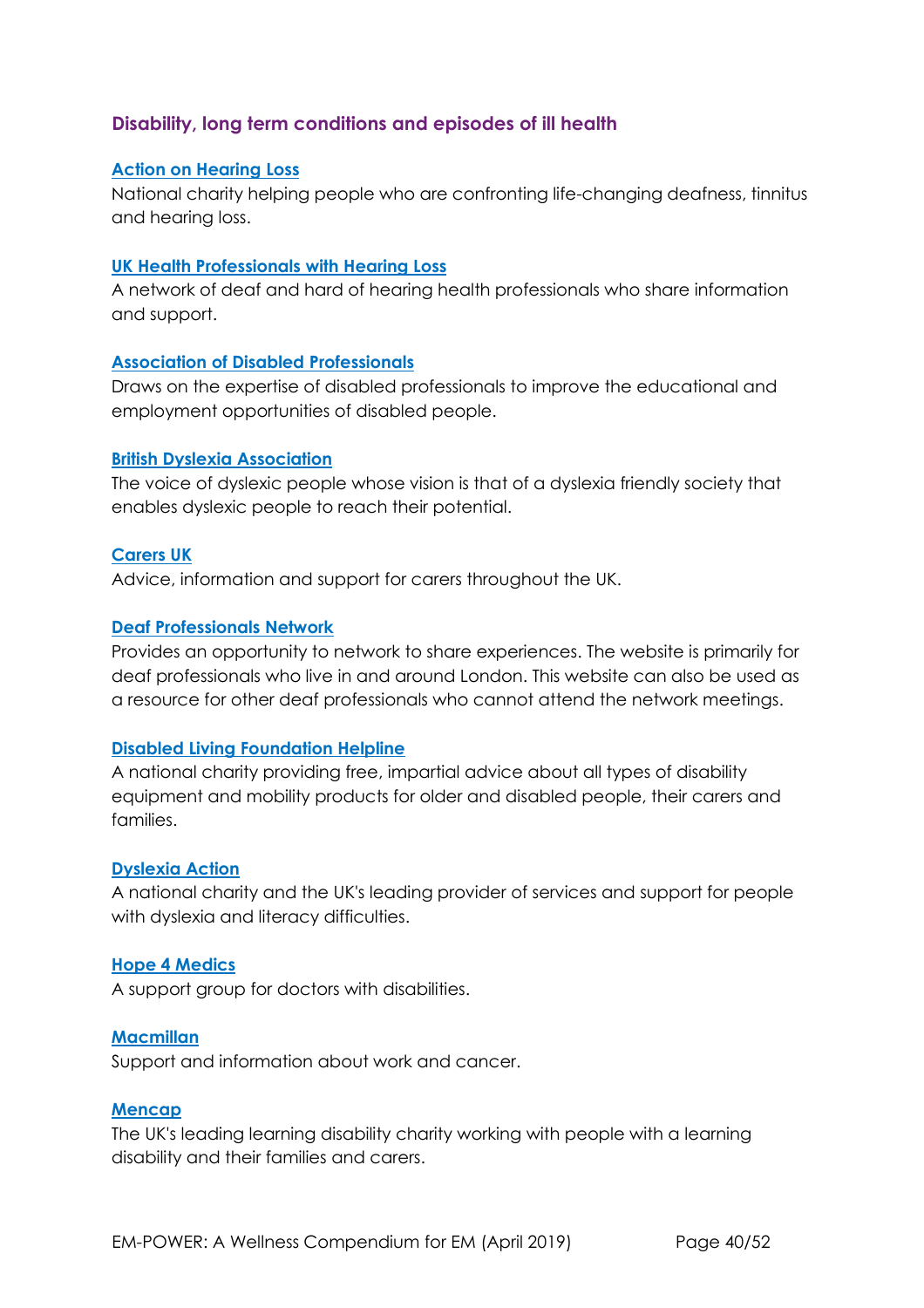#### **[National council for palliative care](http://www.ncpc.org.uk/)**

A members' organisation campaigning to help everyone approaching the end of life have the right to the highest quality care and support.

### **[NCAS](http://www.ncas.nhs.uk/accessing-case-services/case-services-overview/)**

Allows you to self-refer, if you are returning to work after a period of absence, or you have health problems which may be impacting on your performance, and they will provide expert advice about the steps you can take and where you can go for help.

**[RNIB](http://www.rnib.org.uk/)** (Royal National Institute for the Blind) Supports blind and partially sighted people.

#### **[Wales](http://www.wcb-ccd.org.uk/index2.php) [Council](http://www.wcb-ccd.org.uk/index2.php) [for](http://www.wcb-ccd.org.uk/index2.php) [the](http://www.wcb-ccd.org.uk/index2.php) [Blind](http://www.wcb-ccd.org.uk/index2.php)**

Promotes the welfare of blind and partially sighted people and the prevention of blindness. WCB is the umbrella body for visual impairment in Wales. It is an independent organisation for Wales.

#### **[Your Health Matters](http://www.gmc-uk.org/doctorshealth)**

Information and advice from the GMC for doctors who have concerns about their own health.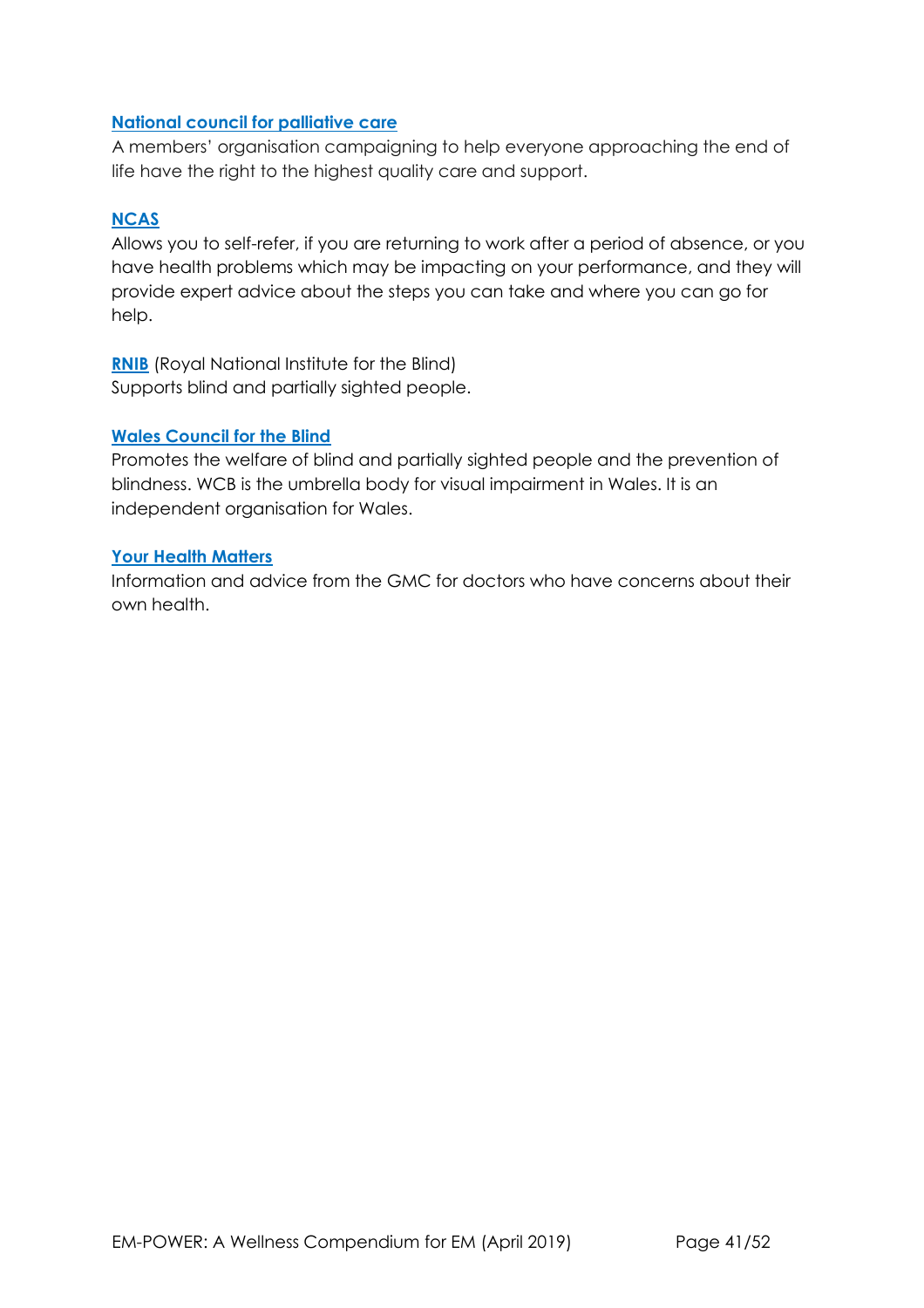## <span id="page-41-0"></span>**Finance**

#### **[BMA](http://www.bma.org.uk/about-the-bma/what-we-do/bma-charities) [Charities](http://www.bma.org.uk/about-the-bma/what-we-do/bma-charities)**

A group of charities established to help all doctors and their families in times of need.

#### **[Help](http://www.doctorshelp.org.uk/) [me,](http://www.doctorshelp.org.uk/) [I'm](http://www.doctorshelp.org.uk/) [a](http://www.doctorshelp.org.uk/) [Doctor](http://www.doctorshelp.org.uk/)**

5 independent charities that support doctors when they need confidential financial assistance.

#### **[Royal](http://www.rmbf.org/) [Medical](http://www.rmbf.org/) [Benevolent](http://www.rmbf.org/) [Fund](http://www.rmbf.org/)**

The RMBF can consider financial assistance to doctors, medical students and their families who are facing financial crisis. Depending on individual needs and circumstances, support can be through grants, loans, information and debt management advice. The RMBF can also consider financial assistance with training and childcare with a back-to-work award.

#### **[Royal](http://www.royalmedicalfoundation.org/) [Medical](http://www.royalmedicalfoundation.org/) [Foundation](http://www.royalmedicalfoundation.org/)**

A medical benevolent charity which assists UK medical practitioners and their dependants who find themselves in financial hardship.

#### **[The](https://www.moneyadviceservice.org.uk/en) [Money](https://www.moneyadviceservice.org.uk/en) [Advice](https://www.moneyadviceservice.org.uk/en) [Service](https://www.moneyadviceservice.org.uk/en)**

Free and impartial money advice set up by the Government. The site provides advice and guides to help improve your finances, tools and calculators to help you keep track and plan. It also provides support over the phone and online.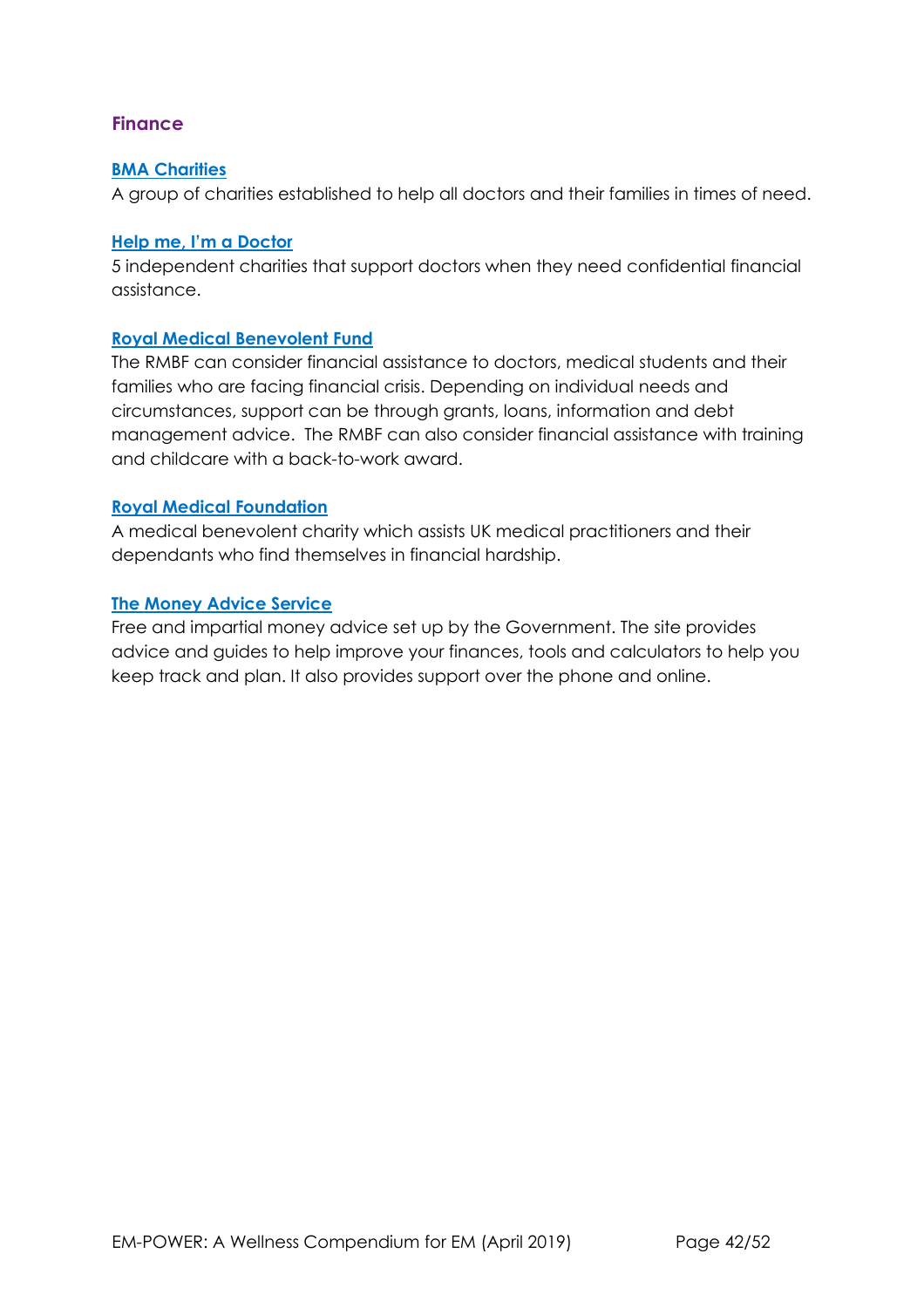### <span id="page-42-0"></span>**Individuals, families, pregnancy and work**

#### **[BMA information for working parents](http://bma.org.uk/maternity)**

Information about working during pregnancy, maternity leave, returning to work and life as a working parent.

#### **[Equality and Human Rights Commission](http://equalityhumanrights.com/)**

Guidance on your rights in the workplace.

#### **[Gladd](http://www.gladd.co.uk/)**

Unites and represents LGBT doctors in the UK.

## **[Health and Safety Executive \(HSE\)](http://www.hse.gov.uk/mothers/) [–](http://www.hse.gov.uk/mothers/) [information for new and expectant mothers](http://www.hse.gov.uk/mothers/)**

Useful information for you and your employer about your rights and responsibilities.

#### **[Health and Safety Executive \(HSE\)](http://www.hse.gov.uk/) [–](http://www.hse.gov.uk/) [general guidance](http://www.hse.gov.uk/)**

Guidance on any health and safety concerns you may have.

#### **[HM Revenue and Customs](http://www.hmrc.gov.uk/)**

Site contains information about statutory maternity pay, child benefit, etc.

#### **[Maternity Action](http://maternityaction.org.uk/)**

Guidance on your rights during pregnancy and as a working parent.

#### **[Medical Women's Federation](http://www.medicalwomensfederation.org.uk/)**

Promotes the personal and professional development of women in medicine; their 'Advice & Support' section includes guidance on **[maternity,](http://www.medicalwomensfederation.org.uk/advice-support/maternity-advice) [childcare,](http://www.medicalwomensfederation.org.uk/advice-support/childcare-advice) [returning to](http://www.medicalwomensfederation.org.uk/advice-support/return-to-work-advice) [work](http://www.medicalwomensfederation.org.uk/advice-support/return-to-work-advice)** and **[less than full-time training.](http://www.medicalwomensfederation.org.uk/advice-support/less-than-full-time-training)**

#### **[UK government advice for working parents](https://www.gov.uk/browse/employing-people/time-off)**

Information about your rights and responsibilities during pregnancy, maternity/paternity leave and life as a working parent.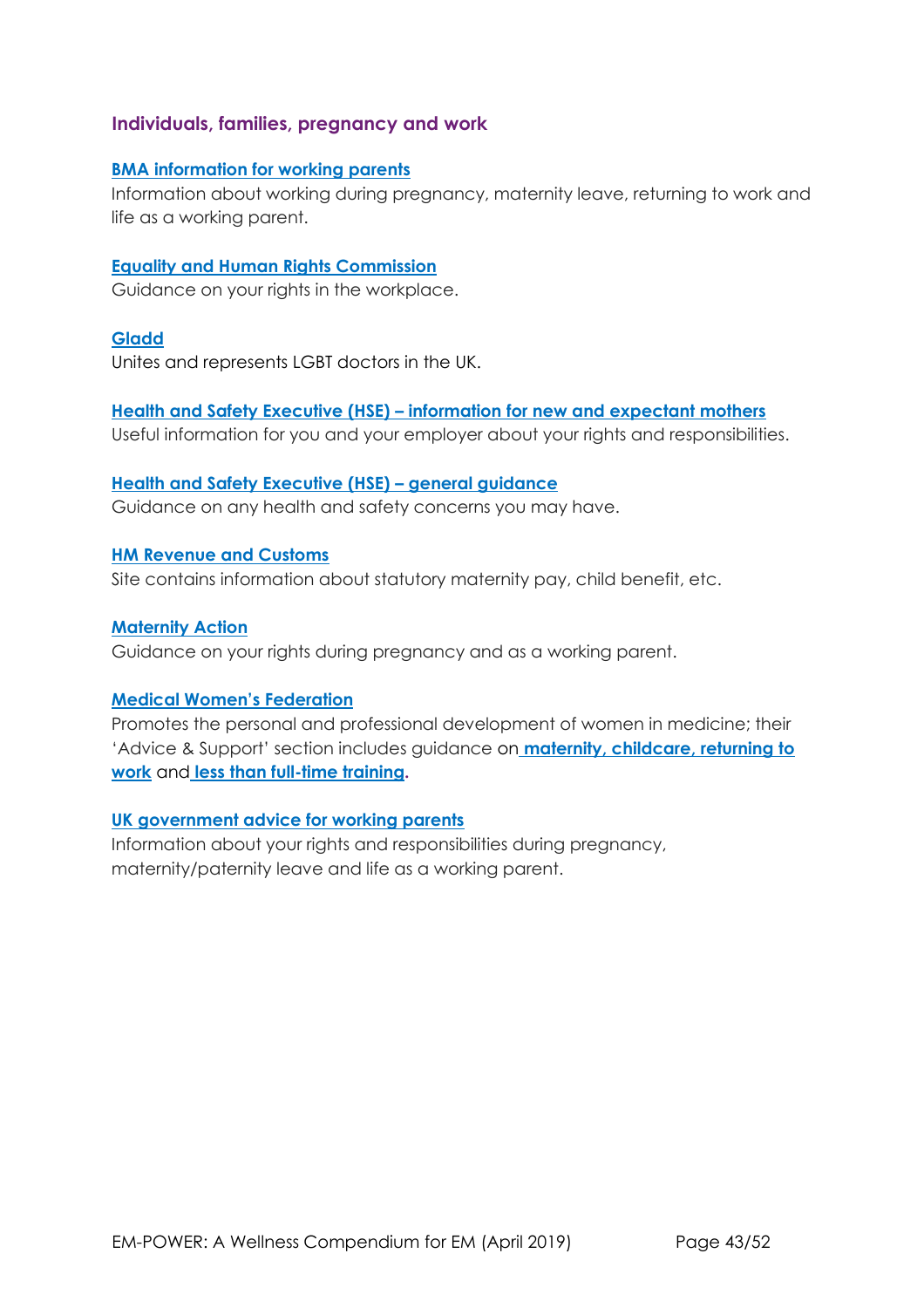## <span id="page-43-0"></span>**Legal**

#### **[Bar](https://weareadvocate.org.uk/) [Pro](https://weareadvocate.org.uk/) [Bono](https://weareadvocate.org.uk/) [Unit](https://weareadvocate.org.uk/)**

A charity which helps to find pro bono (free) legal assistance from volunteer barristers.

#### **[BMA](http://bmalaw.co.uk/) [Law](http://bmalaw.co.uk/)**

Independent, proactive legal advice for BMA members.

#### **[Citizens](https://www.citizensadvice.org.uk/) [Advice](https://www.citizensadvice.org.uk/) [Bureau](https://www.citizensadvice.org.uk/)**

Give free, confidential, impartial and independent advice on a limitless range of subjects, including debt, benefits, housing, legal matters, employment, immigration and consumer issues. Bureaux are open to everyone regardless of race, gender, sexuality or disability.

#### **[IAS](https://iasservices.org.uk/) [services](https://iasservices.org.uk/)**

Legal experts in all types of immigration applications and appeals.

#### **[Medical](http://www.themdu.com/) [Defence](http://www.themdu.com/) [Union](http://www.themdu.com/)** (for MDU members only)

Provides expert help and advice on medico-legal and ethical matters including handling complaints, claims and GMC cases. It is staffed by a team of medicolegal advisers.

**[Medical](http://www.mddus.com/) [and](http://www.mddus.com/) [Dental](http://www.mddus.com/) [Defence](http://www.mddus.com/) [Union](http://www.mddus.com/) [of](http://www.mddus.com/) [Scotland](http://www.mddus.com/)** (for MDDUS members only) Supports members with complaints made by patients against them or who are facing disciplinary matters from their employing trust. A highly qualified team of medical and dental professionals gives advice and guidance.

#### **[Medical](http://www.medicalprotection.org/uk) [Protection](http://www.medicalprotection.org/uk) [Society](http://www.medicalprotection.org/uk)** (for MPS members only)

Provides comprehensive professional indemnity and expert advice to doctors, dentists and health professionals around the world.

#### **[Release](http://www.release.org.uk/)**

Offers a range of specialist services to professionals and the public concerning drugs and the law. It provides advice to drug users, their families, friends, and statutory and voluntary agencies. Advice is free, professional, non-judgmental and confidential.

#### **[Victim](http://www.victimsupport.org.uk/) [Support](http://www.victimsupport.org.uk/)**

An independent charity and helpline if you've been a victim of any crime or have been affected by a crime committed against someone you know. Free and available to everyone.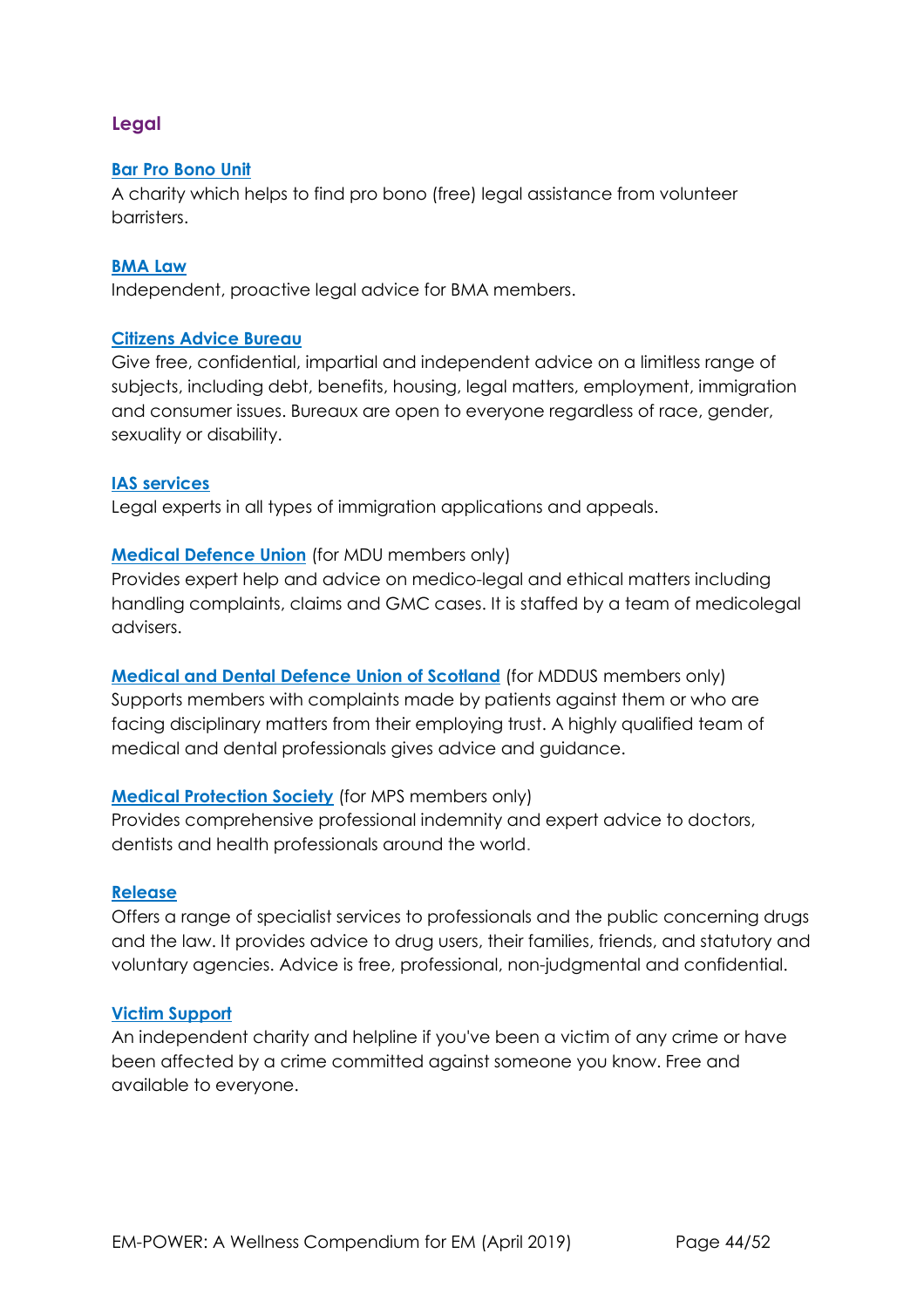## <span id="page-44-0"></span>**Mental health**

#### **[Anxiety](http://www.anxietyuk.org.uk/) [UK](http://www.anxietyuk.org.uk/)**

UK charity aiming to promote the relief and rehabilitation of people suffering with anxiety disorders through information and provision of self-help services.

#### **[Bacp](https://www.bacp.co.uk/)**

Search for counsellors and psychotherapists in your area.

#### **[Beat](http://www.b-eat.co.uk/Home)**

UK charity for people with eating disorders and their families.

#### **[Bipolar](https://www.bipolaruk.org/) [UK](https://www.bipolaruk.org/)**

National charity dedicated to supporting individuals with the condition of bipolar, their families and carers.

#### **[BMA Counselling and Doctor Advisor Service](https://www.bma.org.uk/advice/work-life-support/your-wellbeing/bma-counselling-and-doctor-advisor-service)**

Open to all doctors whether BMA members or not and is staffed by professional telephone counsellors 24 hours a day, 7 days a week. They are all members of the British Association for Counselling and Psychotherapy and are bound by strict codes of confidentiality and ethical practice. You can even choose to remain anonymous when you call.

#### **[CALM](https://www.thecalmzone.net/)**

The Campaign Against Living Miserably (CALM) is leading a movement against male suicide, the single biggest killer of men under 45 in the UK.

#### **[DocHealth](http://www.dochealth.org.uk/)**

A new, confidential, not for profit, psychotherapeutic consultation service for all doctors.

#### **[Doctors'](http://www.dsn.org.uk/) [Support](http://www.dsn.org.uk/) [Network](http://www.dsn.org.uk/) [\(DSN\)](http://www.dsn.org.uk/)**

A fully confidential, friendly, self-help group for doctors with mental health concerns.

#### **[MIND](http://www.mind.org.uk/)**

Charity providing advice and support to anyone experiencing a mental health problem.

#### **[NHS](http://www.php.nhs.uk/) [Practitioner](http://www.php.nhs.uk/) [Health](http://www.php.nhs.uk/) [Programme](http://www.php.nhs.uk/)**

A free, confidential service for doctors and dentists who have mental or physical health concerns and or addiction problems, where this may be affecting work. The service covers all doctors and dentists in the London area. There are currently no arrangements in place for other parts of the UK, but the service accepts referrals on a cost per case basis.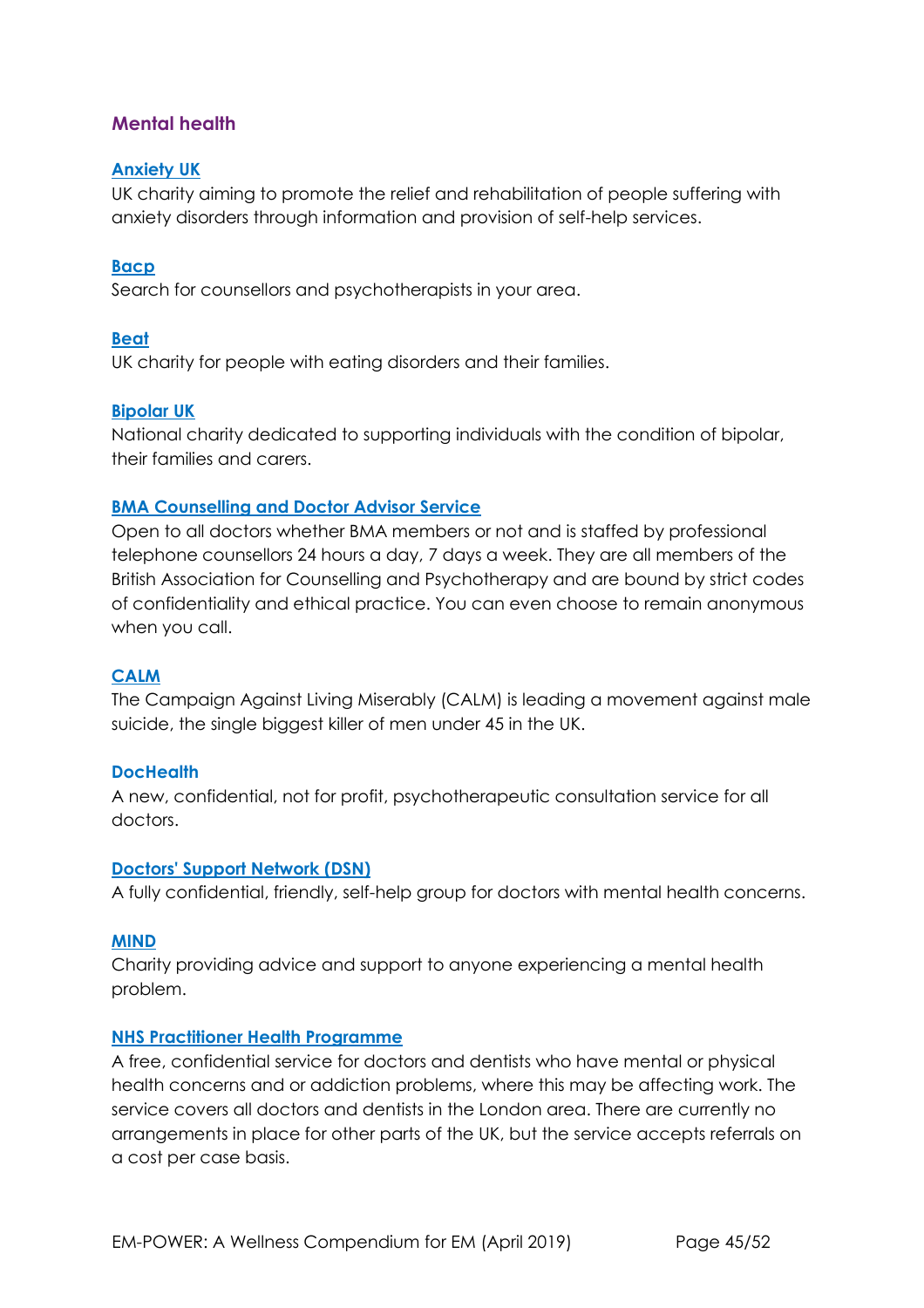#### **[Occupational](http://www.lpmde.ac.uk/professional-development/php-hee) [Mental](http://www.lpmde.ac.uk/professional-development/php-hee) [Health](http://www.lpmde.ac.uk/professional-development/php-hee) [service](http://www.lpmde.ac.uk/professional-development/php-hee) [or](http://www.lpmde.ac.uk/professional-development/php-hee) [PHP](http://www.lpmde.ac.uk/professional-development/php-hee) [HEE](http://www.lpmde.ac.uk/professional-development/php-hee) [London](http://www.lpmde.ac.uk/professional-development/php-hee)**

This service provides doctors and dentists working in the London Deanery area with emotional support and access to brief or longer-term psychotherapy for help with a range of issues including addiction. All referrals to the new service are self referrals. You can refer yourself either by phone or via email.

#### **[Papyrus](http://www.papyrus-uk.org/)**

Provide confidential help and advice to young people and anyone worried about a young person.

#### **[Samaritans](http://www.samaritans.org/)**

Available 24 hours a day to provide confidential emotional support for people who are experiencing feelings of distress or despair, including those which may lead to suicide**.** 

#### **[SANE](http://www.sane.org.uk/)**

Offers practical information, crisis care and emotional support to anybody affected by mental health problems.

#### **[The](http://www.mentalhealth.org.uk/) [Mental](http://www.mentalhealth.org.uk/) [Health](http://www.mentalhealth.org.uk/) [Foundation](http://www.mentalhealth.org.uk/)**

Provides the latest news and events on mental health issues, as well as information on problems, treatments and strategies for living with mental distress.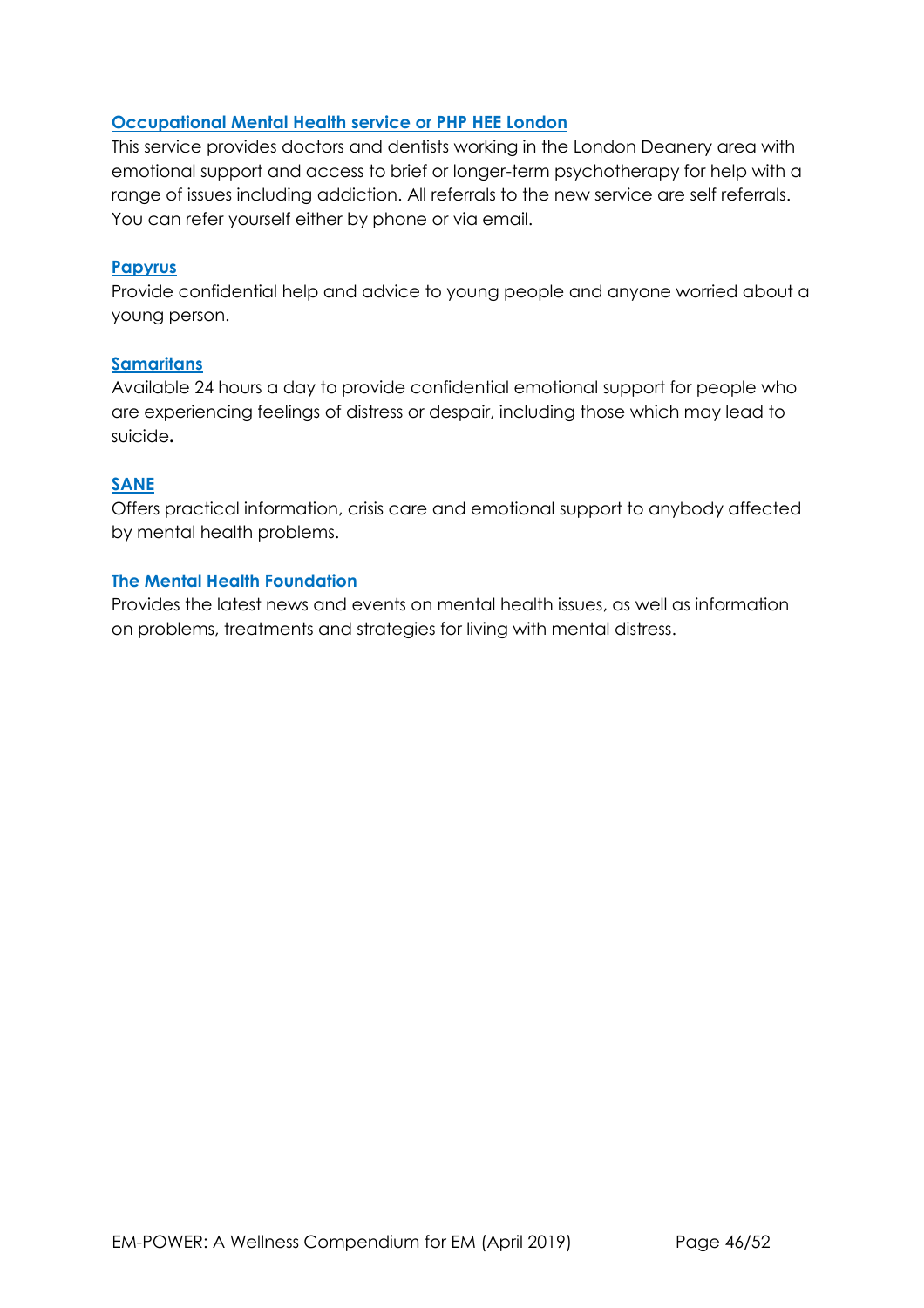#### <span id="page-46-0"></span>**Raising concerns**

#### **[Concerned about a colleague](https://www.bma.org.uk/advice/work-life-support/your-wellbeing/concerned-about-a-colleague/worrying-signs)**

Advice from the BMA on worrying signs in a colleague.

#### **[Freedom to speak up/National Guardian](https://www.cqc.org.uk/national-guardians-office/content/national-guardians-office)**

The National Guardian's Office is an independent, non-statutory body with the remit to lead culture change in the NHS so that speaking up becomes business as usual. The office is not a regulator, but is sponsored by the CQC, NHS England and NHS Improvement.

#### **[GMC](https://www.gmc-uk.org/concerns/raise-a-concern-about-a-doctor)**

Raise a concern or refer yourself to the GMC.

#### **[Medical](http://www.mpts-uk.org/hearing/11905.asp) [Practitioners](http://www.mpts-uk.org/hearing/11905.asp) [Tribunal](http://www.mpts-uk.org/hearing/11905.asp) [service](http://www.mpts-uk.org/hearing/11905.asp)**

Information and support for doctors who have a hearing as part of a GMC investigation.

#### **[NCAS](https://www.ncas.nhs.uk/)**

National Clinical Assessment Service is an independent NHS body which works with individual practitioners and healthcare organisations where there is a concern about the performance of a dentist, doctor or pharmacist. Their role is to support both the referring organisation and practitioner to consider all options, to get involved early and, where possible, restore practitioners to safe and valued practice. Common themes in NCAS cases include concerns relating to clinical practice and capability, behaviour, health, working environment or context of practice. Referrals to NCAS can either be self-referrals from practitioners themselves or alternatively can be made by the employer.

#### **[Whistleblowing](https://www.citizensadvice.org.uk/health/nhs-and-social-care-complaints/whistleblowing-how-a-staff-member-can-report-a-problem-in-the-nhs-or-an-adult-social-care-service)**

Advice from Citizen's advice on how a staff member can report a problem in the NHS or an adult social care service.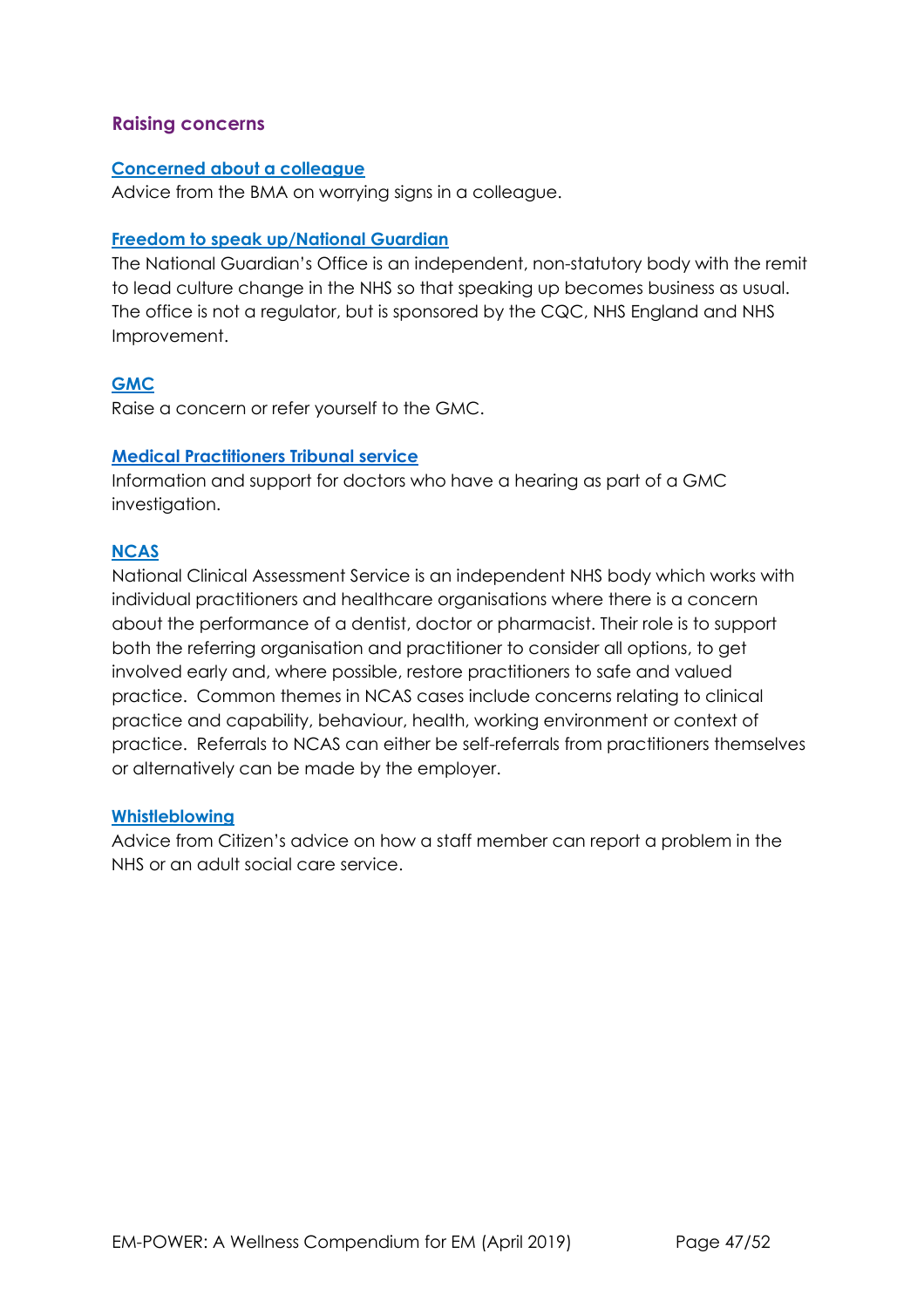## <span id="page-47-0"></span>**Relationships**

#### **[Marriage](http://www.marriagecare.org.uk/) [Care](http://www.marriagecare.org.uk/)**

Supports people through the best and worst of times in their marriages and family relationships.

#### **[National](http://www.nfm.org.uk/) [Family](http://www.nfm.org.uk/) [Mediation](http://www.nfm.org.uk/)**

A network of local not-for-profit Family Mediation Services in England and Wales offering help to couples, married or unmarried, who are in the process of separation and divorce.

#### **[Relate](http://www.relate.org.uk/)**

The UK's largest and most experienced relationship counselling organisation helping people to work through their relationship difficulties and reach their own decisions about the best way forward.

#### **[Women's](https://www.google.com/search?q=women%27s+aid&rlz=1C1CHBF_en-GBGB773GB773&oq=wom&aqs=chrome.0.69i59j69i57j69i60j0l3.3495j0j8&sourceid=chrome&ie=UTF-8) [Aid](https://www.google.com/search?q=women%27s+aid&rlz=1C1CHBF_en-GBGB773GB773&oq=wom&aqs=chrome.0.69i59j69i57j69i60j0l3.3495j0j8&sourceid=chrome&ie=UTF-8)**

A national charity working to end domestic violence against women and children; supporting a network of over 500 domestic and sexual violence services across the UK.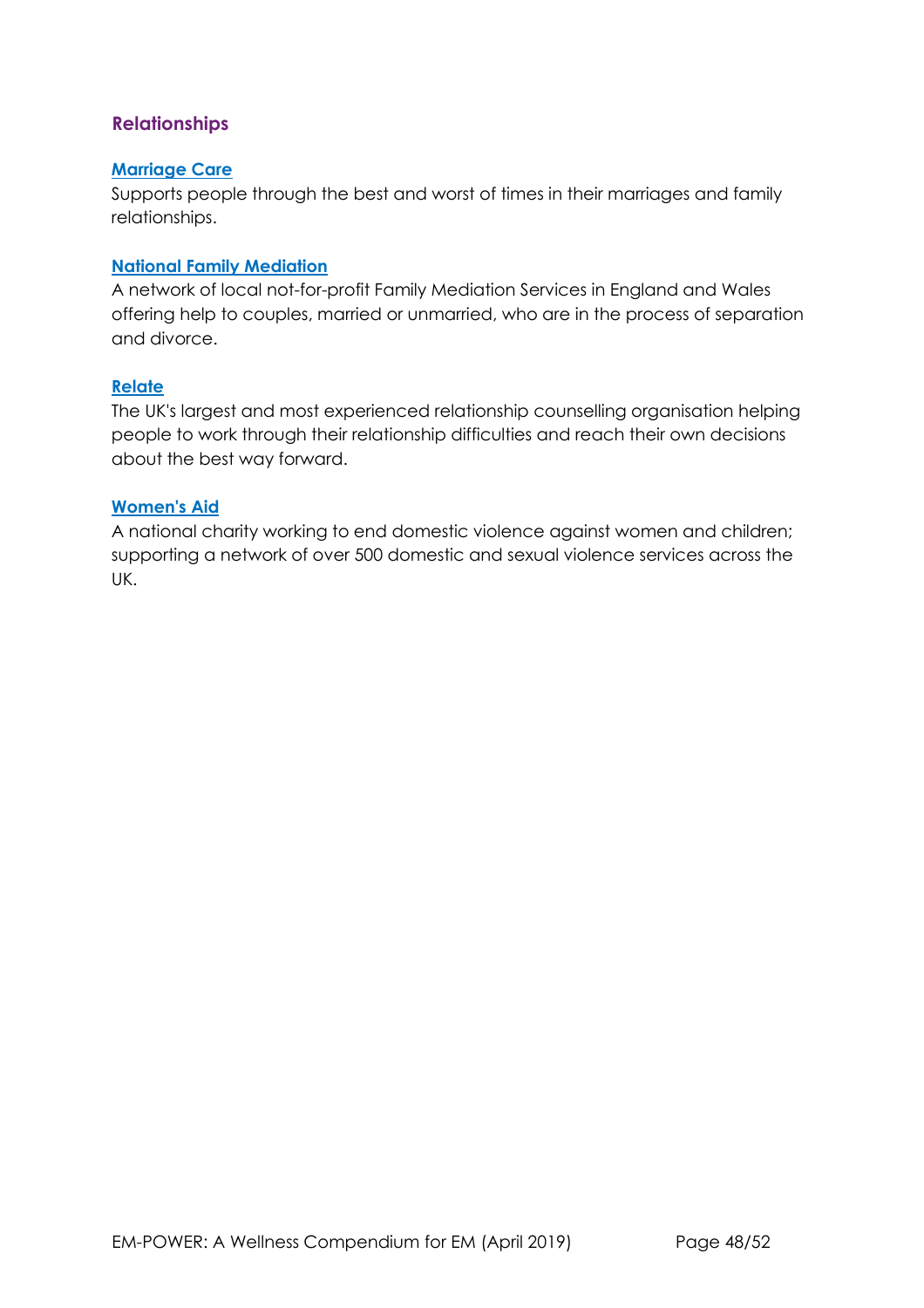### <span id="page-48-0"></span>**Wellbeing**

#### **[ePhysicianHealth.com](http://ephysicianhealth.com/)**

A comprehensive online physician health and wellness resource from Canada.

#### **[International Stress Management Association](http://www.isma.org.uk/)**

Promotes sound knowledge and best practice in the prevention and reduction of human stress.

#### **[RMBF -](http://www.rmbf.org/health-and-wellbeing/) [Health and Wellbeing](http://www.rmbf.org/health-and-wellbeing/)**

Advice from the Royal Medical Benevolent Fund on a variety of subjects regarding your health and wellbeing.

#### **[Start 2](http://www.start2.co.uk/)**

Shows you new ways to approach wellbeing, through learning to harness your natural creativity. Explore over a hundred creative activities, together with insights into their wellbeing benefits.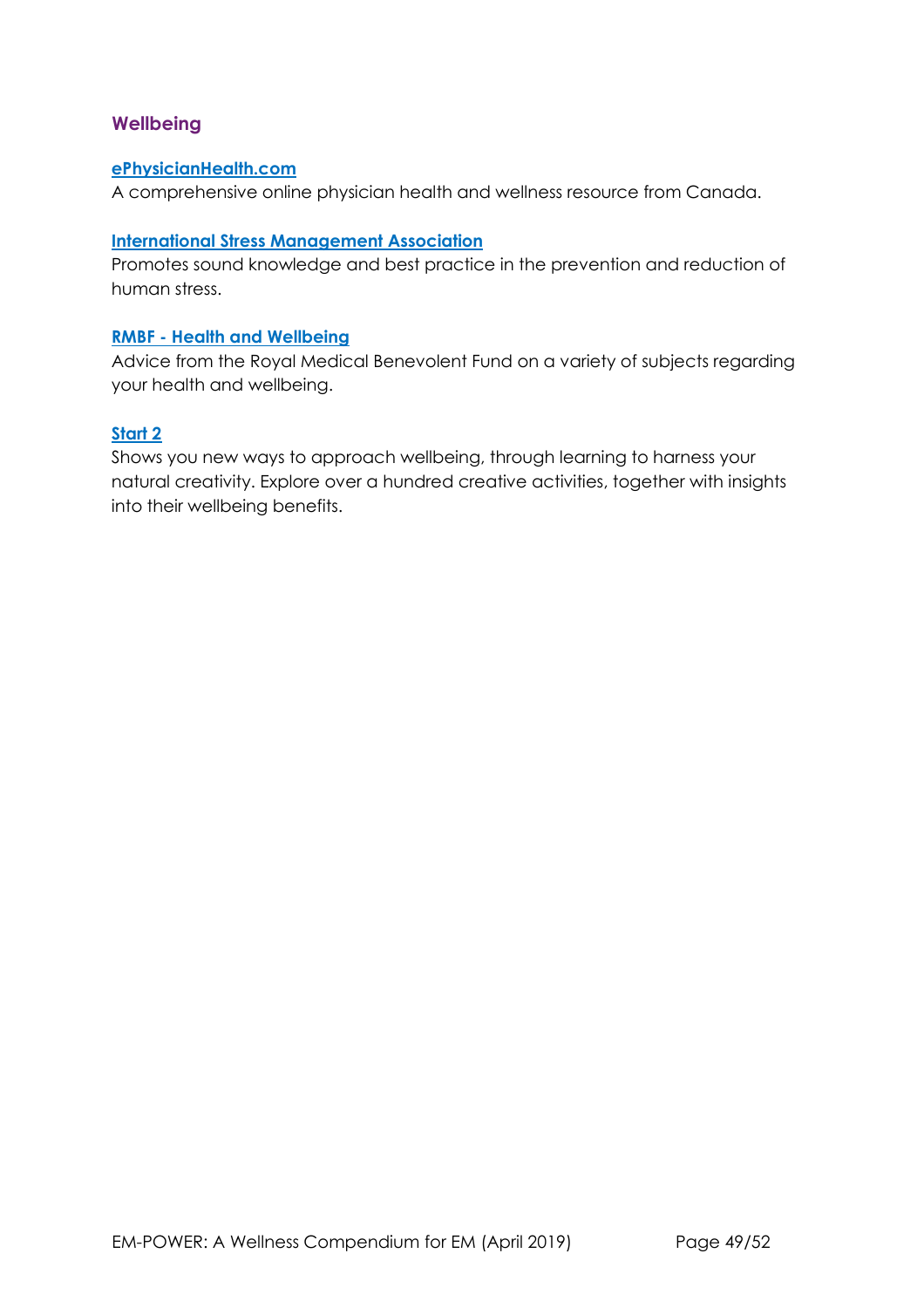## **About this document**

### **Authors**

Susie Hewitt Una Kennedy First published in April 2019

#### **Acknowledgements**

RCEM Sustainable Working Practices Committee.

With thanks to Diana Hulbert and Graham Johnson for their contribution to "Look after your team too" and "Small step, not giant leap: supporting the transition from trainee to consultant" respectively.

#### **Review**

Usually within three years or sooner if important information becomes available.

#### **Conflicts of interest**

None.

#### **Disclaimers**

**External website links** - The College makes no warranties, representations or undertakings about any content including, without limitation, any as to the quality, accuracy, completeness or fitness for any particular purpose of such content of any external websites.

Furthermore, the College does not endorse or approve the content of any such websites, nor will the College have any liability in connection with any of them including, but not limited to, liability arising out of any allegation that the content of any such websites infringes any law or the rights of any person or entity.

#### **Research recommendations**

None.

**Audit standards**  None.

#### **Key words for search**

Bullying, civility, support, sleep, rest, shift work, nutrition, consultant, shift work, eating, sleeping, trainee, consultant, transition, leadership, mentor, program, engagement, relationship, understanding, health, wellbeing, illness, stress, advice, reframing, alcohol, drug, treatment, support, management, addiction, pregnancy, parenthood, parenting, support, back pain, staff, strengthen, exercises, health, long term conditions, illness, mental health, menopause, return to work, team, successful, rota, nutrition, handovers, safe, kind, time, career, retirement, pension, allowance, support, challenging, wellbeing, prevention, health, advice.